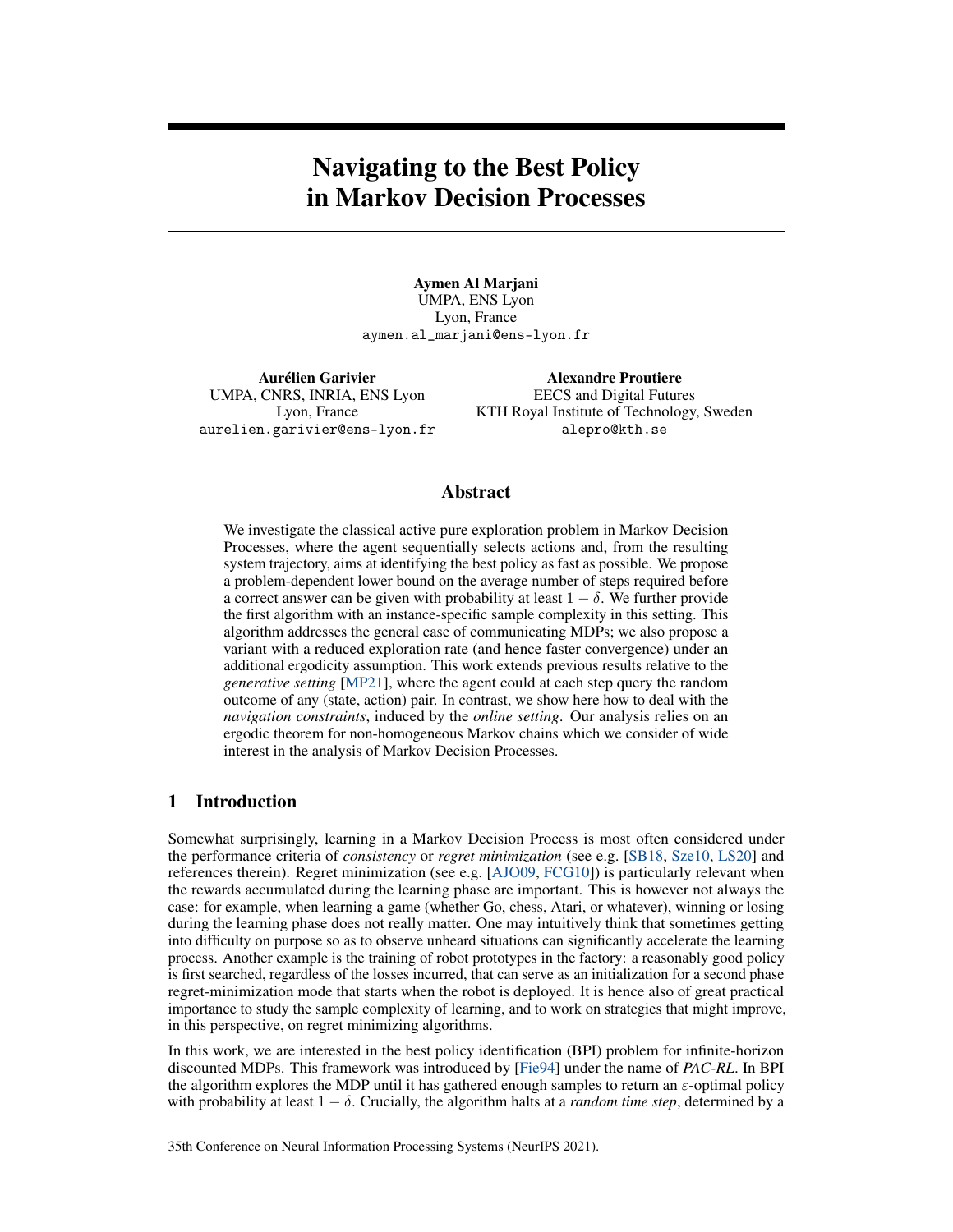*stopping rule* which guarantees that the probability of returning a wrong answer is less that  $\delta$ . The optimality of BPI algorithms is measured through their *sample complexity*, defined as their expected stopping time. Best policy identification in MDPs has been mostly investigated under the lens of minimax-optimality. The minimax framework may be overly pessimistic by accounting for the worst possible MDP, whereas an algorithm with instance-specific guarantees can adapt its exploration procedure to the hardness of the MDP instance that it faces. Recently, a few works made the first attempts towards understanding the instance-specific sample complexity of reinforcement learning. However, they typically either make simplifying assumptions such as access to a generative model [\[ZKB19,](#page-12-3) [MP21\]](#page-12-0), or restrict their attention to episodic MDPs [\[WSJ21\]](#page-12-4). In practice however, the samples gathered rather correspond to a single, possibly infinite, trajectory of the system that we wish to control. This motivates our study of the full online setting where observations are only obtained by navigating in the MDP, that is by sequential choices of actions and following the transitions of the MDP.

Our contributions. [\[MP21\]](#page-12-0) recently proposed an information-theoretical complexity analysis for MDPs in the case of access to a generative model. Here we extend their results to the online setting. Our main goal is to understand how the online learning scheme affects the sample complexity compared to the easier case where we have a generative model. A natural first step consists in understanding how the first order term  $T^* \log(1/\delta)$  changes. Thus we only focus on the asymptotic regime  $\delta \rightarrow 0$ . Our key contributions can be summarized as follows:

- First, we adapt the lower bound of [\[MP21\]](#page-12-0) to the online setting (Proposition [2\)](#page-4-0). The new bound also writes as the value of a zero-sum two-player game between nature and the algorithm, where the loss function remains the same, but where the set of possible strategies for the algorithm is restricted to a subset  $\Omega(\mathcal{M})$  of the simplex of dimension  $SA - 1$ . We refer to the constraints defining Ω(M) as the *navigation constraints*.
- We propose MDP-NaS, the first algorithm for the online setting<sup>[1](#page-1-0)</sup> with instance-dependent bounds on its sample complexity in the asymptotic regime  $\delta \to 0$  (Theorem [6\)](#page-7-0). A major challenge lies in the design of a sampling rule that guarantees that the sampling frequency of state-action pairs  $(N_{sa}(t)/t)_{s,a}$  converges to some target oracle allocation  $\omega^* \in \Omega(\mathcal{M})$ . Indeed, since we can no longer choose the next state of the agent, the tracking procedure which was developed by [\[GK16\]](#page-11-1) for multi-armed bandits and used in [\[MP21\]](#page-12-0) for MDPs with a generative model can no longer be applied in our setting. We propose a new sampling rule which performs exploration according to a mixture of the uniform policy and a plugin estimate of the *oracle policy* (the policy whose stationary state-action distribution is  $\omega^*$ ) and prove that it satisfies the requirement above. The analysis of our sampling rule relies on an ergodic theorem for non-homogeneous Markov chains of independent interest (Proposition [12\)](#page-21-0).
- We investigate, depending on the communication properties of the ground-truth instance  $M$ , what is the minimal forced-exploration rate in our sampling rule that guarantees the consistency of the plug-in estimator of the oracle policy. Our findings imply that when  $M$  is ergodic, an exploration rate as low as  $1/\sqrt{t}$  is sufficient. However, when M is only assumed to be communicating, one is obliged to resort to a much more conservative exploration rate of  $t^{-\frac{1}{m+1}}$ , where m is a parameter defined in Lemma [4](#page-6-0) that may scales as large as  $S - 1$  in the worst case.
- Finally, our stopping rule represents the first implementation of the Generalized Likelihood Ratio test for MDPs. Notably, we circumvent the need to solve the max-min program of the lower bound exactly, and show how an upper bound of the best-response problem, such as the one derived in [\[MP21\]](#page-12-0), can be used to perform a GLR test. This improves upon the sample complexity bound that one obtains using the KL-Ball stopping rule of [\[MP21\]](#page-12-0) by at least a factor of  $2^2$  $2^2$ .

<span id="page-1-0"></span> ${}^{1}$ Before publication of this work, but after a preprint was available online, [\[WSJ21\]](#page-12-4) proposed another algorithm with instance-dependent guarantees.

<span id="page-1-1"></span><sup>&</sup>lt;sup>2</sup>Note that the stopping rule is independent of the sampling rule and thus can be used in both the generative and the online settings. Furthermore, one may even obtain an improved factor of 4 by using a deviation inequality for the full distribution of (reward, next-state) instead of a union bound of deviation inequalities for each marginal distribution.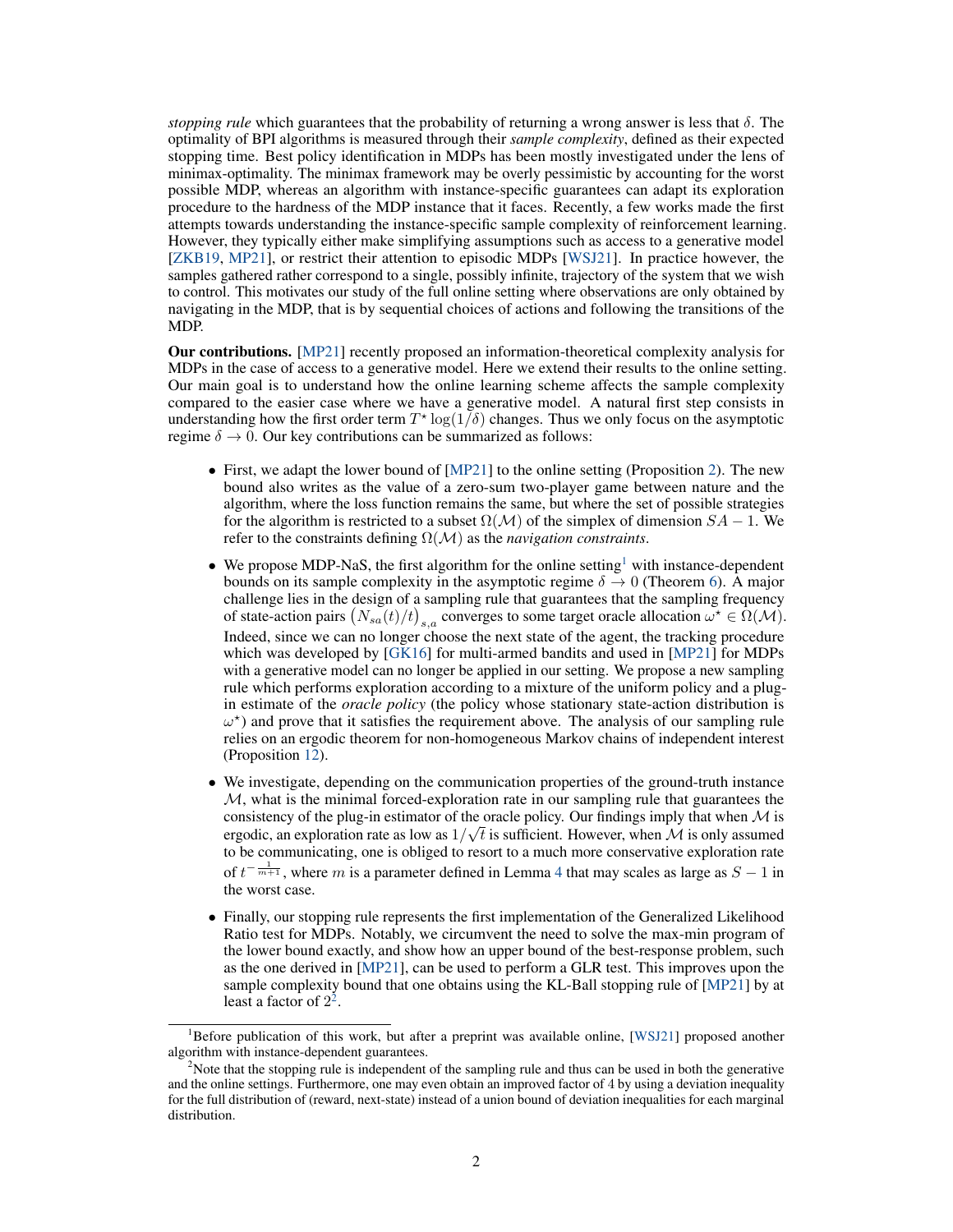#### 1.1 Related work

Minimax Best-Policy Identification. BPI in the online setting has been investigated recently by a number of works with minimax sample complexity bounds. In the case of episodic MDPs [\[KMDD](#page-11-2)<sup>+</sup>21], [\[MDJ](#page-11-3)<sup>+</sup>20] proposed algorithms that identify an  $\varepsilon$ -optimal policy at the initial state w.h.p. In contrast, in the case of infinite-horizon MDPs one is rather interested in finding a good policy at *every* state. Recent works provide convergence analysis for Q-learning [\[LWC](#page-11-4)<sup>+</sup>20b] or policy gradient algorithms [\[AHKS20\]](#page-10-3), [\[FYAY21\]](#page-10-4), [\[ZCA21\]](#page-12-5). Their results typically state that if the algorithm is fed with the appropriate hyperparameters, it can return an  $\varepsilon$ -optimal policy w.h.p. after collecting a polynomial number of samples. In practice, a pure exploration agent needs a stopping rule to determine when to halt the learning process. In particular, the question of how to tune the number of iterations of these algorithms without prior knowledge of the ground truth instance remains open.[3](#page-2-0)

Generative Model. A large body of literature focuses on the so-called *generative model*, where in each step, the algorithm may query a sample (i.e., observe a reward and a next-state drawn from the rewards and transitions distributions respectively) from any given state-action pair [\[KS98\]](#page-11-5),[\[KMN99\]](#page-11-6), [\[EDMM06\]](#page-10-5), [\[AMK13\]](#page-10-6),[\[DTC13\]](#page-10-7), [\[Wan17\]](#page-12-6), [\[SWW](#page-12-7)<sup>+</sup>18], [\[ZKB19\]](#page-12-3), [\[AKY20\]](#page-10-8),  $[LWC+20a]$  $[LWC+20a]$ ,  $[LCC+21]$  $[LCC+21]$ ,  $[MP21]$ .

Instance-specific bounds. Instance-optimal algorithms for Best Arm Identification in multi armed bandits (MDPs with one state) have been obtained independently by [\[GK16\]](#page-11-1),[\[Rus16\]](#page-12-8). Here, we extend their information-theoretical approach to the problem of Best Policy Identification in MDPs. More recently, [\[WSJ21\]](#page-12-4) provided an algorithm for BPI in episodic MDPs with instance-specific sample complexity. A more detailed comparison with [\[WSJ21\]](#page-12-4) can be found in Section [6.](#page-9-0)

Outline. The rest of the paper is organized as follows: After introducing the setting and giving some notation and definitions in Section [2,](#page-2-1) we derive in Section [3](#page-3-0) a lower bound on the time required by any algorithm navigating the MDP until it is able to identify the best policy with probability at least  $1 - \delta$ . The algorithm is presented in Section [4.](#page-5-0) Section [5](#page-7-1) contains our main results along with a sketch of the analysis. Finally, in Section [6](#page-9-0) we compare our results with MOCA, the only other algorithm (to the best of our knowledge) with problem-dependent guarantees in the online setting. Most technical results and proofs are given in the appendix.

## <span id="page-2-1"></span>2 Setting and notation

Discounted MDPs. We consider infinite horizon MDPs with discount and finite state and action spaces S and A. Such an MDP  $M$  is defined through its transition and reward distributions  $p_{\mathcal{M}}(\cdot|s, a)$  and  $q_{\mathcal{M}}(\cdot|s, a)$  for all  $(s, a)$ . For simplicity,  $q_{\mathcal{M}}(\cdot|s, a)$  will denote the density of the reward distribution w.r.t. a positive measure  $\lambda$  with support included in [0, 1]. Specifically,  $p_{\mathcal{M}}(s'|s, a)$  denotes the probability of transitioning to state s' after playing action a at state s while  $R(s, a)$  is the random instantaneous reward that is collected. Finally,  $\gamma \in [0, 1)$  is a discounting factor. We look for an optimal control policy  $\pi^* : S \to A$  maximizing the long-term discounted reward:  $V_M^{\pi}(s) = \mathbb{E}_{\mathcal{M}, \pi}[\sum_{t=0}^{\infty} \gamma^t R(s_t, \pi(s_t))]$ , where  $\mathbb{E}_{\mathcal{M}, \pi}$  denotes the expectation w.r.t the randomness in the rewards and the trajectory when the policy  $\pi$  is used. Classically, we denote by  $V_M^*$  the optimal value function of  $\tilde{M}$  and by  $Q_M^*$  the optimal  $Q$ -value function of  $M$ .  $\Pi^*(\mathcal{M}) = \{ \pi : \mathcal{S} \to \mathcal{A}, V_{\mathcal{M}}^{\pi} = V_{\mathcal{M}}^* \}$  denotes the set of optimal policies for  $\mathcal{M}$ .

**Problem-dependent quantities.** The sub-optimality gap of action a in state s is defined as  $\Delta_{sa} = V_{\mathcal{M}}^{\star}(\tilde{s}) - Q_{\mathcal{M}}^{\star}(\tilde{s}, a)$ . Let  $\Delta_{\min} = \min_{s, a \neq \pi^{\star}(s)} \Delta_{sa}$  be the minimum gap and sp $(V_{\mathcal{M}}^{\star}) =$  $\max_{s,s'} |V^*_{\mathcal{M}}(s) - V^*_{\mathcal{M}}(s')|$  be the span of  $V^*_{\mathcal{M}}$ . Finally, we introduce the variance of the value function in  $(s, a)$  as  $\text{Var}_{p(s,a)}[V^*_{\mathcal{M}}] = \text{Var}_{s' \sim p_{\mathcal{M}}(.|s,a)}[V^*_{\mathcal{M}}(s')].$ 

Active pure exploration with fixed confidence. When  $M$  is unknown, we wish to devise a learning algorithm A identifying, from a single trajectory, an optimal policy as quickly as possible with some given level of confidence. Formally, such an algorithm consists of (i) a sampling rule, selecting in each round t in an adaptive manner the action  $a_t$  to be played;  $a_t$  depends on past observations, it

<span id="page-2-0"></span><sup>&</sup>lt;sup>3</sup>Here we chose not to mention works that investigate the sample complexity in the PAC-MDP framework [\[Kak03\]](#page-11-9). Indeed, in this framework the sample complexity is rather defined as the the number of episodes where the algorithm does not play an  $\varepsilon$ -optimal policy. As explained in [\[DMKV21\]](#page-10-9), this objective is closer to regret minimization than to pure exploration.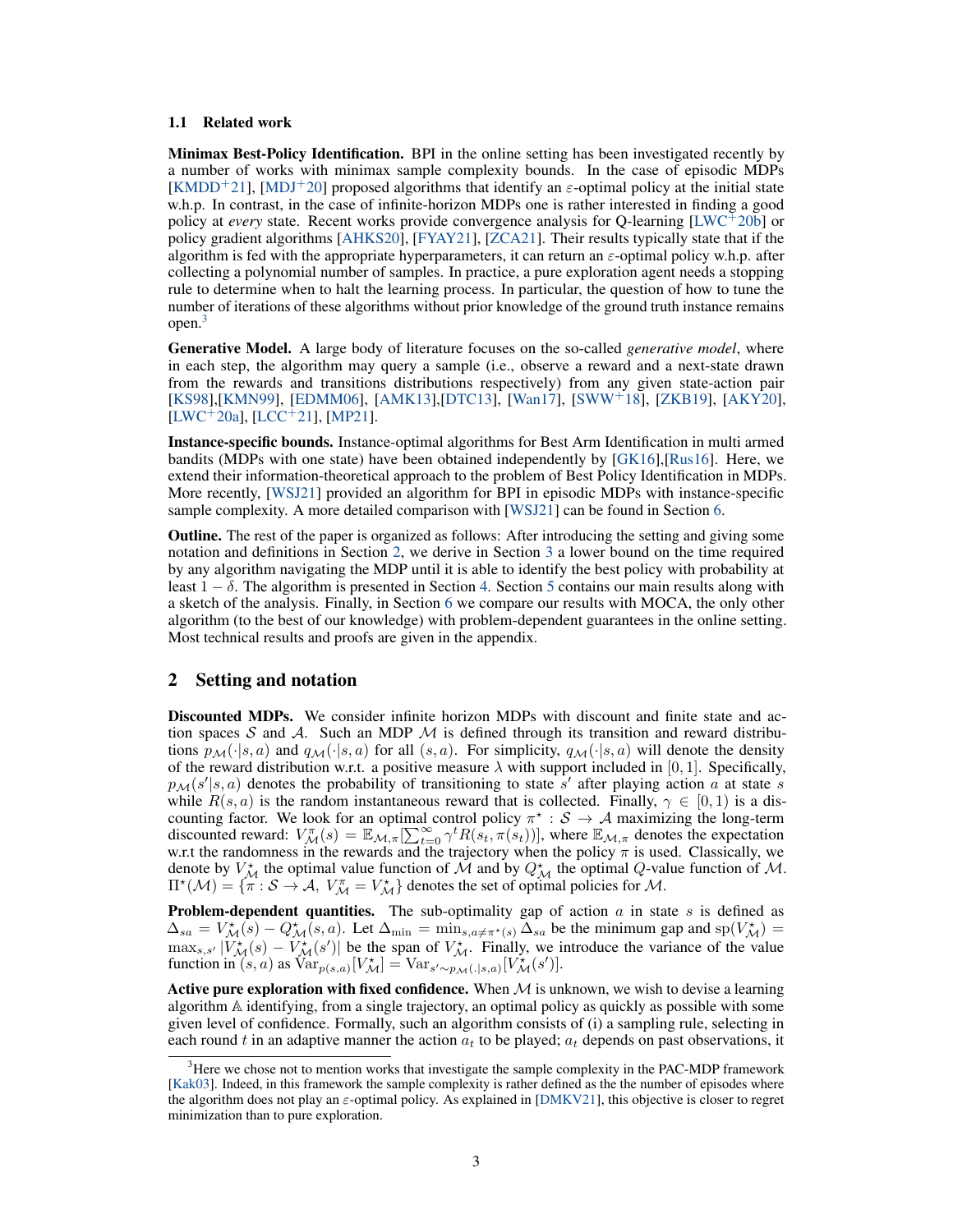is  $\mathcal{F}_t^{\mathbb{A}}$ -measurable where  $\mathcal{F}_t^{\mathbb{A}} = \sigma(s_0, a_0, R_0 \dots, s_{t-1}, a_{t-1}, R_{t-1}, s_t)$  is the  $\sigma$ -algebra generated by observations up to time t; (ii) a stopping rule  $\tau_{\delta}$ , a stopping time w.r.t. the filtration  $(\mathcal{F}_t^{\mathbb{A}})_{t \geq 0}$ , deciding when to stop collecting observations; (iii) a decision rule returning  $\hat{\pi}_{\tau_{\delta}}^*$  an estimated optimal policy.

An algorithm A is  $\delta$ -Probably Correct ( $\delta$ -PC) over some set M of MDPs, if for any  $\mathcal{M} \in \mathbb{M}$ , it returns (in finite time) an optimal policy with probability at least  $1 - \delta$ . In this paper, we aim to devise a δ-PC algorithm A with minimal sample complexity  $\mathbb{E}_{M,A}[\tau_\delta]$ . We make the following assumption.

<span id="page-3-2"></span>Assumption 1. *We consider the set* M *of communicating MDPs with a unique optimal policy.*

We justify the above assumption as follows. (i) We restrict our attention to the case where  $\mathcal M$  is communicating, for otherwise, if it is Multichain there would be a non-zero probability that the algorithm enters a subclass of states from which there is no possible comeback. In this case it becomes impossible to identify the *global* optimal policy<sup>[4](#page-3-1)</sup>. (ii) About the uniqueness of the optimal policy, treating the case of MDPs with multiple optimal policies, or that of  $\varepsilon$ -optimal policy identification, requires the use of more involved Overlapping Hypothesis tests, which is already challenging in multiarmed bandits (MDPs with a single state) [\[GK19\]](#page-11-10). We will analyze how to remove this assumption in future work.

**Notation.**  $\mathcal{Z} \triangleq \mathcal{S} \times \mathcal{A}$  is the state-action space.  $\Sigma \triangleq \{ \omega \in \mathbb{R}^{S \times A}_{+} : \sum_{s,a} \omega_{sa} = 1 \}$ , the simplex of dimension  $SA - 1$ .  $N_{sa}(t)$  denotes the number of times the state-action pair  $(s, a)$  has been visited up to the end of round t. We also introduce  $N_s(t) = \sum_{a \in A} N_{sa}(t)$ . Similarly, for a vector  $\omega \in \Sigma$  we will denote  $\omega_s \triangleq \sum_{a \in \mathcal{A}} \omega_{sa}$ . For a matrix  $A \in \mathbb{R}^{n \times m}$ , the infinity norm is defined as  $||A||_{\infty} \triangleq \max_{1 \leq i \leq n} \sum_{j=1}^{m} |a_{i,j}|$ . The KL divergence between two probability distributions P and Q on some discrete space S is defined as:  $KL(P||Q) \triangleq \sum_{s \in S} P(s) \log(\frac{P(s)}{Q(s)})$ . For Bernoulli distributions of respective means p and q, the KL divergence is denoted by  $\text{kl}(p,q)$ . For distributions over [0, 1] defined through their densities p and q w.r.t. some positive measure  $\lambda$ , the KL divergence is:  $KL(p||q) \triangleq \int_{-\infty}^{\infty} p(x) \log \left( \frac{p(x)}{q(x)} \right)$  $\frac{p(x)}{q(x)}$   $\lambda(dx)$ . M denotes the set of communicating MDPs with a unique optimal policy. For two MDPs  $\mathcal{M}, \mathcal{M}' \in \mathbb{M}$ , we say that  $\mathcal{M} \ll \mathcal{M}'$  if for all  $(s, a), p_{\mathcal{M}}(\cdot|s, a) \ll$  $p_{\mathcal{M}'}(\cdot|s, a)$  and  $q_{\mathcal{M}}(\cdot|s, a) \ll q_{\mathcal{M}'}(\cdot|s, a)$ . In that case, for any state (action pair)  $(s, a)$ , we define the KL divergence of the distributions of the one-step observations under  $M$  and  $M'$  when starting at  $(s, a)$  as  $KL_{\mathcal{M}|\mathcal{M}'}(s, a) \triangleq KL(p_{\mathcal{M}}(\cdot|s, a)||p_{\mathcal{M}'}(\cdot|s, a)) + KL(q_{\mathcal{M}}(\cdot|s, a)||q_{\mathcal{M}'}(\cdot|s, a)).$ 

# <span id="page-3-0"></span>3 Sample complexity lower bound

In this section, we first derive a lower bound on the expected sample complexity satisfied by any  $\delta$ -PC algorithm. The lower bound is obtained as the solution of a non-convex optimization problem, as in the case where the learner has access to a generative model [\[MP21\]](#page-12-0). The problem has however additional constraints, referred to as the *navigation* constraints, due the fact that the learner has access to a single system trajectory.

The expected sample complexity of an algorithm A is  $\mathbb{E}_{M,A}[\tau_\delta] = \sum_{s,a} \mathbb{E}_{M,A}[N_{sa}(\tau_\delta)]$ . Lower bounds on the sample complexity are derived by identifying constraints that the various  $N_{sa}(\tau_{\delta})$ 's need to satisfy so as to get a  $\delta$ -PC algorithm. We distinguish here two kinds of constraints:

**Information constraints.** These are constraints on  $\mathbb{E}_{M,\mathbb{A}}[N_{sa}(\tau_{\delta})]$ , so that the algorithm can learn the optimal policy with probability at least  $1 - \delta$ . They are the same as those derived [\[MP21\]](#page-12-0) when the learner has access to a generative model and are recalled in Lemma [9](#page-15-0) in Appendix [C.](#page-15-1)

Navigation constraints. Observations come from a single (but controlled) system trajectory which imposes additional constraints on the  $N_{sa}(\tau_{\delta})$ 's. These are derived by just writing the Chapman-Kolmogorov equations of the controlled Markov chain (refer to Appendix [C](#page-15-1) for a proof).

<span id="page-3-3"></span>Lemma 1. *For any algorithm* A*, and for any state* s*, we have:*

<span id="page-3-4"></span>
$$
\left| \mathbb{E}_{\mathcal{M},\mathbb{A}}[N_s(\tau_\delta)] - \sum_{s',a'} p_{\mathcal{M}}(s|s',a') \mathbb{E}_{\mathcal{M},\mathbb{A}}[N_{s'a'}(\tau_\delta)] \right| \le 1.
$$
 (1)

Putting all constraints together, we obtain the following sample complexity lower bound.

<span id="page-3-1"></span><sup>&</sup>lt;sup>4</sup>Unless we modify the objective to finding the optimal policy in this subchain.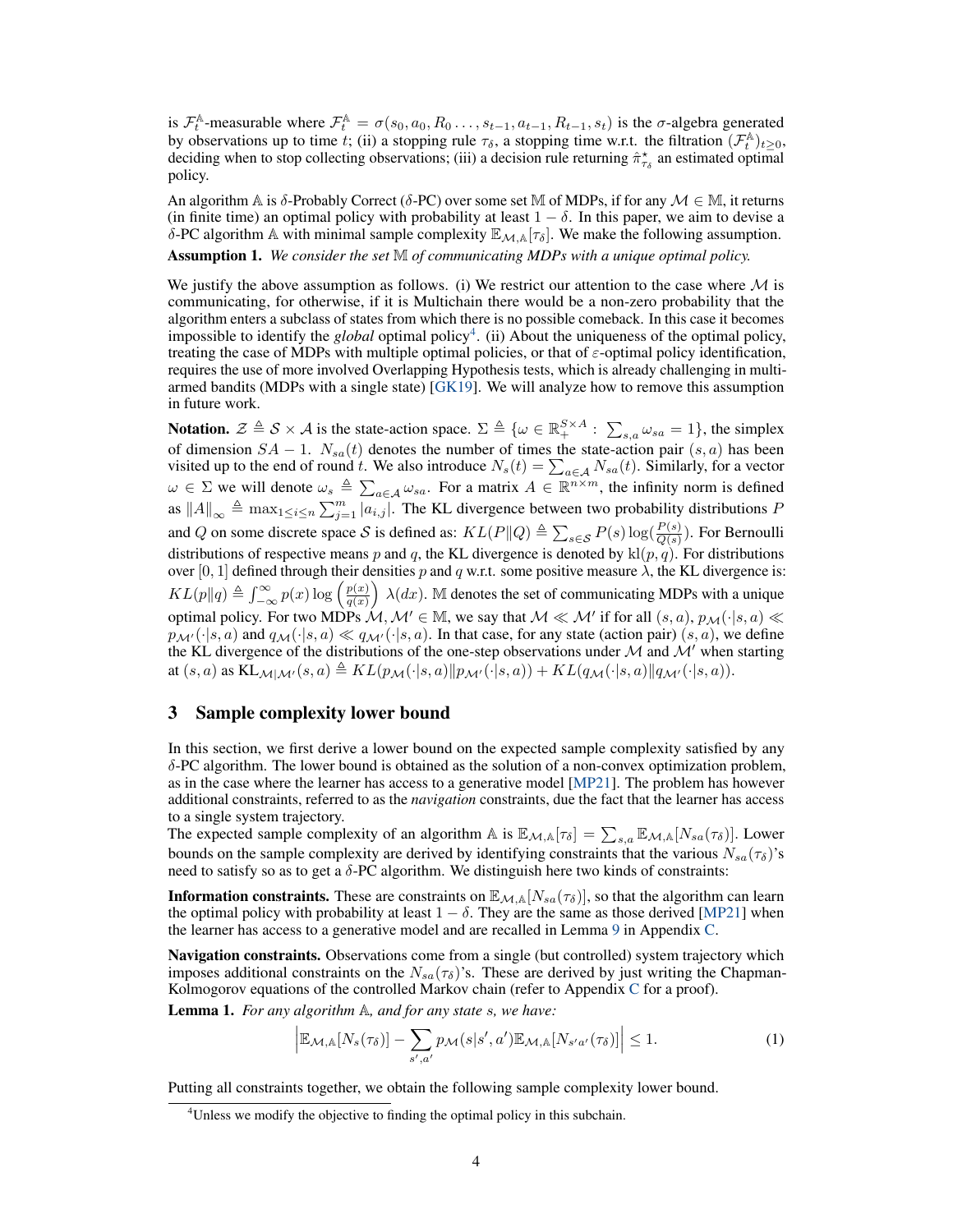<span id="page-4-0"></span>Proposition 2. *Define the set of navigation-constrained allocation vectors:*

$$
\Omega(\mathcal{M}) = \big\{ \omega \in \Sigma : \ \forall s \in \mathcal{S}, \ \omega_s = \sum_{s',a'} p_{\mathcal{M}}(s|s',a') \omega_{s'a'} \big\}.
$$

*Further define*  $\text{Alt}(\mathcal{M}) = \{ \mathcal{M}' \text{ } MDP : \mathcal{M} \ll \mathcal{M}', \Pi^*(\mathcal{M}) \cap \Pi^*(\mathcal{M}') = \emptyset \}$  *the set of alternative instances. Then the expected sample complexity*  $\mathbb{E}_{\mathcal{M},\mathbb{A}}[\tau_{\delta}]$  *of any*  $\delta$ -*PC algorithm*  $\mathbb{A}$  *satisfies:* 

$$
\liminf_{\delta \to 0} \frac{\mathbb{E}_{\mathcal{M},\mathbb{A}}[\tau]}{\log(1/\delta)} \ge T_o(\mathcal{M}), \quad \text{where} \quad T_o(\mathcal{M})^{-1} = \sup_{\omega \in \Omega(\mathcal{M})} T(\mathcal{M}, \omega)^{-1} \tag{2}
$$

<span id="page-4-6"></span>*and*

<span id="page-4-1"></span>
$$
T(\mathcal{M}, \omega)^{-1} = \inf_{\mathcal{M}' \in \text{Alt}(\mathcal{M})} \sum_{s, a} \omega_{sa} KL_{\mathcal{M}|\mathcal{M}'}(s, a). \tag{3}
$$

Remark 1. *A common interpretation of change-of-measure lower bounds like the one above is the following: the optimization problem in the definition of*  $T_o(\mathcal{M})$  *can be seen as the value of a twoplayer zero-sum game between an algorithm which samples each state-action* (s, a) *proportionally to*  $\omega_{sa}$  and an adversary who chooses an alternative instance  $\mathcal{M}'$  that is difficult to distinguish from M *under the algorithm's sampling strategy. This suggests that an optimal algorithm should play the optimal allocation that solves the optimization problem [\(2\)](#page-4-1) and, as a consequence, rules out all alternative instances as fast as possible.*

Remark 2. *Note that compared to the lower bound of the generative setting in [\[MP21\]](#page-12-0), the only change is in the set of sampling strategies that the algorithm can play, which is no longer equal to the entire simplex.*

#### 3.1 Proxy for the optimal allocation and the characteristic time

As shown in [\[MP21\]](#page-12-0), even without accounting for the navigation constraints, computing the characteristic time  $T_o(\mathcal{M})$  and in particular, the optimal allocation leading to it is not easy. Indeed, the sub-problem corresponding to computing  $T(M,\omega)^{-1}$  is non-convex. This makes it difficult to design an algorithm that targets the optimal weights  $\arg \max_{\omega \in \Omega(\mathcal{M})} T(\mathcal{M}, \omega)^{-1}$ . Instead, we use a tractable upper bound of  $T(\mathcal{M}, \omega)$  from [\[MP21\]](#page-12-0):

<span id="page-4-8"></span><span id="page-4-7"></span>**Lemma 3.** *(Theorem 1, [\[MP21\]](#page-12-0))* For all vectors  $\omega \in \Sigma$ ,  $T(\mathcal{M}, \omega) \leq U(\mathcal{M}, \omega)$ *, where*<sup>[5](#page-4-2)</sup>

$$
U(\mathcal{M}, \omega) = \max_{(s, a): a \neq \pi^*(s)} \frac{H_{sa}}{\omega_{sa}} + \frac{H^*}{S_{\min}} \frac{\omega_{s, \pi^*(s)}}{\omega_{s, \pi^*(s)}},
$$
(4)

and 
$$
\begin{cases} H_{sa} = \frac{2}{\Delta_{sa}^2} + \max\left(\frac{16\text{Var}_{p(s,a)}[V_{\mathcal{M}}^*]}{\Delta_{sa}^2}, \frac{6\,\text{sp}(V_{\mathcal{M}}^*)^{4/3}}{\Delta_{sa}^{4/3}}\right), \\ H^{\star} = \frac{2S}{[\Delta_{\min}(1-\gamma)]^2} + \mathcal{O}\left(\frac{S}{\Delta_{\min}^2(1-\gamma)^3}\right). \end{cases}
$$
(5)

Using  $U(\mathcal{M}, \omega)$ , we obtain the following upper bound on the characteristic time [\(2\)](#page-4-1):

<span id="page-4-3"></span>
$$
T_o(\mathcal{M}) \le U_o(\mathcal{M}) \triangleq \inf_{\omega \in \Omega(\mathcal{M})} U(\mathcal{M}, \omega).
$$
\n(6)

The advantages of the above upper bound  $U_o(\mathcal{M})$  are that: (i) it is a problem-specific quantity as it depends on the gaps and variances of the value function in  $\mathcal{M}$ ; (ii) the corresponding allocation (that solves [\(6\)](#page-4-3)) can be easily computed, and hence targeted. Indeed, the optimization problem in [\(6\)](#page-4-3) has convex objective and constraints. Therefore, we can use the projected subgradient-descent algorithm to compute

<span id="page-4-5"></span>
$$
\boldsymbol{\omega}^{\star}(\mathcal{M}) \triangleq \underset{\omega \in \Omega(\mathcal{M})}{\arg \min} U(\mathcal{M}, \omega) = \underset{\omega \in \Omega(\mathcal{M})}{\arg \max} U(\mathcal{M}, \omega)^{-1}, \tag{7}
$$

which will be used in our algorithm as a proxy<sup>[6](#page-4-4)</sup> for  $\argmax_{\omega \in \Omega(\mathcal{M})} T(\mathcal{M}, \omega)^{-1}$ .

<span id="page-4-4"></span><span id="page-4-2"></span><sup>&</sup>lt;sup>5</sup>The exact definition of  $H^*$  is given in Appendix [C.](#page-15-1)

<sup>&</sup>lt;sup>6</sup>Note that if we have access to an optimization oracle that, given a MDP  $M$ , returns the optimal allocation solution to [\(2\)](#page-4-1), then we can replace  $\omega^*(\mathcal{M})$  by this optimal allocation. Our algorithm will then be asymptotically optimal up to a factor of 2.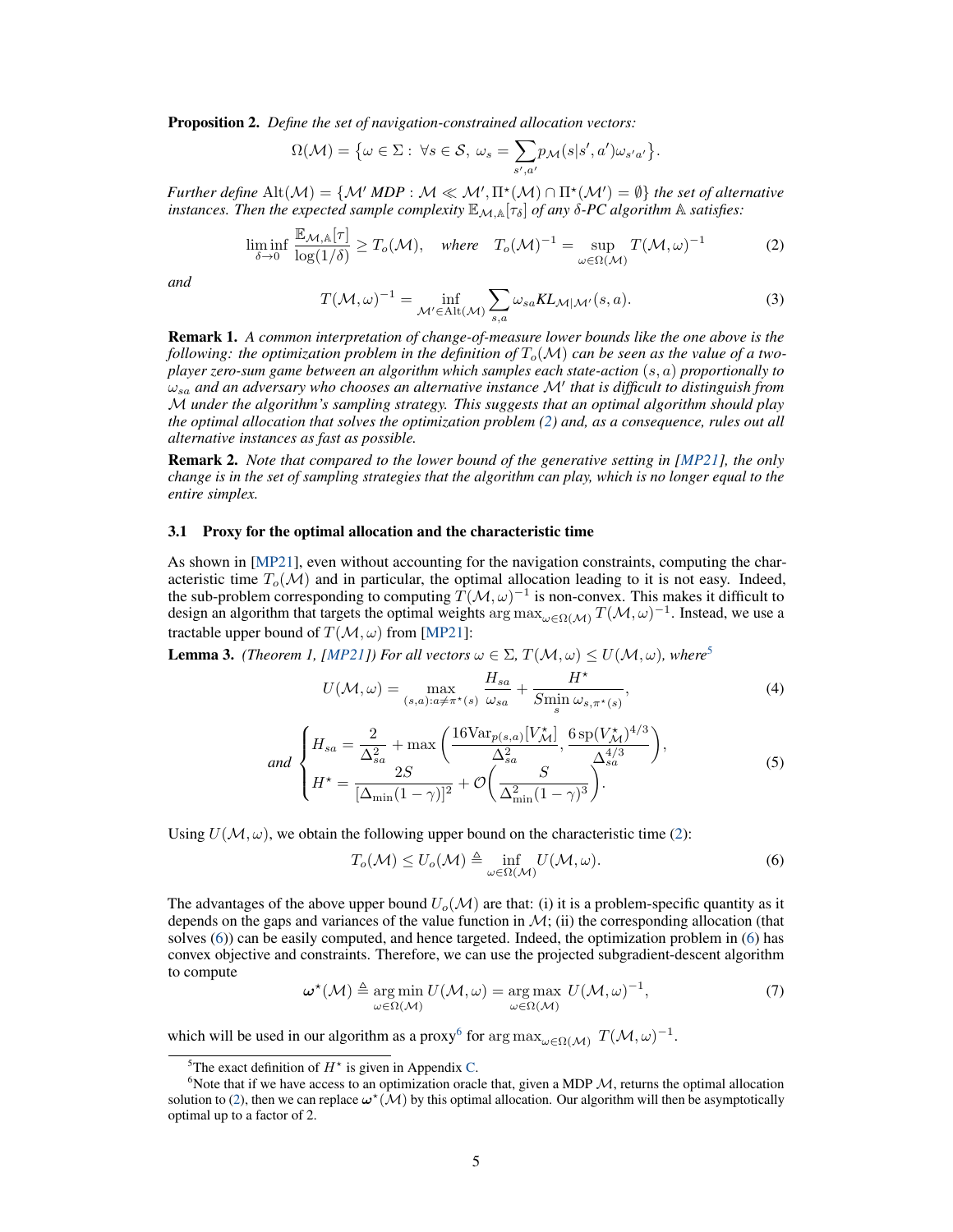# <span id="page-5-0"></span>4 Algorithm

We propose MDP-NaS (MDP Navigate-and-Stop), a model-based algorithm that is inspired by the lower bound. The lower bound suggests that to identify the best policy in a sample-efficient manner, the algorithm must collect samples from state-action pair  $(s, a)$  proportionally to  $\omega_{sa}^{\star}(\mathcal{M})$ . We propose two sampling rules which ensure that the former statement holds in the long term (see Section [4.1](#page-5-1) and Theorem [7](#page-8-0) for a rigorous formulation). Our sampling rules are combined with a Generalized Likelihood Ratio (GLR) test (or rather a proxy of the GLR test, see Section [4.2](#page-6-1) for details), that stops as soon as we are confident that  $\hat{\pi}_t^* = \pi^*$  with probability at least  $1 - \delta$ . The preudo-code for MDP-NaS is given in Algorithm 1. pseudo-code for MDP-NaS is given in Algorithm [1.](#page-5-2)

<span id="page-5-2"></span>Algorithm 1: MDP Navigate and Stop (MDP-NaS)

**Input:** Confidence level  $\delta$ , ERGODIC boolean variable, communication parameter m or an upper bound. <sup>1</sup> if *ERGODIC* then 2 Set  $(\varepsilon_t)_{t\geq 1} = (1/$ √  $(t)_{t\geq 1}$ . 3 else 4 Set  $(\varepsilon_t)_{t \geq 1} = (t^{-\frac{1}{m+1}})_{t \geq 1}$ . 5 end 6 Set  $t \leftarrow 0$  and  $N_{sa}(t) \leftarrow 0$ , for all (s,a). 7 Initialize empirical estimate  $\widehat{\mathcal{M}}_0$  by drawing an arbitrary MDP from M. 8 Compute  $\hat{\pi}_t^* \leftarrow \text{POLICY-ITERATION}(\hat{\mathcal{M}}_t)$ .<br> **while** Stopping condition (13) is not satisfied <sup>9</sup> while *Stopping condition [\(13\)](#page-7-2) is not satisfied* do 10 Compute  $\omega^*(\widehat{\mathcal{M}}_t)$  according to [\(7\)](#page-4-5) and  $\pi^o(\widehat{\mathcal{M}}_t)$  according to [\(8\)](#page-5-3). 11 **if**  $t = 0$  then 12 | Play  $a_0 \sim \text{Unif}([1, A])$ . 13 else 14 Play  $a_t \sim \pi_t(.|s_t)$ , where  $\pi_t$  is determined by either [\(9\)](#page-6-2) or [\(10\)](#page-6-3). 15 end 16 Observe  $(R_t, s_{t+1}) \sim q(.|s_t, a_t) \otimes p(.|s_t, a_t)$ .  $17 \quad t \leftarrow t + 1.$ 18 Update  $\widehat{\mathcal{M}}_t$  and  $(N_{sa}(t))_{s,a}$ .<br>
19 Compute  $\widehat{\pi}^* \leftarrow \text{POLICY-ITE}$ 19 Compute  $\widehat{\pi}_t^* \leftarrow \text{POLICY-ITERATION}(\widehat{\mathcal{M}}_t)$ . 20 end **Output:** Empirical optimal policy  $\hat{\pi}_{\tau}^*$ .

#### <span id="page-5-1"></span>4.1 Sampling rule

We introduce a few definitions to simplify the presentation. Any stationary policy  $\pi$  induces a Markov chain on Z whose transition kernel is defined by  $P_{\pi}((s, a), (s', a')) \triangleq P(s'|s, a)\pi(a'|s')$ . With some abuse of notation, we will use  $P_{\pi}$  to refer to both the Markov chain and its kernel. We denote by  $\pi_u$  the uniform random policy, i.e.,  $\pi_u(a|s) = 1/A$  for all pairs  $(s, a)$ . Finally, we define the vector of visit-frequencies  $\boldsymbol{N}(t)/t \triangleq (N_{sa}(t)/t)_{(s,a)\in\mathcal{Z}}$ .

In contrast with pure exploration in Multi-Armed Bandits and MDPs with a generative model where any allocation vector in the simplex is achievable, here the agent can only choose a *sequence of actions* and follow the resulting trajectory. Therefore, one might ask if the oracle allocation can be achieved by following a simple policy. A natural candidate is the *oracle policy* defined by

<span id="page-5-3"></span>
$$
\forall (s,a) \in \mathcal{Z}, \quad \pi^o(a|s) \triangleq \frac{\omega_{sa}^{\star}}{\omega_s^{\star}} = \frac{\omega_{sa}^{\star}}{\sum_{b \in \mathcal{A}} \omega_{sb}^{\star}}.
$$
\n
$$
(8)
$$

It is immediate to check that  $\omega^*$  is the stationary distribution of  $P_{\pi^o}$ . Denote by  $\pi^o(\mathcal{M})$  the above oracle policy defined through  $\omega^*(\mathcal{M})$ . Policy  $\pi^o(\mathcal{M})$  is the target that we would like to play, but since the rewards and dynamics of  $M$  are unknown, the actions must be chosen so as to estimate consistently the oracle policy while at the same time ensuring that  $N(t)/t$  converges to  $\omega^*(\mathcal{M})$ . The following two sampling rules satisfy these requirements.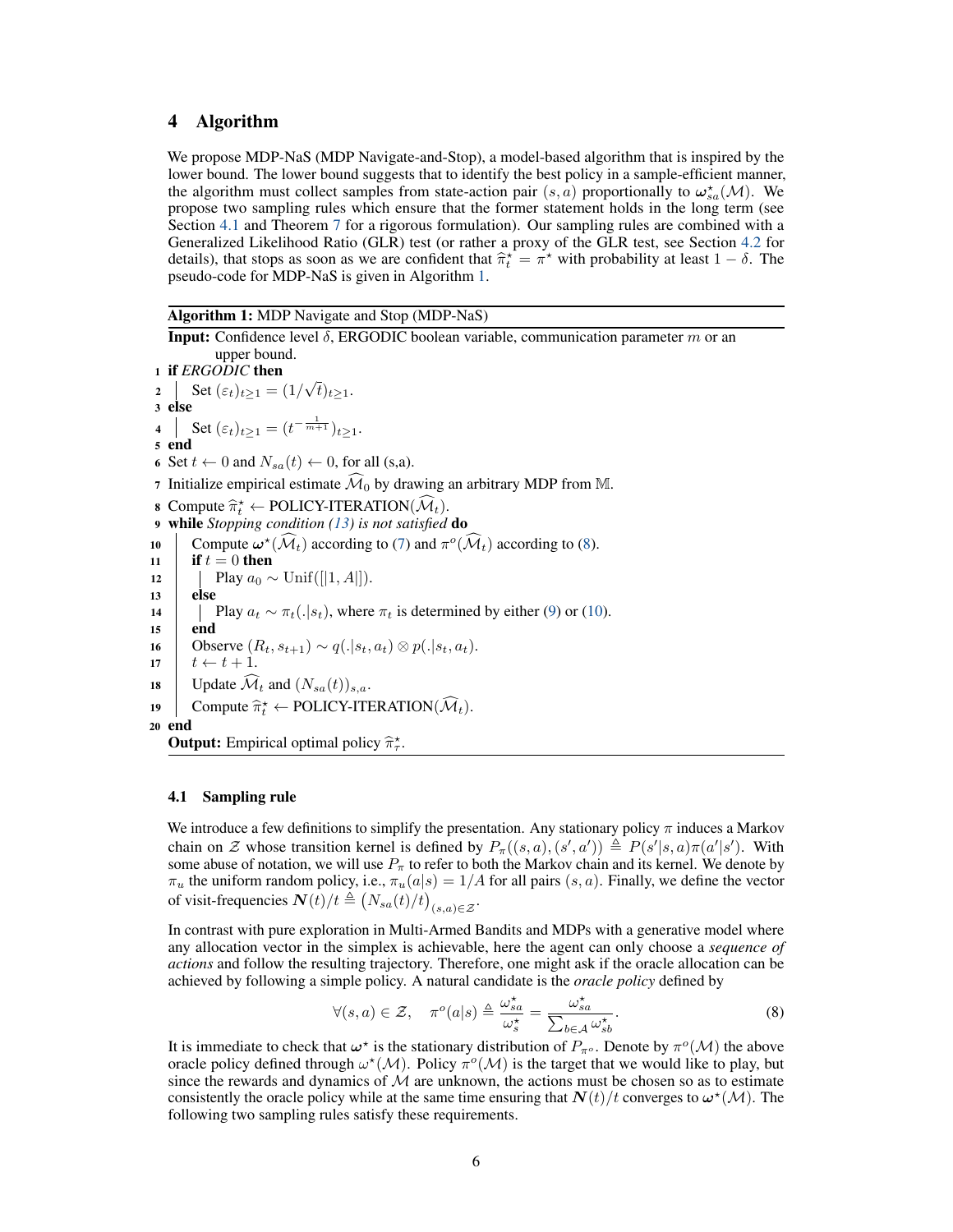**D-Navigation rule:** At time step  $t$ , the learner plays the policy

<span id="page-6-3"></span><span id="page-6-2"></span>
$$
\pi_t = \varepsilon_t \pi_u + (1 - \varepsilon_t) \pi^o(\widehat{\mathcal{M}}_t), \tag{9}
$$

**C-Navigation rule:** At time step  $t$ , the learner plays

$$
\pi_t = \varepsilon_t \pi_u + (1 - \varepsilon_t) \sum_{j=1}^t \pi^o(\widehat{\mathcal{M}}_j) / t,\tag{10}
$$

where  $\varepsilon_t$  is a decreasing exploration rate to be tuned later. In the second case, the agent navigates using a Cesàro-mean of oracle policies instead of the current estimate of the oracle policy, which makes the navigation more stable.

#### 4.1.1 Tuning the forced exploration parameter

The mixture with the uniform policy<sup>[7](#page-6-4)</sup> helps the agent to explore all state-action pairs often enough in the initial phase. This is particularly necessary in the case where the empirical weight  $\omega_{sa}^*(\tilde{\mathcal{M}}_t)$  of some state-action pair  $(s, a)$  is under-estimated, which may cause that this pair is left aside and hence the estimation never corrected. The next result in this section gives a tuning of the rate  $\varepsilon_t$  that ensures a sufficient forced exploration:

<span id="page-6-0"></span>Lemma 4. *Let* m *be the maximum length of the shortest paths (in terms of number of transitions) between pairs of states in M:*  $m \triangleq \max_{(s,s') \in \mathcal{S}^2} \min\{n \geq 1: \exists \pi: \mathcal{S} \to \mathcal{A}, P_\pi^n(s,s') > 0\}$ *. Then C*-Navigation or D-Navigation with any decreasing sequence  $(\varepsilon_t)_{t\geq 1}$  such that  $\forall t\geq 1, \ \varepsilon_t\geq t^{-\frac{1}{m+1}}$ *satisfies:*  $\mathbb{P}_{\mathcal{M},\mathbb{A}}(\forall (s,a) \in \mathcal{Z}, \ \lim_{t \to \infty} N_{sa}(t) = \infty) = 1.$ 

Remark 3. *When the parameter* m *is unknown to the learner, one can replace it by its worst case value*  $m_{\text{max}} = S - 1$ . However, when prior knowledge is available, using a faster-decreasing sequence  $\varepsilon_t = t^{-\frac{1}{m+1}}$  instead of  $t^{-\frac{1}{S}}$  can be useful to accelerate convergence, especially when the *states of*  $M$  *are densely connected (m*  $\ll S - 1$ *).* 

Minimal exploration rate: Communicating MDPs. The forced exploration rate  $t^{-\frac{1}{S}}$  vanishes quite slowly. One may wonder if this rate is necessary to guarantee sufficient exploration in communicating MDPs: the answer is yes in the worst case, as the following example shows. Consider a variant of the classical RiverSwim MDP with state (resp. action) space  $S = [1, S]$ , (resp.  $\mathcal{A} = \{LEFT1, LEFT2, RIGHT\}$ . LEFT1 and LEFT2 are equivalent actions inducing the same rewards and transitions. After playing RIGHT the agent makes a transition of one step to the right, while playing LEFT1 (or LEFT2) moves the agent all the way back to state 1. The rewards are null everywhere but in states  $\{1, S\}$  where  $R(1, \text{LEFT1}), R(1, \text{LEFT2})$  are equal to 0.01 almost surely and  $R(S, \text{RIGHT})$  is Bernoulli with mean 0.02.

When  $\gamma$  is close to 1, the optimal policy consists in always playing RIGHT so as to reach state S and stay there indefinitely. Now suppose that the agent starts at  $s = 1$  and due to the small probability of observing the large reward in state  $S$ , she underestimates the value of this state in the first rounds and focuses on distinguishing the best action to play in state 1 among {LEFT1, LEFT2}. Under this scenario she ends up playing a sequence of policies that scales like  $\pi_t = 2\varepsilon_t \pi_u + (1 2\varepsilon_t$ )(LEFT1 + LEFT2)/2<sup>[8](#page-6-5)</sup>. This induces the non-homogeneous Markov Chain depicted in Figure [1.](#page-7-3) For the exploration rate  $\varepsilon_t = t^{-\alpha}$ , we show that if the agent uses any  $\alpha > \frac{1}{S-1}$ , with non-zero probability she will visit state  $S$  only a finite number of times. Therefore she will fail to identify the optimal policy for small values of the confidence level  $\delta$ . The proof is deferred to Appendix [D.](#page-16-0)

**Minimal exploration rate: Ergodic MDPs.** For such MDPs, we can select  $\varepsilon_t = 1/t^{\alpha}$  where  $\alpha$  < 1 without compromising the conclusion of Lemma [4.](#page-6-0) The proof is deferred to Appendix [D.](#page-16-0)

#### <span id="page-6-1"></span>4.2 Stopping rule

To implement a GLR test, we define  $\ell_{\mathcal{M}'}(t)$ , the likelihood of the observations under some MDP  $\mathcal{M}' \ll \mathcal{M}$ :  $\ell_{\mathcal{M}'}(t) = \prod_{k=0}^{t-1} p_{\mathcal{M}'}(s_{k+1}|s_k, a_k) q_{\mathcal{M}'}(R_k|s_k, a_k)$ , where at step k the algorithm is in

<span id="page-6-4"></span><sup>&</sup>lt;sup>7</sup>Our results still hold if  $\pi_u$  is replaced by any other policy  $\pi$  which has an ergodic kernel. In practice, this can be helpful especially when we have prior knowledge of a fast-mixing policy  $\pi$ .

<span id="page-6-5"></span><sup>&</sup>lt;sup>8</sup>Modulo a re-scaling of  $\varepsilon_t$  by a constant factor of 1/2.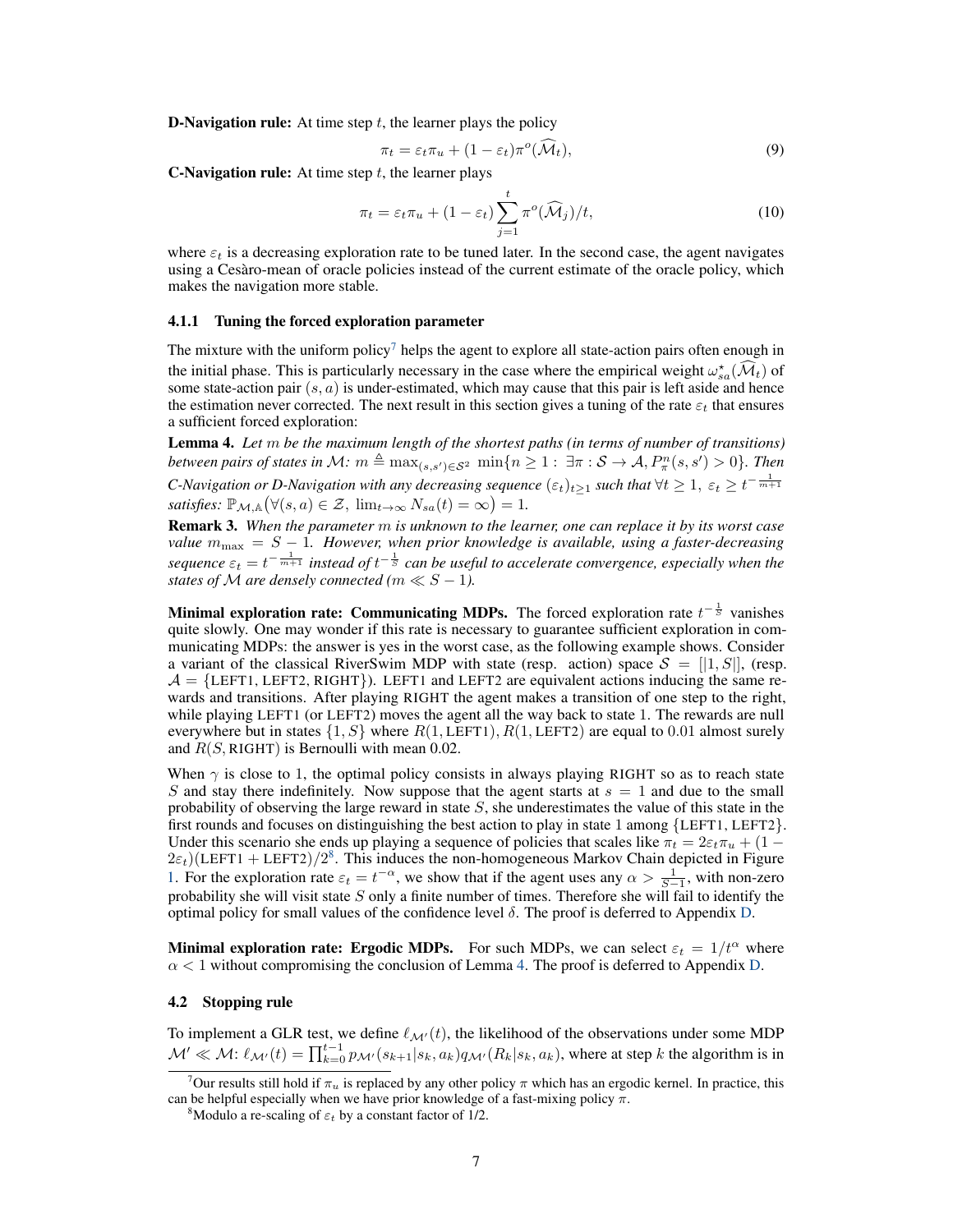

<span id="page-7-3"></span>Figure 1: Non-homogeneous Markov Chain. An exploration rate of at least  $t^{-\frac{1}{S-1}}$  is needed.

state  $s_k$ , plays action  $a_k$  and observes the reward  $R_k$  and  $s_{k+1}$  (the next state). Performing a GLR test in step t consists in computing the optimal policy  $\hat{\pi}_t^*$  for the estimated MDP  $\hat{\mathcal{M}}_t$  and in comparing the likelihood of observations under the most likely model where  $\hat{\pi}^*$  is optimal to the likelihood the likelihood of observations under the most likely model where  $\hat{\pi}_t^*$  is optimal to the likelihood under the most likely model where  $\hat{\pi}^*$  is sub-optimal. Following the standardized form of the GLR under the most likely model where  $\hat{\pi}_t^*$  is sub-optimal. Following the standardized form of the GLR for multi-armed bandits in  $IDKM191$  we write: for multi-armed bandits in [\[DKM19\]](#page-10-10) we write:

$$
G_{\hat{\pi}^*_{t}}(t) = \log \frac{\sup_{\mathcal{M}' : \hat{\pi}^*_{t} \in \Pi^* (\mathcal{M}')} \ell_{\mathcal{M}'}(t)}{\sup_{\mathcal{M}' : \hat{\pi}^*_{t} \notin \Pi^* (\mathcal{M}')} \ell_{\mathcal{M}'}(t)} = \log \frac{\ell_{\widehat{\mathcal{M}}_t}(t)}{\sup_{\mathcal{M}' \in \text{Alt}(\widehat{\mathcal{M}}_t)} \ell_{\mathcal{M}'}(t)} = \inf_{\mathcal{M}' \in \text{Alt}(\widehat{\mathcal{M}}_t)} \log \frac{\ell_{\widehat{\mathcal{M}}_t}(t)}{\ell_{\mathcal{M}'}(t)}
$$

$$
= \inf_{\mathcal{M}' \in \text{Alt}(\widehat{\mathcal{M}}_t)_{(s,a) \in \mathcal{Z}}} N_{sa}(t) \left[ \text{KL}(\widehat{q}_{s,a}(t), q_{\mathcal{M}'}(s, a)) + \text{KL}(\widehat{p}_{s,a}(t), p_{\mathcal{M}'}(s, a)) \right] \tag{11}
$$

$$
= t \, T \bigg( \widehat{\mathcal{M}}_t, \mathbf{N}(t) / t \bigg)^{-1} \,. \tag{12}
$$

The hypothesis  $(\hat{\pi}_t^* \neq \pi^*)$  is then rejected as soon as the ratio of likelihoods becomes greater than the threshold  $\beta(t, \delta)$  properly tuned to ensure that the algorithm is  $\delta$ -PC. Note that the likelihood ratio threshold  $β(t, δ)$ , properly tuned to ensure that the algorithm is  $δ$ -PC. Note that the likelihood ratio  $G_{\hat{\pi}_t^*}(t)$  itself can be difficult to compute for MDPs, since it is equivalent to solving [\(3\)](#page-4-6), we lower bound it using [\(12\)](#page-7-4) and Lemma [3.](#page-4-7) This leads to the following proposition:

Proposition 5. *Define the random thresholds for the transitions and rewards respectively:*

<span id="page-7-5"></span><span id="page-7-4"></span>
$$
\beta_p(t,\delta) \triangleq \log(1/\delta) + (S-1) \sum_{(s,a)} \log \left( e\left[1 + N_{sa}(t)/(S-1)\right] \right)
$$

$$
\beta_r(t,\delta) \triangleq SA \varphi \left( \log(1/\delta)/SA \right) + 3 \sum_{s,a} \log \left[1 + \log(N_{sa}(t))\right]
$$

*where*  $\varphi(x) \sim x + \log(x)$  *is defined in the appendix. Then the stopping rule:* 

<span id="page-7-2"></span>
$$
\tau_{\delta} \triangleq \inf \left\{ t \ge 1 : t \ U(\widehat{\mathcal{M}}_t, \mathbf{N}(t)/t)^{-1} \ge \beta_r(t, \delta/2) + \beta_p(t, \delta/2) \right\}
$$
(13)

*is*  $\delta$ -PC, *i.e.*,  $\mathbb{P}(\tau_{\delta} < \infty, \ \hat{\pi}^{\star}_{\tau_{\delta}} \neq \pi^{\star}) \leq \delta$ .

# <span id="page-7-1"></span>5 Main results and sample complexity analysis

First we state our main results, which take the form of asymptotic upper bounds on the sample complexity of MDP-NaS, under a slightly more conservative exploration rate than in Lemma [4.](#page-6-0) Then we present the most important ingredients in their proof. The complete proof is provided in Appendix [F.](#page-29-0)

<span id="page-7-0"></span>**Theorem 6.** Using the C-Navigation sampling rule with  $\varepsilon_t = t^{-\frac{1}{2(m+1)}}$  and the stopping rule [\(13\)](#page-7-2): *(i) MDP-NaS stops almost surely and its stopping time satisfies*

 $\mathbb{P}(\limsup_{\delta \to 0} \frac{\tau_{\delta}}{\log(1/\delta)} \leq 2U_o(\mathcal{M})) = 1$ , where  $U_o(\mathcal{M})$  was defined in [\(6\)](#page-4-3);

*(ii) the stopping time of MDP-NaS has a finite expectation for all*  $\delta \in (0,1)$ *, and*  $\limsup_{\delta \to 0} \frac{\mathbb{E}[\tau_{\delta}]}{\log(1/\delta)} \leq 2U_{o}(\mathcal{M}).$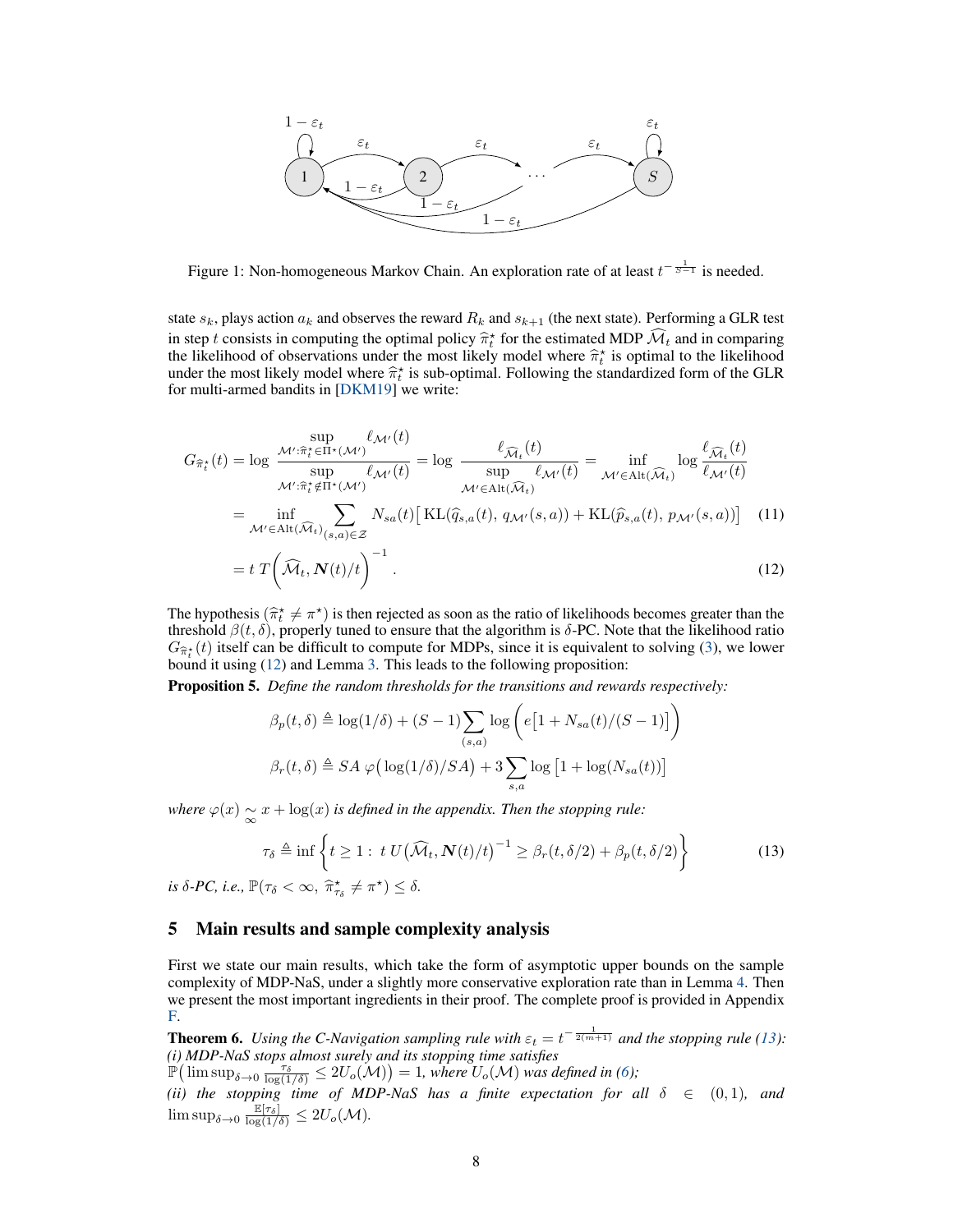#### 5.1 Proof sketch

Concentration of empirical MDPs: The starting point of our proof is a concentration event of the empirical estimates  $\widehat{\mathcal{M}}_t$  around M. For  $\xi > 0$  and  $T \geq 1$ , we define  $\mathcal{C}_T^1(\xi) =$  $\left\| \bigwedge_{t=T^{1/4}}^{T} \left( \left\| \widehat{\mathcal{M}}_t - \mathcal{M} \right\| \leq \xi, \left\| \pi^o(\widehat{\mathcal{M}}_t) - \pi^o(\mathcal{M}) \right\|_{\infty} \leq \xi \right)$ , where  $\|.\|$  is a semi-norm on MDPs. Then we prove in Lemma [18](#page-31-0) that  $C_T^1(\xi)$  holds with high probability in the sense that for all  $T \geq 1$ :

<span id="page-8-5"></span>
$$
\mathbb{P}\left(\mathcal{C}_T^1(\xi)\right) \ge 1 - \mathcal{O}\left(1/T^2\right). \tag{14}
$$

For this purpose we derive, for all pairs  $(s, a)$ , a lower bound on  $N_{sa}(t)$  stating that<sup>[9](#page-8-1)</sup>:  $\mathbb{P}(\forall (s,a) \in \mathcal{Z}, \forall t \geq 1, N_{sa}(t) \geq (t/\lambda_\alpha)^{1/4} - 1) \geq 1 - \alpha$  where  $\lambda_\alpha \propto \log^2(1 + SA/\alpha)$  is a parameter that depends on the mixing properties of  $\mathcal M$  under the uniform policy. These lower bounds on  $N_{sa}(t)$  w.h.p. contrast with their deterministic equivalent obtained for C-tracking in [\[GK16\]](#page-11-1).

Concentration of visit-frequencies: Before we proceed, we make the following assumption.

<span id="page-8-3"></span>**Assumption 2.**  $P_{\pi_u}$  is aperiodic<sup>[10](#page-8-2)</sup>.

Under Assumptions [1](#page-3-2) and [2](#page-8-3) the kernel  $P_{\pi_u}$ , and consequently also  $P_{\pi_o}$ , becomes ergodic. Hence the iterates of  $P_{\pi^o}$  converge to  $\omega^*(\mathcal{M})$  at a geometric speed. Also note that the Markov chains induced by playing either of our sampling rules are non-homogeneous, with a sequence of kernels  $(P_{\pi_t})_{t\geq 1}$  that is history-dependent. To tackle this difficulty, we adapt a powerful ergodic theorem (see Proposition [12](#page-21-0) in the appendix) from [\[FMP11\]](#page-10-11) originally derived for adaptive Markov Chain Monte-Carlo (MCMC) algorithms to get the following result.

<span id="page-8-0"></span>**Theorem 7.** Using the C-Navigation or D-Navigation we have:  $\lim_{t\to\infty} N(t)/t = \omega^*(\mathcal{M})$  almost *surely.*

Lemma [4](#page-6-0) and Theorem [7](#page-8-0) combined prove Theorem [6](#page-7-0) *(i)* in a straightforward fashion. The proof of Theorem [6](#page-7-0) *(ii)* is more involved. Again, we adapt the proof method from [\[FMP11\]](#page-10-11) to derive a finite-time version of Proposition [12](#page-21-0) which results into the following proposition.

<span id="page-8-4"></span>**Proposition 8.** *Under C-Navigation, for all*  $\xi > 0$ *, there exists a time*  $T_{\xi}$  *such that for all*  $T \geq T_{\xi}$ *,*  $all\ t \geq T^{3/4}$  and all functions  $f: \mathcal{Z} \to \mathbb{R}^+$ , we have:

$$
\mathbb{P}\bigg(\bigg|\frac{\sum_{k=1}^t f(s_k, a_k)}{t} - \mathbb{E}_{(s,a)\sim\omega^\star}[f(s,a)]\bigg| \geq K_\xi \|f\|_\infty \xi \bigg| \mathcal{C}_T^1(\xi)\bigg) \leq 2\exp\big(-t\xi^2\big).
$$

*where*  $\xi \mapsto K_{\xi}$  *is a mapping with values in*  $(1, \infty)$  *such that*  $\limsup_{\xi \to 0} K_{\xi} < \infty$ *.* 

Now define  $C_T^2(\xi) = \bigcap_{t=T^{3/4}}^T \left( \left| N(t)/t - \omega^* (M) \right| \leq K_{\xi} \xi \right)$ . Then Proposition [8](#page-8-4) and Eq. [\(14\)](#page-8-5) combined imply that for T large enough, the event  $C_T^1(\xi) \cap C_T^2(\xi)$  holds w.h.p. so that the expected stopping time is finite on the complementary event:  $\mathbb{E}[\tau_{\delta} \mathbb{1} {\{\overline{\mathcal{C}_T^1(\xi)} \cup \overline{\mathcal{C}_T^2(\xi)}\}}] < \infty$ . Now given the asymptotic shape of the thresholds:  $\beta_r(t, \delta/2) + \beta_p(t, \delta/2) \approx 2 \log(1/\delta)$ , we may informally write:

$$
\mathbb{E}\big[\tau_\delta\,1\{\mathcal{C}\^1_T(\xi)\cap\mathcal{C}^2_T(\xi)\}\big]\underset{\delta\to 0}{\preceq} 2\log(1/\delta)\sup_{(\mathcal{M}',\omega')\in B_\xi}U_o\big(\mathcal{M}',\omega'\big),
$$

where  $B_{\xi} = \{(\mathcal{M}', \omega') : \|\mathcal{M}' - \mathcal{M}\| \leq \xi, \|\omega' - \omega^*(\mathcal{M})\|_{\infty} \leq K_{\xi} \xi\}.$  Taking the limits when  $\delta$ and  $\xi$  go to zero respectively concludes the proof.

<span id="page-8-1"></span><sup>&</sup>lt;sup>9</sup>Using the method in our proof one can derive a lower bound of the type  $t^{\zeta}$  for any  $\zeta < 1/2$  and any exploration rate  $\varepsilon_t = t^{-\theta}$  with  $\theta < 1/(m+1)$ . We chose  $\theta = \frac{1}{2(m+1)}$  and  $\zeta = 1/4$  because they enable us to have an explicit formula for  $\lambda_{\alpha}$ . See Lemma [11](#page-18-0) in the appendix.

<span id="page-8-2"></span><sup>&</sup>lt;sup>10</sup>This assumption is mild as it is enough to have only one state  $\tilde{s}$  and one action  $\tilde{a}$  such that  $P_{\mathcal{M}}(\tilde{s}|\tilde{s}, \tilde{a}) > 0$ for it to be satisfied. Furthermore, Assumptions [1](#page-3-2) and [2](#page-8-3) combined are still less restrictive than the usual *ergodicity* assumption, which requires that the Markov chains of *all* policies are ergodic.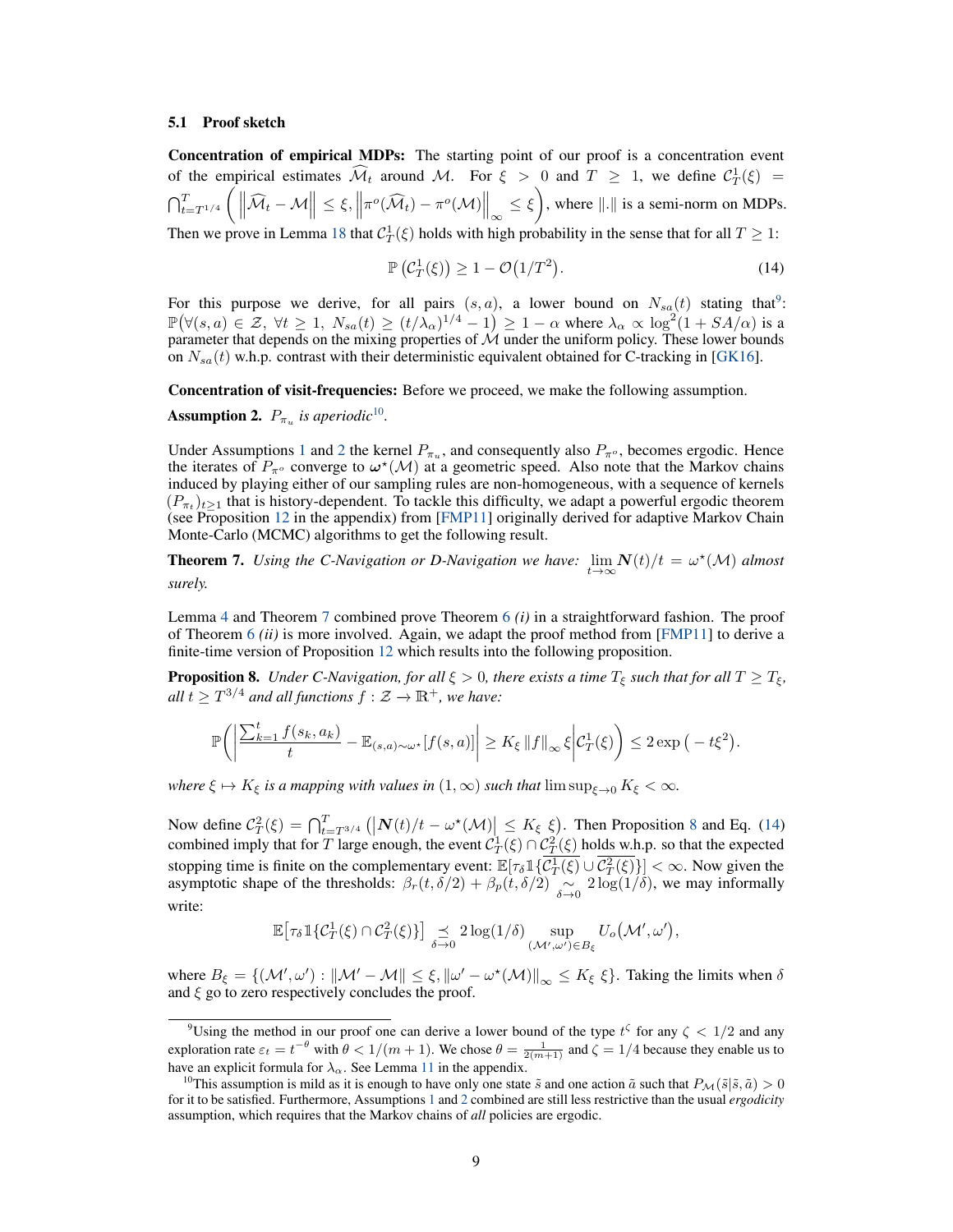## <span id="page-9-0"></span>6 Comparison with MOCA

Recall from Lemma [3](#page-4-8) and Theorem [6](#page-7-0) that our sample complexity bound writes as:

$$
\mathcal{O}\bigg(\inf_{\omega \in \Omega(\mathcal{M})} \max_{(s,a):a \neq \pi^{\star}(s)} \frac{1 + \text{Var}_{p(s,a)}[V^{\star}_{\mathcal{M}}]}{\omega_{sa}\Delta_{sa}^2} + \frac{1}{\min_{s}\omega_{s,\pi^{\star}(s)}\Delta_{\min}^2(1-\gamma)^3}\bigg) \log(1/\delta).
$$

Hence, in the asymptotic regime  $\delta \to 0$ , MDP-NaS finds the optimal way to balance exploration between state-action pairs proportionally to their *hardness*:  $(1+\text{Var}_{p(s,a)}[V^{\star}_{\mathcal{M}}])/\Delta_{sa}^{2}$  for sub-optimal pairs (resp.  $1/\Delta_{\min}^2(1-\gamma)^3$  for optimal pairs).

After a preprint of this work was published, [\[WSJ21\]](#page-12-4) proposed MOCA, an algorithm for BPI in the episodic setting. MOCA has the advantage of treating the more general case of  $\varepsilon$ -optimal policy identification with finite-time guarantees on its sample complexity. The two papers have different and complementary objectives but one can compare with their bound for exact policy identification, i.e when  $\varepsilon < \varepsilon^{\star 11}$  $\varepsilon < \varepsilon^{\star 11}$  $\varepsilon < \varepsilon^{\star 11}$ , in the asymptotic regime  $\delta \to 0$ . In this case, by carefully inspecting the proofs of [\[WSJ21\]](#page-12-4), we see that MOCA's sample complexity writes  $as^{12}$  $as^{12}$  $as^{12}$ :

$$
\mathcal{O}\bigg(\sum_{h=1}^{H}\inf_{\omega\in\Omega(\mathcal{M})}\max_{s,a\neq \pi^{\star}(s)}\frac{H^{2}}{\omega_{sa}(h)\Delta_{sa}(h)^{2}}\bigg)\log(1/\delta)+\frac{\mathrm{polylog}(S,A,H,\log(\varepsilon^{\ast}))\log^{3}(1/\delta)}{\varepsilon^{\ast}}
$$

where H is the horizon and  $\Delta_{sa}(h)$  is the sub-optimality gap of  $(s, a)$  at time step h. We make the following remarks about the bounds above:

1. MOCA only pays the cost of worst-case visitation probability multiplied by the gap of the corresponding state  $\min_{s,a\neq \pi^*(s)} \omega_{sa} \Delta_{sa}^2$ . Instead, MDP-NaS pays a double worst-case cost

of the smallest visitation probability multiplied by the minimum gap  $\min_s \omega_{s,\pi^*(s)} \Delta^2_{\min}$ . As pointed out by [\[WSJ21\]](#page-12-4) the former scaling is better, especially when the state where the minimum gap is achieved is different from the one that is hardest to reach. This is however an artefact of the upper bound in Lemma [3](#page-4-8) that MDP-NaS uses as a proxy for the characteristic time. Using a more refined bound, or an optimization oracle that solves the best-response problem, one can remove this double worst-case dependency.

- 2. The sample complexity of MOCA *divided by*  $\log(1/\delta)$  *still explodes* when  $\delta$  goes to zero, contrary to MDP-NaS's bound.
- 3. The sample complexity of MDP-NaS is variance-sensitive for sub-optimal state-action pairs, while MOCA's bound depends on a worst-case factor of  $H^2$ . Indeed as the rewards are in [0, 1], we always have  $V_M^* \leq H$  and  $\text{Var}_{p(s,a)}[V_M^*] \leq H^2$  in the episodic setting.

We conclude this section by noting that MDP-NaS has a simple design and can easily be implemented.

# 7 Conclusion

To the best of our knowledge, this paper is the first to propose an algorithm with *instance-dependent sample complexity* for Best Policy identification (BPI) in the *full online* setting. Our results are encouraging as they show: 1) How the navigation constraints of online RL impact the difficulty of learning a good policy, compared to the more relaxed sampling schemes of Multi-Armed Bandits and MDPs with a generative model. 2) That, provided access to an optimization oracle that solves the information-theoretical lower bound (resp. some convex relaxation of the lower bound), asymptotic optimal (resp. near-optimal) sample complexity is still possible through adaptive control of the trajectory. This opens up exciting new research questions. First, it is intriguing to understand how the mixing times -and not just the stationary distributions- of Markov chains induced by policies impact the sample complexity of BPI in the moderate confidence regime. A second direction would be to extend our contributions to the problem of finding an  $\varepsilon$ -optimal policy, which is of more practical interest than identifying the best policy.

<span id="page-9-1"></span><sup>&</sup>lt;sup>11</sup> $\varepsilon^*$  is defined in their work as the threshold value for  $\varepsilon$  such that the only  $\varepsilon$ -optimal policy is the best policy. However, when the objective is to find the optimal policy, it is not clear from their paper how one can determine such a value of  $\varepsilon$  without prior knowledge of the ground truth instance.

<span id="page-9-2"></span><sup>&</sup>lt;sup>12</sup>The  $\log^3(1/\delta)$  term comes from the sample complexity of their sub-routine FINDEXPLORABLESETS.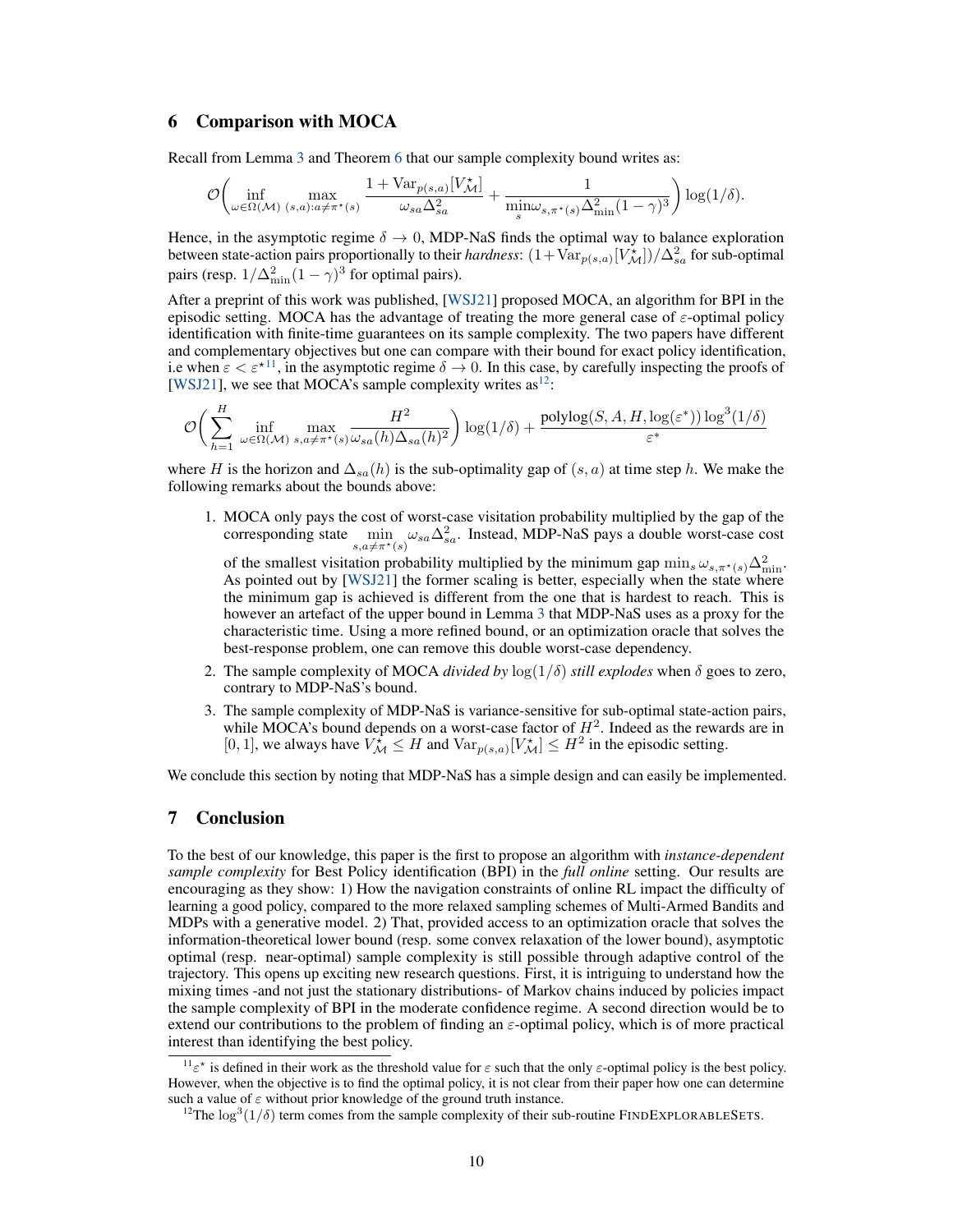# Broader Impact

This paper tries to advance our theoretical understanding of the sample complexity of finding a good policy in Markov Decision Processes, which can be interesting for both theoreticians and practitioners. However, this paper is not oriented towards a specific application, so a wider broader impact discussion is not applicable.

# Acknowledgments and Disclosure of Funding

The authors would like to thank the anonymous reviewers whose comments and questions helped improve the clarity of this manuscript. A. Proutiere's research is supported by the Wallenberg AI, Autonomous Systems and Software Program (WASP) funded by the Knut and Alice Wallenberg Foundation. A. Garivier and A. Al Marjani acknowledge the support of the Project IDEXLYON of the University of Lyon, in the framework of the Programme Investissements d'Avenir (ANR-16- IDEX-0005), and Chaire SeqALO (ANR-20-CHIA-0020).

# **References**

- <span id="page-10-3"></span>[AHKS20] Alekh Agarwal, Mikael Henaff, Sham Kakade, and Wen Sun. Pc-pg: Policy cover directed exploration for provable policy gradient learning. In H. Larochelle, M. Ranzato, R. Hadsell, M. F. Balcan, and H. Lin, editors, *Advances in Neural Information Processing Systems*, volume 33, pages 13399–13412. Curran Associates, Inc., 2020.
- <span id="page-10-0"></span>[AJO09] Peter Auer, Thomas Jaksch, and Ronald Ortner. Near-optimal regret bounds for reinforcement learning. In D. Koller, D. Schuurmans, Y. Bengio, and L. Bottou, editors, *Advances in Neural Information Processing Systems*, volume 21. Curran Associates, Inc., 2009.
- <span id="page-10-8"></span>[AKY20] Alekh Agarwal, Sham Kakade, and Lin F. Yang. Model-based reinforcement learning with a generative model is minimax optimal. volume 125 of *Proceedings of Machine Learning Research*, pages 67–83. PMLR, 09–12 Jul 2020.
- <span id="page-10-6"></span>[AMK13] Mohammad Gheshlaghi Azar, Rémi Munos, and Hilbert J Kappen. Minimax pac bounds on the sample complexity of reinforcement learning with a generative model. *Machine learning*, 91(3):325–349, 2013.
- <span id="page-10-12"></span>[BK97] Apostolos N. Burnetas and Michael N. Katehakis. Optimal adaptive policies for markov decision processes. *Mathematics of Operations Research*, 22(1):222–255, 1997.
- <span id="page-10-13"></span>[CT06] Thomas M. Cover and Joy A. Thomas. *Elements of Information Theory (Wiley Series in Telecommunications and Signal Processing)*. Wiley-Interscience, USA, 2006.
- <span id="page-10-10"></span>[DKM19] Rémy Degenne, Wouter M. Koolen, and Pierre Ménard. Non-asymptotic pure exploration by solving games. In *NeurIPS*, 2019.
- <span id="page-10-9"></span>[DMKV21] O. D. Domingues, Pierre M'enard, E. Kaufmann, and Michal Valko. Episodic reinforcement learning in finite mdps: Minimax lower bounds revisited. In *ALT*, 2021.
- <span id="page-10-7"></span>[DTC13] Thomas Dietterich, Majid Taleghan, and Mark Crowley. Pac optimal planning for invasive species management : Improved exploration for reinforcement learning from simulator-defined mdps. 01 2013.
- <span id="page-10-5"></span>[EDMM06] Eyal Even-Dar, Shie Mannor, and Yishay Mansour. Action elimination and stopping conditions for the multi-armed bandit and reinforcement learning problems. *Journal of Machine Learning Research*, 7:1079–1105, 06 2006.
- <span id="page-10-1"></span>[FCG10] Sarah Filippi, Olivier Cappé, and Aurélien Garivier. Optimism in reinforcement learning and kullback-leibler divergence. In *Allerton Conference on Communication, Control, and Computing*, pages 115–122, Sep. 2010.
- <span id="page-10-2"></span>[Fie94] C. Fiechter. Efficient reinforcement learning. In *COLT '94*, 1994.
- <span id="page-10-11"></span>[FMP11] G. Fort, É. Moulines, and P. Priouret. Convergence of adaptive and interacting markov chain monte carlo algorithms. *Annals of Statistics*, 39:3262–3289, 2011.
- <span id="page-10-4"></span>[FYAY21] Fei Feng, W. Yin, Alekh Agarwal, and Lin F. Yang. Provably correct optimization and exploration with non-linear policies. *ArXiv*, abs/2103.11559, 2021.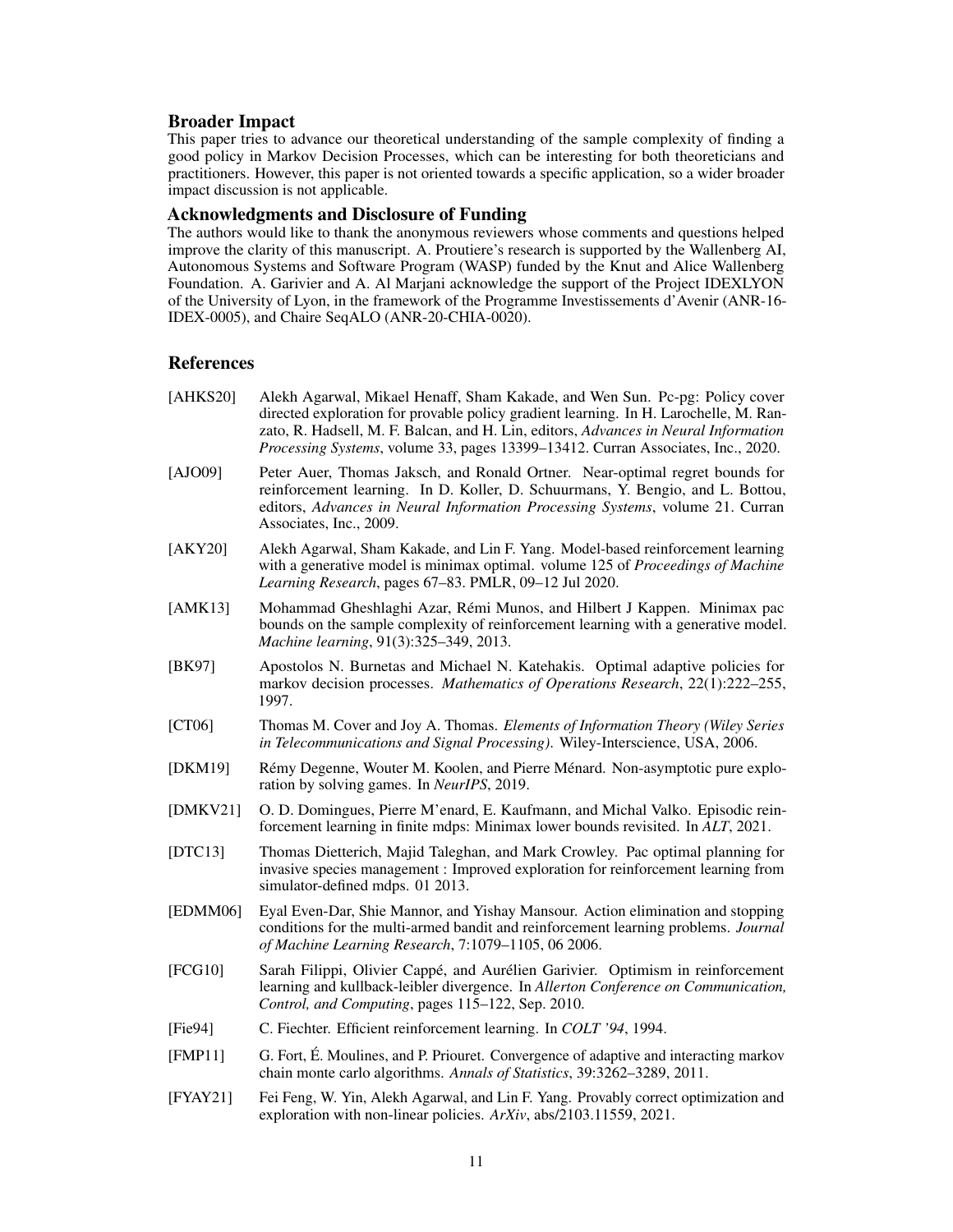- <span id="page-11-1"></span>[GK16] Aurélien Garivier and Emilie Kaufmann. Optimal best arm identification with fixed confidence. In Vitaly Feldman, Alexander Rakhlin, and Ohad Shamir, editors, *29th Annual Conference on Learning Theory*, volume 49 of *Proceedings of Machine Learning Research*, pages 998–1027, Columbia University, New York, New York, USA, 23–26 Jun 2016. PMLR.
- <span id="page-11-10"></span>[GK19] A. Garivier and Emilie Kaufmann. Non-asymptotic sequential tests for overlapping hypotheses and application to near optimal arm identification in bandit models. *arXiv preprint, Statistics Theory*, arXiv:1905.03495, 2019.
- <span id="page-11-13"></span>[HH80] P. Hall and C.C. Heyde. 2 - inequalities and laws of large numbers. In P. Hall and C.C. Heyde, editors, *Martingale Limit Theory and its Application*, Probability and Mathematical Statistics: A Series of Monographs and Textbooks, pages 13–50. Academic Press, 1980.
- <span id="page-11-16"></span>[JKM+20] Anders Jonsson, Emilie Kaufmann, Pierre Menard, Omar Darwiche Domingues, Edouard Leurent, and Michal Valko. Planning in markov decision processes with gap-dependent sample complexity. In H. Larochelle, M. Ranzato, R. Hadsell, M. F. Balcan, and H. Lin, editors, *Advances in Neural Information Processing Systems*, volume 33, pages 1253–1263. Curran Associates, Inc., 2020.
- <span id="page-11-9"></span>[Kak03] Sham Machandranath Kakade. *On the sample complexity of reinforcement learning*. PhD thesis, University of London, England, 2003.
- <span id="page-11-12"></span>[KCG16] Emilie Kaufmann, Olivier Cappé, and Aurélien Garivier. On the complexity of bestarm identification in multi-armed bandit models. *The Journal of Machine Learning Research*, 17(1):1–42, 2016.
- <span id="page-11-15"></span>[KK18] Emilie Kaufmann and Wouter M. Koolen. Mixture martingales revisited with applications to sequential tests and confidence intervals. *arXiv preprint*, arXiv:1811.11419, 2018.
- <span id="page-11-2"></span>[KMDD<sup>+</sup>21] Emilie Kaufmann, Pierre Ménard, Omar Darwiche Domingues, Anders Jonsson, Edouard Leurent, and Michal Valko. Adaptive reward-free exploration. In Vitaly Feldman, Katrina Ligett, and Sivan Sabato, editors, *Proceedings of the 32nd International Conference on Algorithmic Learning Theory*, volume 132 of *Proceedings of Machine Learning Research*, pages 865–891. PMLR, 16–19 Mar 2021.
- <span id="page-11-6"></span>[KMN99] Michael Kearns, Yishay Mansour, and Andrew Y. Ng. A sparse sampling algorithm for near-optimal planning in large markov decision processes. In *Proceedings of the 16th International Joint Conference on Artificial Intelligence - Volume 2*, IJCAI'99, page 1324–1331, San Francisco, CA, USA, 1999. Morgan Kaufmann Publishers Inc.
- <span id="page-11-5"></span>[KS98] Michael Kearns and Satinder Singh. Finite-sample convergence rates for q-learning and indirect algorithms. In *Proceedings of the 11th International Conference on Neural Information Processing Systems*, NIPS'98, page 996–1002, Cambridge, MA, USA, 1998. MIT Press.
- <span id="page-11-8"></span>[LCC<sup>+</sup>21] Gen Li, Changxiao Cai, Yuxin Chen, Yuantao Gu, Yuting Wei, and Yuejie Chi. Is q-learning minimax optimal? a tight sample complexity analysis, 2021.
- <span id="page-11-14"></span>[LPW06] David A. Levin, Yuval Peres, and Elizabeth L. Wilmer. *Markov chains and mixing times*. American Mathematical Society, 2006.
- <span id="page-11-11"></span>[LR85] T.L. Lai and H. Robbins. Asymptotically efficient adaptive allocation rules. *Advances in Applied Mathematics*, 6(1):4–2, 1985.
- <span id="page-11-0"></span>[LS20] Tor Lattimore and Csaba Szepesvári. *Bandit Algorithms*. Cambridge University Press, 2020.
- <span id="page-11-7"></span>[LWC<sup>+</sup>20a] Gen Li, Yuting Wei, Yuejie Chi, Yuantao Gu, and Yuxin Chen. Breaking the sample size barrier in model-based reinforcement learning with a generative model. *arXiv preprint*, arXiv:2005.12900, 2020.
- <span id="page-11-4"></span>[LWC<sup>+</sup>20b] Gen Li, Yuting Wei, Yuejie Chi, Yuantao Gu, and Yuxin Chen. Sample complexity of asynchronous q-learning: Sharper analysis and variance reduction, 2020.
- <span id="page-11-3"></span>[MDJ<sup>+</sup>20] Pierre M'enard, O. D. Domingues, Anders Jonsson, E. Kaufmann, Edouard Leurent, and Michal Valko. Fast active learning for pure exploration in reinforcement learning. *ArXiv*, abs/2007.13442, 2020.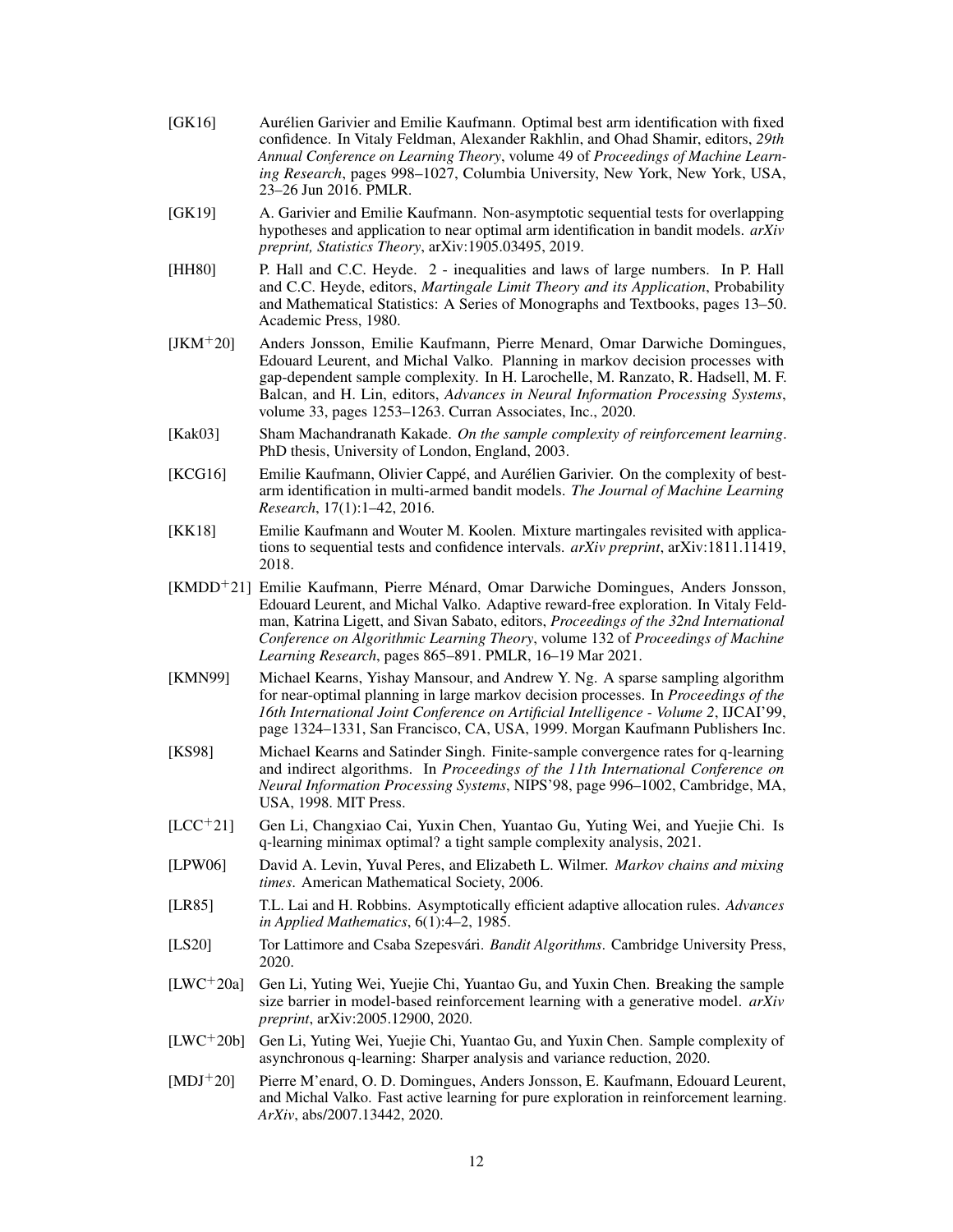- <span id="page-12-0"></span>[MP21] Aymen Al Marjani and Alexandre Proutiere. Adaptive sampling for best policy identification in markov decision processes. In Marina Meila and Tong Zhang, editors, *Proceedings of the 38th International Conference on Machine Learning*, volume 139 of *Proceedings of Machine Learning Research*, pages 7459–7468. PMLR, 18–24 Jul 2021.
- <span id="page-12-8"></span>[Rus16] D. Russo. Simple bayesian algorithms for best arm identification. In *Proceedings of the 29th Conference On Learning Theory*, 2016.
- <span id="page-12-1"></span>[SB18] Richard S. Sutton and Andrew G. Barto. *Reinforcement Learning: An Introduction*. The MIT Press, second edition, 2018.
- <span id="page-12-10"></span>[Sch68] P. Schweitzer. Perturbation theory and finite markov chains. *Journal of Applied Probability*, 5:401–413, 1968.
- <span id="page-12-9"></span>[SL08] Alexander L Strehl and Michael L Littman. An analysis of model-based interval estimation for markov decision processes. *Journal of Computer and System Sciences*, 74(8):1309–1331, 2008.
- <span id="page-12-7"></span>[SWW+18] Aaron Sidford, Mengdi Wang, Xian Wu, Lin Yang, and Yinyu Ye. Near-optimal time and sample complexities for solving markov decision processes with a generative model. In S. Bengio, H. Wallach, H. Larochelle, K. Grauman, N. Cesa-Bianchi, and R. Garnett, editors, *Advances in Neural Information Processing Systems 31*, pages 5186–5196. Curran Associates, Inc., 2018.
- <span id="page-12-2"></span>[Sze10] Csaba Szepesvari. *Algorithms for Reinforcement Learning*. Morgan and Claypool Publishers, 2010.
- <span id="page-12-6"></span>[Wan17] Mengdi Wang. Randomized Linear Programming Solves the Discounted Markov Decision Problem In Nearly-Linear (Sometimes Sublinear) Running Time. *arXiv e-prints*, page arXiv:1704.01869, April 2017.
- <span id="page-12-4"></span>[WSJ21] Andrew Wagenmaker, Max Simchowitz, and Kevin Jamieson. Beyond No Regret: Instance-Dependent PAC Reinforcement Learning. *arXiv e-prints*, page arXiv:2108.02717, August 2021.
- <span id="page-12-5"></span>[ZCA21] Andrea Zanette, Ching-An Cheng, and Alekh Agarwal. Cautiously optimistic policy optimization and exploration with linear function approximation. *ArXiv*, abs/2103.12923, 2021.
- <span id="page-12-3"></span>[ZKB19] Andrea Zanette, Mykel J Kochenderfer, and Emma Brunskill. Almost horizon-free structure-aware best policy identification with a generative model. In H. Wallach, H. Larochelle, A. Beygelzimer, F. d'Alché Buc, E. Fox, and R. Garnett, editors, *Advances in Neural Information Processing Systems 32*, pages 5625–5634. Curran Associates, Inc., 2019.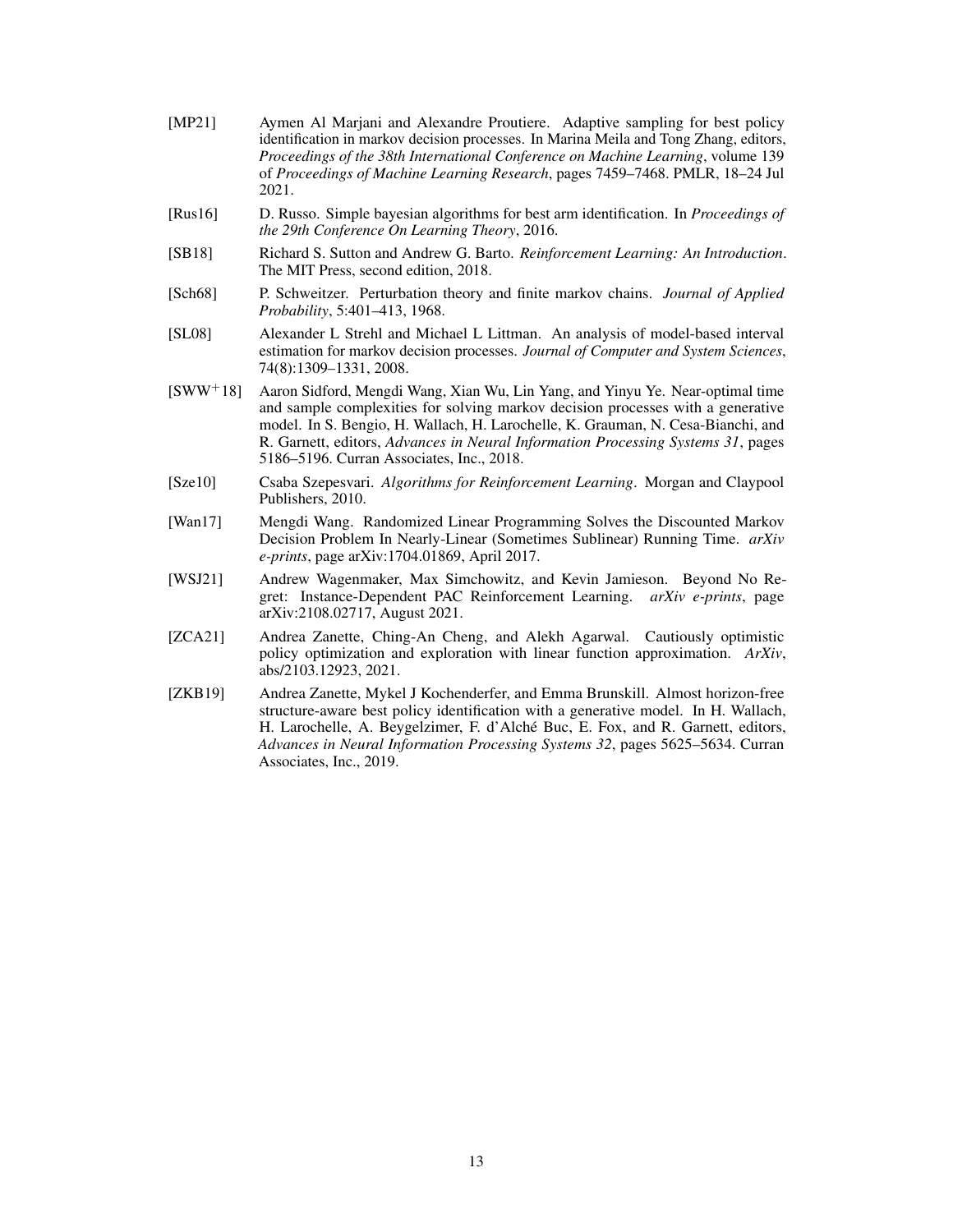# A Symbols

| Symbol                 | Definition                                                                                                                                                 |  |  |  |  |
|------------------------|------------------------------------------------------------------------------------------------------------------------------------------------------------|--|--|--|--|
| $\,m$                  | $\min\{n\geq 1: \exists \pi: \mathcal{S} \to \mathcal{A}, P^n_{\pi}(s,s') > 0\}$<br>Maximum length of shortest paths:<br>$\max_{(s,s') \in \mathcal{S}^2}$ |  |  |  |  |
| $P_{\pi_u}$            | Transition kernel of the uniform policy                                                                                                                    |  |  |  |  |
| $\omega_u$             | Stationary distribution of $P_{\pi_u}$                                                                                                                     |  |  |  |  |
| $\mathfrak{r}$         | $\min\{\ell \geq 1 : \forall (z, z') \in \mathcal{Z}^2, P^{\ell}_{\pi_{\nu}}(z, z') > 0\}$                                                                 |  |  |  |  |
| $\sigma_u$             | $\min_{z,z'\in\mathcal{Z}}\frac{P_{\pi_u}(z,z')}{\omega_u(z')}$                                                                                            |  |  |  |  |
| $\eta_1$               | $\min \{P_{\pi_n}(z, z')   (z, z') \in \mathcal{Z}^2, P_{\pi_n}(z, z') > 0\}$                                                                              |  |  |  |  |
| $\eta_2$               | $\min \{P^n_{\pi_u}(z, z')   (z, z') \in \mathcal{Z}^2, n \in [ 1, m+1 ], P^n_{\pi_u}(z, z') > 0\}$                                                        |  |  |  |  |
| $\eta$                 | Communication parameter $\eta_1 \eta_2$                                                                                                                    |  |  |  |  |
| $\omega^\star$         | oracle weights: $\omega^* \triangleq \arg \max U(\mathcal{M}, \omega)$ .<br>$\omega \in \Omega(\mathcal{M})$                                               |  |  |  |  |
| $\pi^o$                | oracle policy: $\pi(a s) \triangleq \frac{\omega_{sa}^s}{\sum \omega_{sa'}^{\star}}$ .                                                                     |  |  |  |  |
| $\pi_t^o$              | $\pi^o(\widehat{\mathcal{M}}_t)$                                                                                                                           |  |  |  |  |
| $\overline{\pi_t^o}$   | $\sum_{j=1}^t \pi^o(\widehat{\mathcal{M}}_j)/t$                                                                                                            |  |  |  |  |
| $Z_{\pi^o}$            | $(I - P_{\pi^o} + \mathbb{1}\omega^{\star \top})^{-1}$                                                                                                     |  |  |  |  |
| $\kappa_{\mathcal{M}}$ | Condition number $  Z_{\pi^o}  _{\infty}$                                                                                                                  |  |  |  |  |
| $P_t$                  | Kernel of the policy $\pi_t$                                                                                                                               |  |  |  |  |
| $\omega_t$             | Stationary distribution of $P_t$                                                                                                                           |  |  |  |  |
| $C_t, \rho_t$          | Constants such that $\forall n \geq 1$ , $  P_t^n(z_0,.) - \omega_t^{\text{T}}  _{\infty} \leq C_t \rho_t^n$                                               |  |  |  |  |
| $L_t$                  | $C_t(1-\rho_t)^{-1}$                                                                                                                                       |  |  |  |  |

Table 1: Additional notations used in the appendix

# B Experiments

In this section, we test our algorithm on two small examples. The first instance is an ergodic MDP, with 5 states, 5 actions per state and a discount factor  $\gamma = 0.7$ . The rewards of each state-action pair come from independent Bernoulli distributions with means sampled from the uniform distribution  $U([0, 1])$ . The transitions kernels were generated following a Dirichlet distribution  $\mathcal{D}(1, \ldots, 1)$ . The second instance is the classical RiverSwim from [\[SL08\]](#page-12-9), which is communicating but not ergodic. The instance we used has 5 states and 2 actions: {LEFT, RIGHT}, with deterministic transitions and a discount factor  $\gamma = 0.95$ . Rewards are null everywhere but in states {1,5} where they are Bernoulli with respective means  $r(1, \text{LEFT}) = 0.05$  and  $r(1, \text{RIGHT}) = 1$ . We fix a confidence level  $\delta = 0.1$ , and for each of these MDPs, we run 30 Monte-Carlo simulations of MDP-NaS with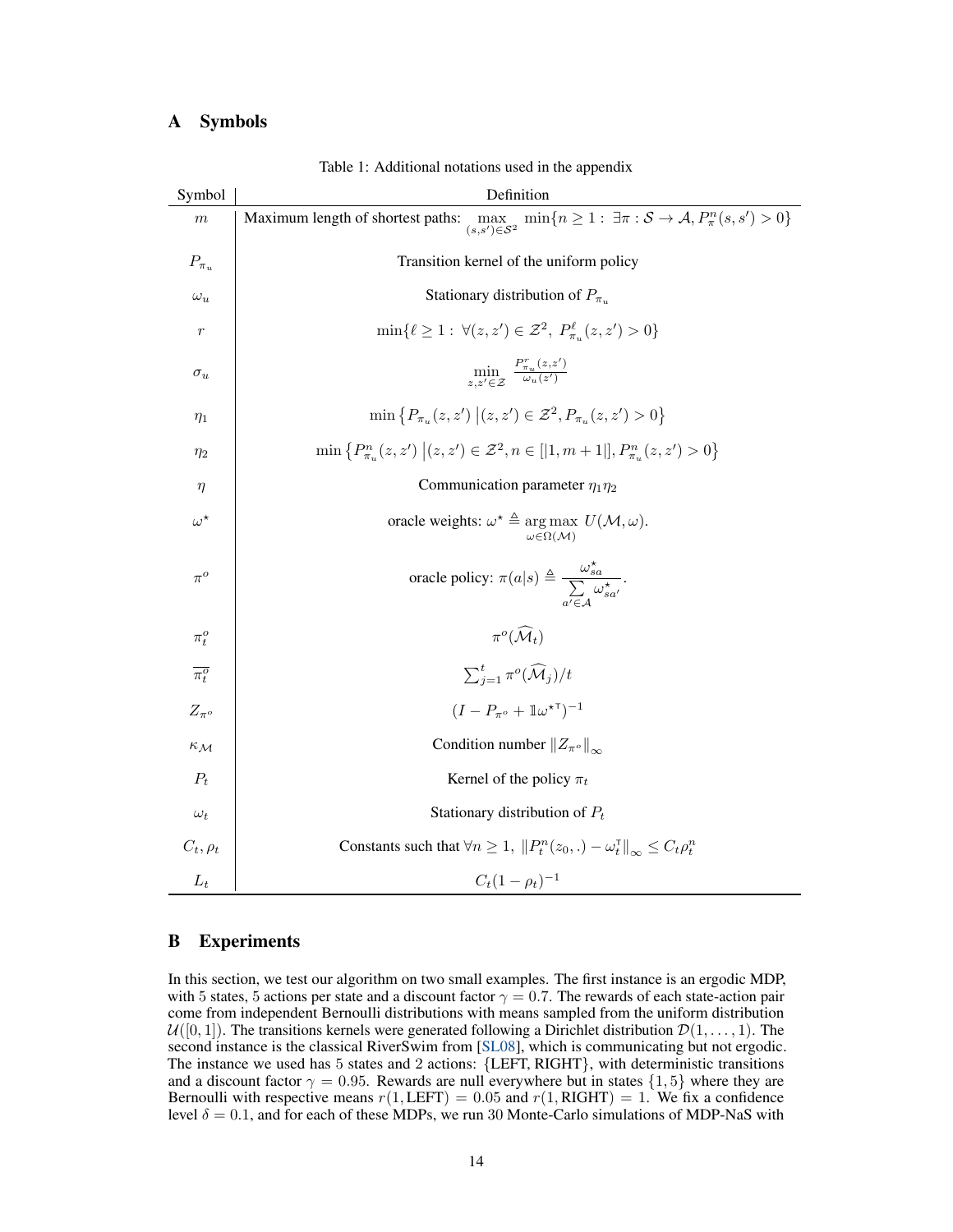

<span id="page-14-1"></span>Figure 2: Relative distance in log scale:  $\log_{10} (\max_{s,a} \frac{|N_{sa}(t)/t-\omega_{sa}^*|}{\omega_{sa}^*})$ . Left: Ergodic MDP with  $S = A = 5$ . Right: River Swim with  $S = 5, A = 2$ .

either C-Navigation or D-Navigation. Towards computational efficiency, we note that the empirical oracle policy does not change significantly after collecting one sample, therefore we only update it every  $10^4$  time steps<sup>[13](#page-14-0)</sup>.

First, we seek to check whether the frequencies of state-action pair visits converge to their oracle weights, as stated in Theorem [7.](#page-8-0) Figure [2](#page-14-1) shows the relative distance, in log scale, between the vector of empirical frequencies  $N(t)/t$  and the oracle allocation  $\omega^*$ . The shaded area represents the 10% and 90% quantiles. We see that the relative distance steadily decreases with time, indicating that the visit-frequencies of both D-Navigation and C-Navigation converge to the oracle allocation. We also note that the D-Navigation rule exhibits a faster convergence than the C-Navigation rule. Next we compare our algorithm with Variance-reduced-Q-learning (VRQL) [\[LWC](#page-11-4)<sup>+</sup>20b], a variant of the classical Q-learning with faster convergence rates. VRQL finds an  $\varepsilon$ -estimate  $\widehat{Q}$  of the Q function  $Q^*$ , by following a fixed sampling rule, referred to as the *behavior policy*  $\pi_b$ , and updating its estimate of the Q function via Temporal Difference learning. VRQL does not have a stopping rule, but is guaranteed to yield an estimate such that  $\left\|\widehat{Q}-Q\right\|_{\infty} \leq \varepsilon$  with probability  $1-\delta$  after using  $M(N + t_{\rm epoch})$  samples where

$$
M = c_3 \log(1/\varepsilon^2 (1 - \gamma)^2),
$$
  
\n
$$
t_{\text{epoch}} = \frac{c_2}{\mu_{\min}} \left( \frac{1}{(1 - \gamma)^3} + \frac{t_{mix}}{1 - \gamma} \right) \log(1/(1 - \gamma)^2 \varepsilon) \log(SA/\delta),
$$
  
\n
$$
N = \frac{c_1}{\mu_{\min}} \left( \frac{1}{(1 - \gamma)^3 \min(1, \varepsilon^2)} + t_{mix} \right) \log(SAt_{\text{epoch}}/\delta),
$$

where  $\mu_{\min}$  (resp.  $t_{mix}$ ) is the minimum state-action occupancy (resp. the mixing time) of  $\pi_b$  and  $c_1, c_2, c_3$  are some large enough universal constants. We use VRQL with  $c_1 = c_2 = c_3 = 10$ ,  $\varepsilon \leq \Delta_{\text{min}}$  (since the goal is to identify the best policy) and use the uniform policy as a sampling rule[14](#page-14-2). We plug this value into the equations above and the compute the sample complexity of VRQL. Table [2](#page-14-3) shows a comparison of the sample complexities of MDP-NaS and VRQL. MDP-NaS has much better performance than VRQL.

|                                                               | MDP-NaS   VRQL                        |  |
|---------------------------------------------------------------|---------------------------------------|--|
| Small Ergodic MDP $\vert 8 \times 10^5 \vert 2.5 \times 10^8$ |                                       |  |
| RIVER-SWIM                                                    | $2.6 \times 10^6$   $3.3 \times 10^9$ |  |

<span id="page-14-3"></span>Table 2: Average sample complexity of MDP-NaS (D-Navigation) vs deterministic sample complexity of VRQL.  $\delta = 0.1$ .

<span id="page-14-0"></span> $13$ The period was chosen so as to save computation time, and knowing that for MDPs algorithms usually require  $\geq 10^6$  samples to return a reasonably good policy.

<span id="page-14-2"></span><sup>&</sup>lt;sup>14</sup>In the absence of prior knowledge about the MDP, the uniform policy is a reasonable choice to maximize  $\mu_{\min}$ .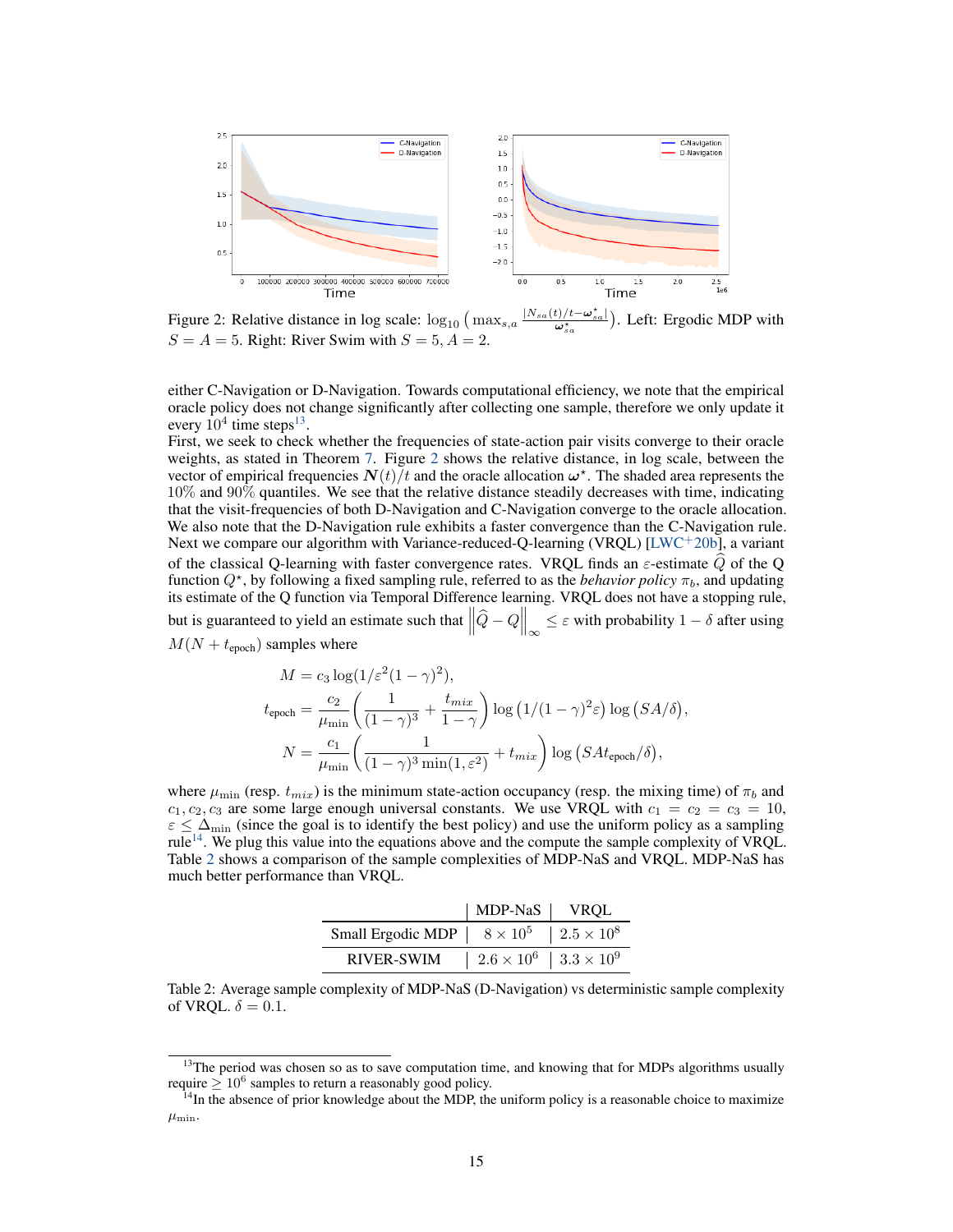# <span id="page-15-1"></span>C Sample complexity lower bound

<span id="page-15-0"></span>Let Alt(M) be the set of MDPs such that  $M \ll M'$  and  $\Pi^*(M) \cap \Pi^*(M') = \emptyset$ . The information constraints are obtained by change-of-measure arguments as in the bandit literature [\[LR85,](#page-11-11) [KCG16\]](#page-11-12): **Lemma 9.** *([\[MP21\]](#page-12-0))* For any  $\delta$ -PC algorithm  $\mathbb{A}$ , and for any  $\mathcal{M}' \in \text{Alt}(\mathcal{M})$ , we have:

$$
\sum_{s,a} \mathbb{E}_{\mathcal{M},\mathbb{A}}[N_{sa}(\tau_{\delta})]KL_{\mathcal{M}|\mathcal{M}'}(s,a) \ge \text{kl}(\delta,1-\delta). \tag{15}
$$

#### C.1 Navigation constraints: proof of Lemma [1](#page-3-3)

For all states s,

$$
N_{\tau}(s) = \mathbb{1}_{\{S_1 = s\}} + \sum_{s',a'} \sum_{u=1}^{N_{\tau-1}(s',a')} \mathbb{1}_{\{W_u = s\}},
$$

where  $W_u$  denotes the state observed after the u-th times  $(s', a')$  has been visited. Fix s', a'. Introduce  $G_t^{s',a'} = \sum_{u=1}^{N_{t-1}(s',a')} 1\!\!1_{\{W_u = s\}}$ . Observe that  $\{W_u = s\}$  and  $\{N_{t-1}(s',a') > u - 1\}$  are independent. Furthermore,  $\mathbb{E}_{\mathcal{M},A}[\mathbb{1}_{\{W_s=s\}}] = p_{\mathcal{M}}(s|s',a')$ . Hence:

$$
\mathbb{E}_{\mathcal{M},\mathbb{A}}[G_{\tau}^{s',a'}] = p_{\mathcal{M}}(s|s',a') \mathbb{E}_{\mathcal{M},\mathbb{A}}[N_{\tau-1}(s',a')].
$$

Finally,

$$
\mathbb{E}_{\mathcal{M},\mathbb{A}}[N_{\tau}(s)] = \mathbb{P}_{\mathcal{M}}[\mathbb{1}_{\{S_1=s\}}] + \sum_{s',a'} p_{\mathcal{M}}(s|s',a') \mathbb{E}_{\mathcal{M},\mathbb{A}}[N_{\tau-1}(s',a')]. \tag{16}
$$

From the above equality, the lemma is proved by just observing that  $\mathbb{P}_M[\mathbb{1}_{\{S_1=s\}}] \leq 1$ ,  $\mathbb{E}_{\mathcal{M},\mathbb{A}}[N_{\tau-1}(s',a')]\leq \mathbb{E}_{\mathcal{M},\mathbb{A}}[N_{\tau}(s',a')]\text{ for any }(s',a'),\text{ and }\mathbb{E}_{\mathcal{M},\mathbb{A}}[N_{\tau}(s)]\leq \mathbb{E}_{\mathcal{M},\mathbb{A}}[N_{\tau-1}(s)]+1$ for any s.

#### C.2 Lower bound: proof of Proposition [2](#page-4-0)

By combining Lemma [9](#page-15-0) and Lemma [1](#page-3-3) we get the following proposition. **Proposition 10.** *The expected sample complexity*  $\mathbb{E}_{\mathcal{M},\mathbb{A}}[\tau_{\delta}]$  *of any*  $\delta$ -PC algorithm  $\mathbb{A}$  *is larger than the value of the following optimization problem:*

<span id="page-15-2"></span>
$$
\inf_{n\geq 0} \sum_{s,a} n_{sa} \qquad (17)
$$
\n
$$
s.t. \forall s, \left| \sum_{a} n_{sa} - \sum_{s',a'} p_{\mathcal{M}}(s|s',a') n_{s'a'} \right| \leq 1,
$$
\n
$$
\forall \mathcal{M}' \in \text{Alt}(\mathcal{M}), \sum_{s,a} n_{sa} KL_{\mathcal{M}|\mathcal{M}'}(s,a) \geq \text{kl}(\delta, 1-\delta).
$$

In [\(17\)](#page-15-2),  $n_{sa}$  is interpreted as the expected number of times  $(s, a)$  is visited before the stopping time. Note that the above proposition provides a lower bound for any value of  $\delta$ . We can further simplify this bound when restricting our attention to asymptotic regimes where  $\delta$  goes to 0. In that case, the navigation constraints [\(1\)](#page-3-4) can be replaced by  $\sum_a n_{sa} = \sum_{s',a'} p_{\mathcal{M}}(s|s',a') n_{s'a'}$  (by just renormalizing n with  $n/\log(1/\delta)$ , and letting  $\delta \to 0$ ). For small  $\delta$  regimes, we can hence rewrite the lower bound as follows:

$$
\liminf_{\delta \to 0} \frac{\mathbb{E}_{\mathcal{M}, \mathbb{A}}[\tau]}{\log(1/\delta)} \ge \inf_{n \ge 0} \sum_{s, a} n_{sa}
$$
\n
$$
\text{s.t. } \forall s, \sum_{a} n_{sa} = \sum_{s', a'} p_{\mathcal{M}}(s|s', a') n_{s'a'},
$$
\n
$$
\forall \mathcal{M}' \in \text{Alt}(\mathcal{M}), \sum_{s, a} n_{sa} \mathbb{KL}_{\mathcal{M}|\mathcal{M}'}(s, a) \ge 1.
$$

One can easily conclude by showing that the value of the optimization program above is equal to the one in Eq [2.](#page-4-1)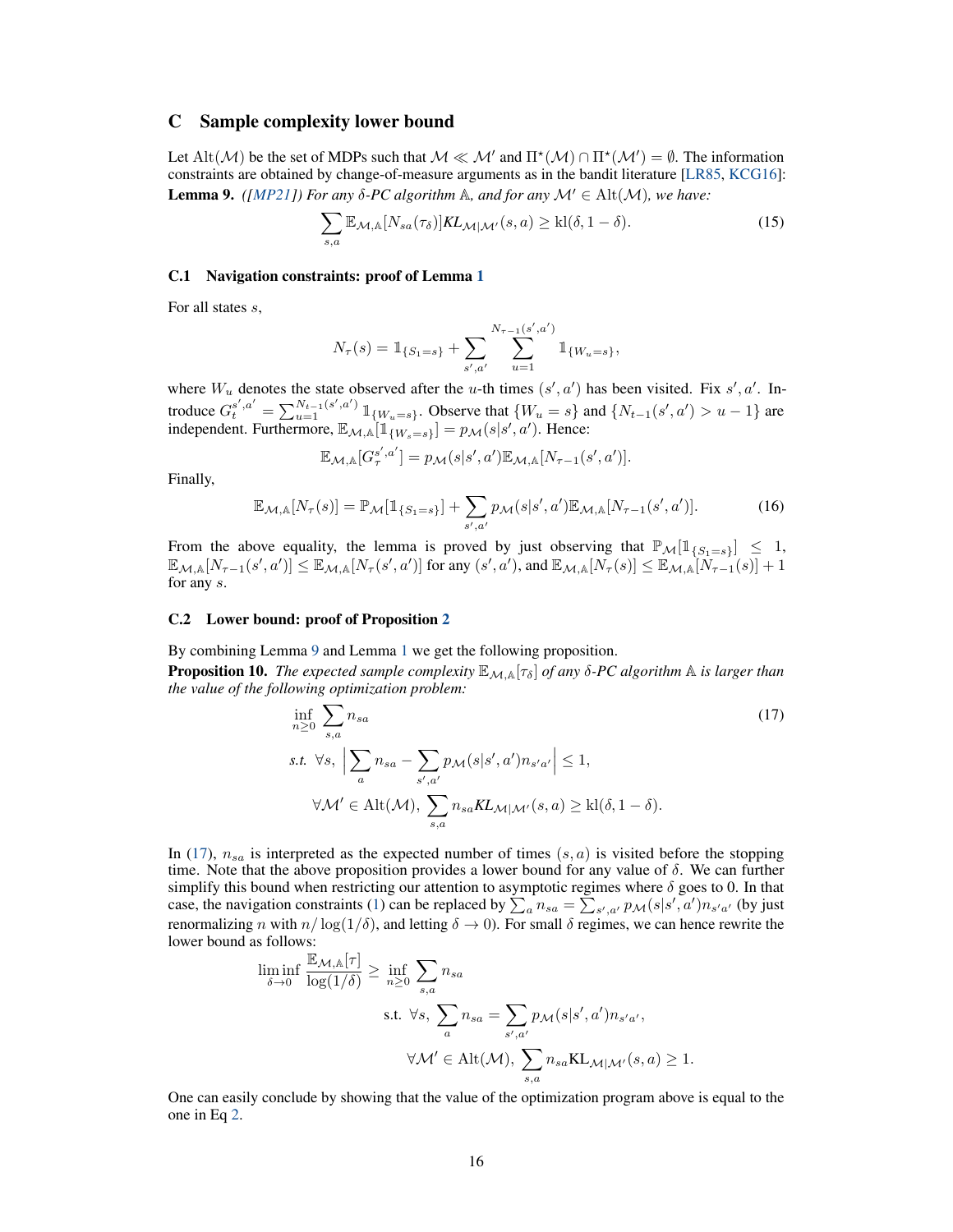#### C.3 Full definition of the terms in the upper bound

Let  $\text{Var}^*_{\text{max}}[V^*_{\mathcal{M}}] = \max_{s \in \mathcal{S}} \text{Var}_{s' \sim p_{\mathcal{M}}(.|s,\pi^*(s))}[V^*_{\mathcal{M}}(s')]$  denote the maximum variance of the value function on the trajectory of the optimal policy. In [\[MP21\]](#page-12-0) are defined the following functionals of  $\mathcal{M}$ :

$$
T_3(\mathcal{M}) \triangleq \frac{2}{\Delta_{\min}^2 (1 - \gamma)^2},
$$
  

$$
T_4(\mathcal{M}) \triangleq \min\left(\frac{27}{\Delta_{\min}^2 (1 - \gamma)^3}, \max\left(\frac{16 \text{Var}_{\max}^{\star} [V_{\mathcal{M}}^{\star}]}{\Delta_{\min}^2 (1 - \gamma)^2}, \frac{6 \text{sp}(V_{\mathcal{M}}^{\star})^{4/3}}{\Delta_{\min}^{4/3} (1 - \gamma)^{4/3}}\right)\right).
$$

Then  $H^*$  is simply defined as  $H^* = S(T_3(\mathcal{M}) + T_4(\mathcal{M}))$ . Note that  $T_4(\mathcal{M}) = \mathcal{O}(\frac{1}{\Delta_{\min}^2(1-\gamma)^3})$ .

# <span id="page-16-0"></span>D Sampling rule

Recall that  $\mathcal{Z} \triangleq \mathcal{S} \times \mathcal{A}$  denotes the set of state-action pairs. Any policy  $\pi$  induces a Markov Chain on  $Z$  whose kernel is defined by:

$$
P_{\pi}((s, a), (s', a')) = P(s'|s, a)\pi(a'|s').
$$

**Fact 1:** Note that if it takes m steps to move between any pair of states  $(s, s')$  with non-zero probability, then we can move between any pair of state-actions  $((s, a), (s', a'))$  in at most  $m + 1$ steps by playing the policy:

$$
\tilde{\pi}(x) = \begin{cases} a' & \text{if } x = s', \\ \pi_{\hookrightarrow s'}(x) & \text{otherwise} \end{cases}
$$

where  $\pi_{\hookrightarrow s'}$  is the policy corresponding to shortest path to s'. Finally, for the sake of simplicity, we will note  $P_t \triangleq P_{\pi_t}$ .

#### D.1 Almost sure forced exploration: proof of Lemma [4](#page-6-0)

Consider the event  $\mathcal{E} \triangleq (\exists z \in \mathcal{Z}, \exists M > 0, \forall t \geq 1, N_z(t) < M)$ . Observe that  $\mathcal{E} = \bigcup$  $\bigcup_{z\in\mathcal{Z}}\mathcal{E}_z,$ where for  $z \in \mathcal{Z}, \mathcal{E}_z \triangleq (\exists M > 0, \forall t \ge 1, N_z(t) < M)$ . We will prove that  $\mathbb{P}(\mathcal{E}_{z'}) = 0$  for all  $z'$ , which implies the desired result. From Fact 1 above, we have:

$$
\forall (z, z') \in \mathcal{Z}^2, \ \exists r \in [|1, m+1|], \ \exists \pi \in \Pi, \ P_\pi^r(z, z') > 0,
$$
\n(18)

where  $P_{\pi}^{r}$  is the r-th power of the transition matrix induced by policy  $\pi$ . Therefore:

<span id="page-16-1"></span>
$$
\eta = \min_{z, z'} \max_{\substack{1 \le r \le m+1 \\ \pi \in \Pi}} P^r_\pi(z, z') > 0
$$

is well defined. Fix  $z \in \mathcal{Z}$  and let  $\pi, r_z$  be a policy and an integer satisfying the property [\(18\)](#page-16-1) above for the pair  $(z, z')$ . Observe that:

$$
P_t \ge \varepsilon_t P_{\pi_u} \ge \frac{\varepsilon_t}{A} P_{\pi}
$$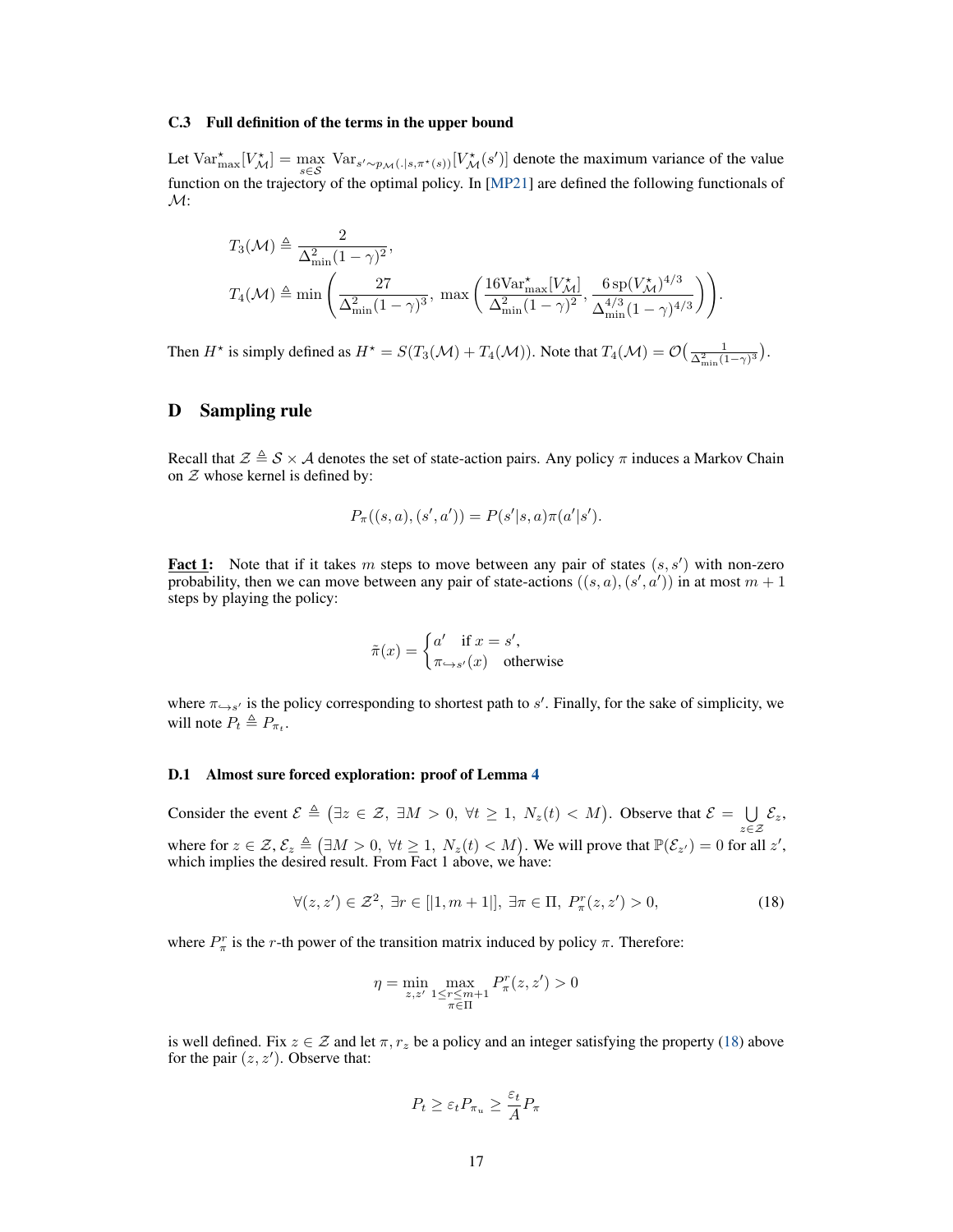where the matrix inequality is entry-wise. Now define the stopping times  $(\tau_k(z))_{k\geq 1}$  where the agent reaches state-action  $z$  for the  $k$ -th time<sup>[15](#page-17-0)</sup>. Then:

$$
\mathbb{P}(\mathcal{E}_{z'} | (\pi_t)_{t\geq 1}, (\tau_k(z))_{k\geq 1}) \leq \mathbb{P}(\exists N \geq 1, \forall k \geq N, X_{\tau_k(z)+r_z} \neq z' | (\pi_t)_{t\geq 1}, (\tau_k(z))_{k\geq 1})
$$
  
\n
$$
\leq \sum_{N=1}^{\infty} \prod_{k=N}^{\infty} \mathbb{P}(X_{\tau_k(z)+r_z} \neq z' | \tau_k(z), (\pi_t)_{t\in[|\tau_k(z)+1, \tau_k(z)+r_z|]})
$$
  
\n
$$
= \sum_{N=1}^{\infty} \prod_{k=N}^{\infty} \left[1 - \left(\prod_{t=\tau_k(z)+1}^{\tau_k(z)+r_z} P_{\pi_t}\right)(z, z')\right]
$$
  
\n
$$
\leq \sum_{N=1}^{\infty} \prod_{k=N}^{\infty} \left[1 - \left(\prod_{t=\tau_k(z)+1}^{\tau_k(z)+r_z} \frac{\varepsilon_t}{A} P_{\pi}\right)(z, z')\right]
$$
  
\n
$$
\leq \sum_{N=1}^{\infty} \prod_{k=N}^{\infty} \left[1 - \frac{\eta}{A^{r_z}} \prod_{t=\tau_k(z)+1}^{\tau_k(z)+r_z} \varepsilon_t\right]
$$
  
\n
$$
\leq \sum_{N=1}^{\infty} \prod_{k=N}^{\infty} \left[1 - \frac{\eta}{A^{m+1}} \prod_{t=\tau_k(z)+1}^{\tau_k(z)+m+1} \varepsilon_t\right].
$$

The second inequality comes from a union bound and the strong Markov property<sup>[16](#page-17-1)</sup>. The last inequality comes from the fact that  $r_z \le m + 1$  and  $\varepsilon_t \le 1$ . Now observe that the inequality above holds for all realizations of the sequences  $(\pi_t)_{t\geq 1}$ . Therefore, integrating that inequality over all possible sequences of policies yields:

$$
\forall z \in \mathcal{Z}, \ \mathbb{P}(\mathcal{E}_{z'} \mid (\tau_k(z))_{k \geq 1}) \leq \sum_{N=1}^{\infty} \prod_{k=N}^{\infty} \left[1 - \frac{\eta}{A^{m+1}} \prod_{t=\tau_k(z)+1}^{\tau_k(z)+m+1} \varepsilon_t \right].
$$

We can already see that if state-action z is visited "frequently enough" ( $\tau_k(z) \sim c.k$  for some constant c) then the right-hand side above will be zero. Since we know that a least one state-action  $z$  is visited frequently enough, we consider the product over all state-action pairs  $z$  of the probabilities above:

$$
\prod_{z \in \mathcal{Z}} \mathbb{P}\bigg(\mathcal{E}_{z'} \mid (\tau_k(z))_{k \ge 1}\bigg) \le \sum_{\substack{(N_1, \dots, N_{SA}) \in (\mathbb{N}^*)^{SA} \\ \Delta \subseteq \mathcal{Z}}} \prod_{z \in \mathcal{Z}} \prod_{k=N_z}^{\infty} \left[1 - \frac{\eta}{A^{m+1}} \prod_{t=\tau_k(z)+1}^{\tau_k(z)+m+1} \varepsilon_t\right] \tag{19}
$$

We will now show that  $a_{(N_1,...,N_{SA})} = 0$  for all tuples  $(N_1,...,N_{SA})$ :

$$
a_{(N_1,\ldots,N_{SA})} \leq \prod_{z \in \mathcal{Z}} \prod_{k=\max_{z} N_{z}}^{\infty} \left[1 - \frac{\eta}{A^{m+1}} \prod_{t=\tau_k(z)+1}^{\tau_k(z)+m+1} \varepsilon_t\right]
$$

$$
= \prod_{k=\max_{z} N_{z}}^{\infty} \prod_{z \in \mathcal{Z}} \left[1 - \frac{\eta}{A^{m+1}} \prod_{t=\tau_k(z)+1}^{\tau_k(z)+m+1} \varepsilon_t\right].
$$

Now observe that for all  $k \ge 1$  there exists  $z_k \in \mathcal{Z}$  such that  $\tau_k(z_k) \leq S A k$ , i.e., at least one state-action has been visited k times before time step  $SAk$ . For that particular choice of  $z_k$  and since

<span id="page-17-0"></span><sup>&</sup>lt;sup>15</sup>We restrict our attention to departure state-action pairs  $z$  that are visited infinitely often. Such pairs always exist, therefore  $\tau_k(z)$  is well defined.

<span id="page-17-1"></span><sup>&</sup>lt;sup>16</sup>This property is sometimes referred to as: Markov Chains start afresh after stopping times.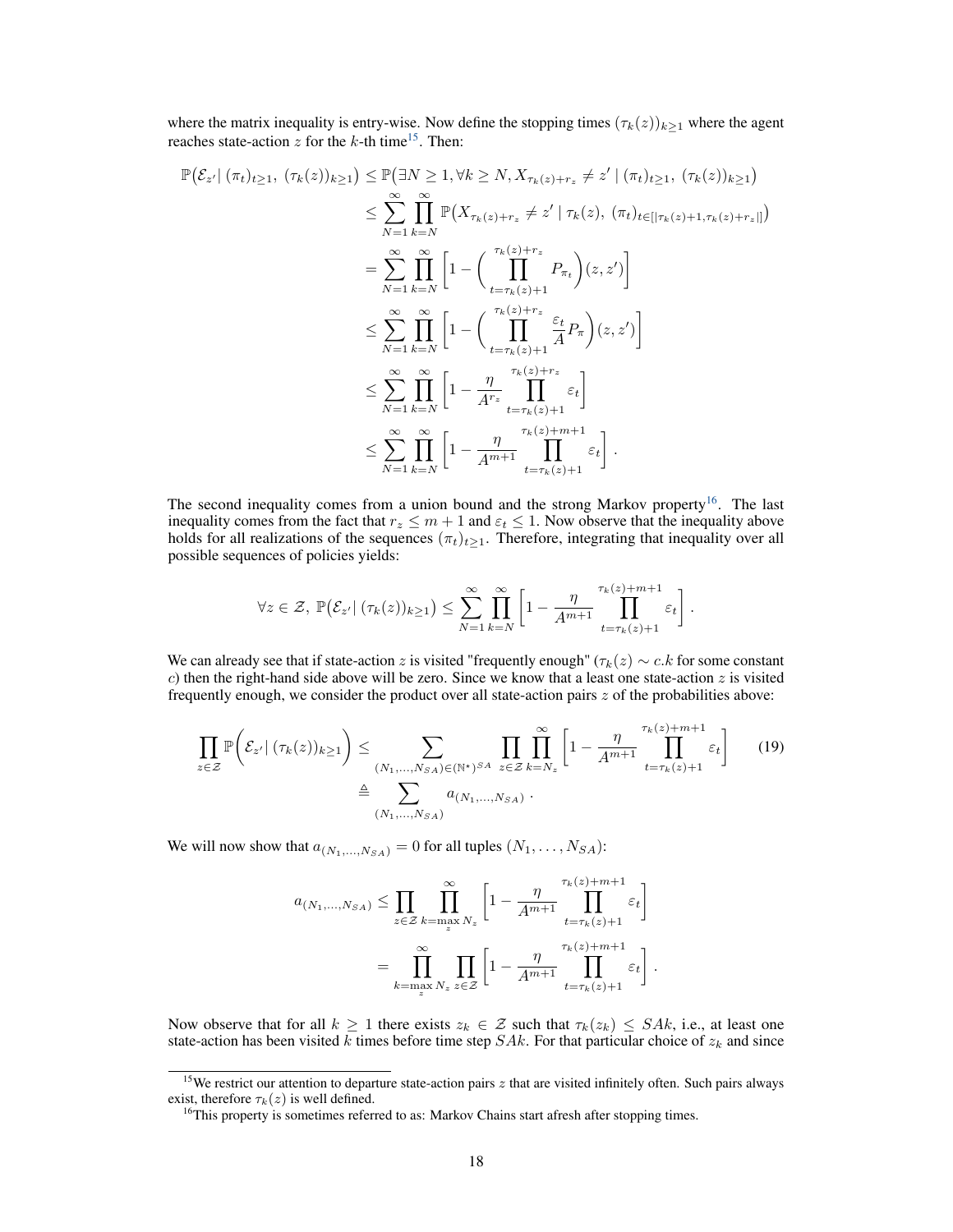$(\varepsilon_t)_{t>1}$  is decreasing, we get:

$$
a_{(N_1,...,N_{SA})} \leq \prod_{k=\max x N_z}^{\infty} \left[1 - \frac{\eta}{A^{m+1}} \prod_{t=\tau_k(z_k)+1}^{\tau_k(z_k)+m+1} \varepsilon_t\right]
$$
  

$$
\leq \prod_{k=\max x N_z}^{\infty} \left[1 - \frac{\eta}{A^{m+1}} \prod_{t=S A.k+1}^{SA.k+m+1} \varepsilon_t\right].
$$

For the choice of  $\varepsilon_t = t^{-\frac{1}{m+1}}$  the right-hand side above is zero. To sum up, for all realizations of  $(\tau_k(z))_{z\in\mathcal{Z},k\geq 1}$ :

$$
\prod_{z\in\mathcal{Z}}\mathbb{P}\bigg(\mathcal{E}_{z'}\big|\,(\tau_k(z))_{k\geq 1}\bigg)=0.
$$

Therefore, for all  $z'$ :  $\mathbb{P}(\mathcal{E}_{z'}) = 0$  and consequently:  $\mathbb{P}(\mathcal{E}) = 0$ .

#### D.2 Minimal exploration rate for communicating MDPs

Indeed if the agent visits state S at time k, then the last  $S - 1$  transitions before k must have been to the right, ie  $\mathbb{P}(s_k = S) \le \prod_{j=k-S+1}^{k-1} \varepsilon_j \le (\varepsilon_{k-S+1})^{S-1}$ . Therefore  $\mathbb{E}[N_S(t)] \le \sum_{k=S}^{t} (k - s_k)$  $(S + 1)^{-\alpha(S-1)}$ . In particular this implies that for  $\alpha > \frac{1}{S-1}$ ,  $\limsup_{t \to \infty} \mathbb{E}[N_S(t)] = M < \infty$ . Therefore using the reverse Fatou lemma and Markov's inequality:

$$
\begin{aligned} \mathbb{P}(\forall t \geq 1, N_S(t) \leq & 2M) = \mathbb{E}\big[\limsup_{t \to \infty} \prod_{k=1}^t \mathbbm{1}\{N_S(k) \leq 2M\}\big] \\ & \geq \limsup_{t \to \infty} \mathbb{E}\big[\prod_{k=1}^t \mathbbm{1}\{N_S(k) \leq 2M\}\big] = \limsup_{t \to \infty} \mathbb{E}\big[\mathbbm{1}\{N_S(t) \leq 2M\}\big] \geq \frac{1}{2}. \end{aligned}
$$

#### D.3 Minimal exploration rate for ergodic MDPs

This is a consequence of Proposition 2 [\[BK97\]](#page-10-12), stating that there exist  $c_1, c_2, C > 0$  such that for all s and t large enough,  $\mathbb{P}_{\mathcal{M},\mathbb{A}}[N_s(t) > c_1t] \geq 1 - Ce^{-c_2t}$ . A union bound yields:  $\mathbb{P}_{\mathcal{M},\mathbb{A}}[\forall s, N_s(t) >$  $c_1 t$   $\geq 1 - C S e^{-c_2 t}$ . To extend this result to the numbers of visits at the various (state, action) pairs, we can derive a lower bound on  $N_{sa}(t)$  given that  $N_s(t) > c_1t$  by observing that a worst scenario (by monotonicity of  $\varepsilon_s$ ) occurs when s is visited only in the  $c_1t$  rounds before t. We get  $\mathbb{E}[N_{sa}(t)|N_s(t) >$  $c_1t] \ge c_3t^{(1-\alpha)}$ . Remarking that  $N_{sa}(t+1) - N_s(t)\varepsilon_t$  is a sub-martingale with bounded increments, standard concentration arguments then imply that  $\mathbb{P}_{M,\mathbb{A}}[\forall s, a, N_{sa}(t) > \frac{c_3}{2} t^{(1-\alpha)}] \ge \phi(t)$ , where  $\phi(t) \to 1$ . Next, define the random variable  $Z_t = \prod_{s,a} 1\{N_{sa}(t) > \frac{c_3}{2}t^{(1-\alpha)}\}$ . Applying the reverse Fatou lemma, we get  $1 = \limsup_t \mathbb{E}[Z_t] \leq \mathbb{E}[\limsup_t Z_t]$ . From there, we directly deduce (by monotonicity of  $t \mapsto N_{sa}(t)$ ) that a.s.  $\lim_{t\to\infty} N_{sa}(t) = \infty$ .

#### D.4 High probability forced exploration

<span id="page-18-0"></span>**Lemma 11.** *Denote by*  $\tau_k(z)$  *the k-th time the agent visits the state-action pair z. Under C-Navigation* with exploration rate  $\varepsilon_t = t^{-\frac{1}{2(m+1)}}$  we have: for all  $\alpha \in (0,1)$ , there exists a parameter  $\eta > 0$  that *only depends on* M *such that:*

$$
\mathbb{P}\bigg(\forall z\in\mathcal{Z},\ \forall k\geq 1,\ \tau_k(z)\leq \lambda_\alpha k^4\bigg)\geq 1-\alpha,
$$

*where*  $\lambda_{\alpha} \triangleq \frac{(m+1)^2}{\eta^2} \log^2(1 + \frac{SA}{\alpha}).$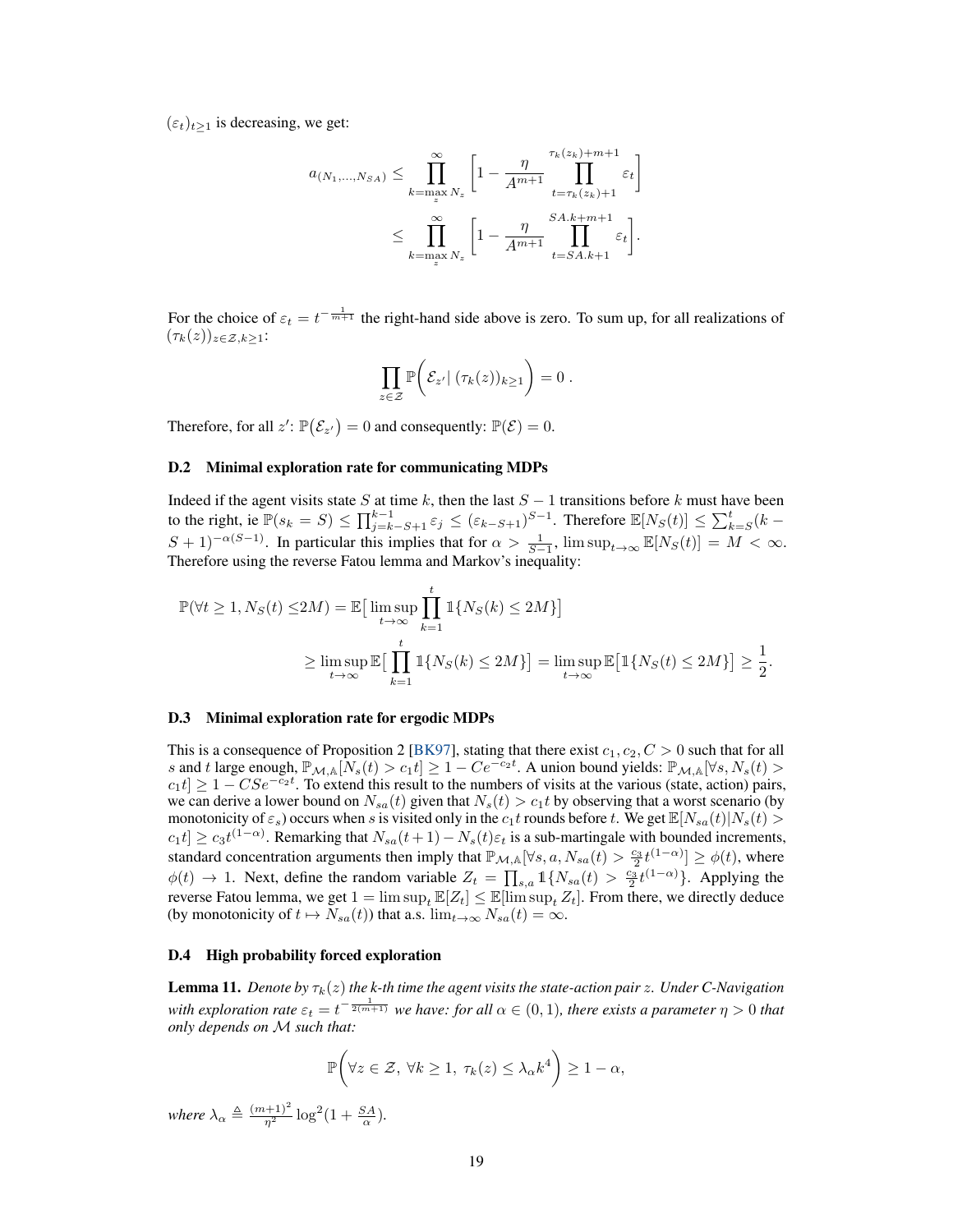<span id="page-19-2"></span>**Corollary 1.** Denote by  $N_z(t)$  the number of times the agent visits state-action z up to and including *time step t. Then under the same notations of the lemma above we have: for all*  $\alpha \in (0,1)$ *:* 

$$
\mathbb{P}\bigg(\forall z\in\mathcal{Z},\ \forall t\geq 1,\ N_z(t)\geq \left(\frac{t}{\lambda_\alpha}\right)^{1/4}-1\bigg)\geq 1-\alpha.
$$

*Proof.* Let f be some increasing function such that  $f(\mathbb{N}) \subset \mathbb{N}$  and  $f(0) = 0$  and define the event  $\mathcal{E} = \Big(\forall z \in \mathcal{Z}, \, \forall k \geq 1, \, \tau_k(z) \leq f(k) \Big)$ . We will prove the following more general result:

$$
\mathbb{P}(\mathcal{E}^c) \le SA \sum_{k=1}^{\infty} \prod_{j=0}^{\lfloor \frac{f(k)-f(k-1)-1}{m+1} \rfloor - 1} \left[ 1 - \eta \prod_{l=1}^{m+1} \varepsilon_{f(k-1)+(m+1),j+l} \right],
$$
 (20)

where  $\eta$  is a constant depending on the communication properties of M. Then we will tune  $f(k)$  and  $\varepsilon_t$  so that the right-hand side is less than  $\alpha$ . First, observe that:

$$
\mathcal{E}^c = \bigcup_{z \in \mathcal{Z}} \bigcup_{k=1}^{\infty} \left( \tau_k(z) > f(k) \text{ and } \forall j \leq k-1, \ \tau_j(z) \leq f(j) \right).
$$

Using the decomposition above, we upper bound the probability of  $\mathcal{E}^c$  by the sum of probabilities for  $k \geq 1$  that the k-th excursion from and back to z takes too long:

$$
\mathbb{P}(\mathcal{E}^{c}) \leq \sum_{z \in \mathcal{Z}} \left[ \mathbb{P}(\tau_{1}(z) > f(1)) + \sum_{k=2}^{\infty} \mathbb{P}\left(\tau_{k}(z) > f(k) \text{ and } \forall j \leq k-1, \tau_{j}(z) \leq f(j)\right) \right]
$$
\n
$$
\leq \sum_{z \in \mathcal{Z}} \left[ \mathbb{P}(\tau_{1}(z) > f(1)) + \sum_{k=2}^{\infty} \mathbb{P}\left(\tau_{k}(z) > f(k) \text{ and } \tau_{k-1}(z) \leq f(k-1)\right) \right]
$$
\n
$$
\leq \sum_{z \in \mathcal{Z}} \left[ \mathbb{P}(\tau_{1}(z) > f(1)) + \sum_{k=2}^{\infty} \mathbb{P}\left(\tau_{k}(z) - \tau_{k-1}(z) > f(k) - f(k-1), \tau_{k-1}(z) \leq f(k-1)\right) \right]
$$
\n
$$
\leq \sum_{z \in \mathcal{Z}} \left[ \mathbb{P}(\tau_{1}(z) > f(1)) + \sum_{k=2}^{\infty} \sum_{n=1}^{f(k-1)} \mathbb{P}(\tau_{k}(z) - \tau_{k-1}(z) > f(k) - f(k-1)|\tau_{k-1}(z) = n) \mathbb{P}(\tau_{0}(z) = n) \right]
$$
\n
$$
= \sum_{z \in \mathcal{Z}} \left[ a_{1}(z) + \sum_{k=2}^{\infty} \sum_{n=1}^{f(k-1)} a_{k,n}(z) \mathbb{P}(\tau_{k-1}(s) = n) \right], \tag{21}
$$

where

$$
a_1(z) \triangleq \mathbb{P}(\tau_1(z) > f(1)),
$$
  

$$
\forall k \ge 2 \forall n \in [|1, f(k-1)|], a_{k,n}(z) \triangleq \mathbb{P}(\tau_k(z) - \tau_{k-1}(z) > f(k) - f(k-1)|\tau_{k-1}(z) = n).
$$

We will now prove an upper bound on  $a_{k,n}(z)$  for a fixed  $z \in \mathcal{Z}$  and  $k \geq 1$ .

## 1) Upper bounding the probability that an excursion takes too long: Let us rewrite  $P_t$  as

<span id="page-19-1"></span><span id="page-19-0"></span>

| $Q_t(z)$                           | $[P_t(z', z)]_{z' \neq z}$ |  |
|------------------------------------|----------------------------|--|
| $\langle [P_t(z,z')]_{z'\neq z}^T$ | $P_t(z,z)$                 |  |

so that state-action z corresponds to the last row and last column. Further let  $p_t(z', \neg z) \triangleq$  $[P_t(z', z'')]_{z''\neq z}$  denote the vector of probabilities of transitions at time t from z' to states z" different from z. Using a simple recurrence on N, one can prove that for all  $k, N, n \ge 1$  we have:

$$
\mathbb{P}\left(\tau_k(z) - \tau_{k-1}(z) > N \middle| \tau_{k-1}(z) = n\right) = p_n(z, \neg z)^{\mathsf{T}} \left(\prod_{j=n+1}^{n+N-1} Q_j(z)\right) \mathbb{1} \,. \tag{22}
$$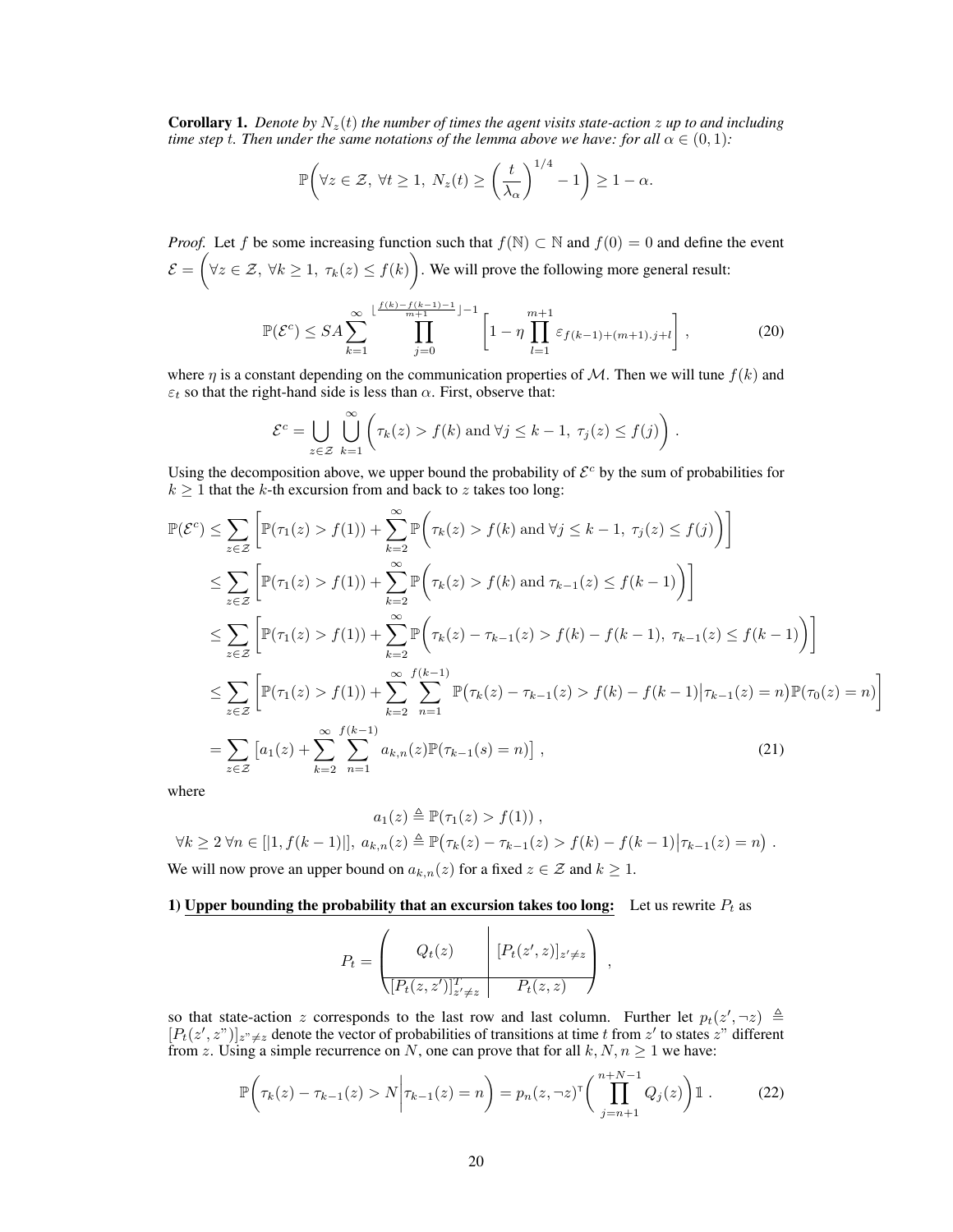Using Lemma [20,](#page-37-0) there exists  $\eta > 0$  (that only depends on M) such that for all  $n \ge 1$  and all sequences  $(\pi_t)_{t\geq 1}$  such that  $\pi_t \geq \varepsilon_t \pi_u$  we have:

$$
\left\| \prod_{l=n+1}^{n+m+1} Q_l(z) \right\|_{\infty} \le 1 - \eta \prod_{l=n+1}^{n+m+1} \varepsilon_l \ . \tag{23}
$$

Therefore using [\(22\)](#page-19-0) for  $N = f(k) - f(k-1)$  and breaking the matrix product into smaller product terms of  $(m + 1)$  matrices, we get for  $k \geq 2$ :

$$
a_{k,n}(z) = \mathbb{P}\Big(\tau_k(z) - \tau_{k-1}(z) > f(k) - f(k-1)\Big|\tau_{k-1}(z) = n\Big)
$$
\n
$$
= \mathbb{E}_{(\pi_t)_{t\geq 1}}\Big[\mathbb{P}\Big(\tau_k(s) - \tau_{k-1}(s) > f(k) - f(k-1)\Big|\tau_{k-1}(z) = n, (\pi_t)_{t\geq 1}\Big]\Big]
$$
\n
$$
= \mathbb{E}_{(\pi_t)_{t\geq 1}}\Big[p_n(z, -z)^{\top}\Big(\prod_{j=n+1}^{n+f(k)-f(k-1)-1}Q_j(z)\Big)\mathbb{1}\Big]
$$
\n
$$
\leq \left\|\prod_{l=n+1}^{n+f(k)-f(k-1)-1}Q_l(z)\right\|_{\infty}
$$
\n
$$
\leq \left\|\prod_{l=(m+1)\lfloor\frac{f(k)-f(k-1)-1}{m+1}\rfloor+1}^{f(k)-f(k-1)-1}Q_{n+1}(z)\right\|_{\infty} \times \prod_{j=0}^{\lfloor\frac{f(k)-f(k-1)-1}{m+1}\rfloor-1}\Big|\prod_{l=1}^{m+1}Q_{n+(m+1)j+l}(z)\Big|\Big|_{\infty}
$$
\n
$$
\leq \prod_{j=0}^{\lfloor\frac{f(k)-f(k-1)-1}{m+1}\rfloor-1}\Big[1-\eta\prod_{l=1}^{m+1}\varepsilon_{n+(m+1)j+l}\Big]
$$
\n
$$
\leq \prod_{j=0}^{\lfloor\frac{f(k)-f(k-1)-1}{m+1}\rfloor-1}\Big[1-\eta\prod_{l=1}^{m+1}\varepsilon_{f(k-1)+(m+1)j+l}\Big]\triangleq b_k,
$$
\n(24)

where in the fourth line we used that  $||p_n(z, \neg z)||_1 \leq 1$ . The sixth line uses the fact that the matrices Q are substochastic. The last line is due to the fact that  $n \le f(k-1)$  and  $t \mapsto \varepsilon_t$  is decreasing. Similarly, one can prove that:

<span id="page-20-1"></span><span id="page-20-0"></span>
$$
a_1(z) \leq \prod_{j=0}^{\lfloor \frac{f(1)-1}{m+1} \rfloor - 1} \left[ 1 - \eta \prod_{l=1}^{m+1} \varepsilon_{(m+1)j+l} \right]
$$
  
= 
$$
\prod_{j=0}^{\lfloor \frac{f(1)-f(0)-1}{m+1} \rfloor - 1} \left[ 1 - \eta \prod_{l=1}^{m+1} \varepsilon_{f(0)+(m+1)j+l} \right] \triangleq b_1,
$$
 (25)

where we used the fact that  $f(0) = 0$ . Now we only have to tune  $f(k)$  and  $\varepsilon_t$  so that  $\sum_{k=1}^{\infty} b_k < \frac{\alpha}{SA}$ and conclude using  $(21)$ ,  $(24)$  and  $(25)$ .

2) Tuning f and the exploration rate: Since the sequence  $(\varepsilon_t)_{t\geq 1}$  is decreasing we have:

$$
b_k = \prod_{j=0}^{\lfloor \frac{f(k) - f(k-1) - 1}{m+1} \rfloor - 1} \left[ 1 - \eta \prod_{l=1}^{m+1} \varepsilon_{f(k-1) + (m+1)j + l} \right]
$$
  

$$
\leq \prod_{j=0}^{\lfloor \frac{f(k) - f(k-1) - 1}{m+1} \rfloor - 1} \left[ 1 - \eta \left( \varepsilon_{f(k-1) + (m+1)j + S} \right)^{m+1} \right]
$$
  

$$
\leq \left[ 1 - \eta \left( \varepsilon_{f(k)} \right)^{m+1} \right]^{\lfloor \frac{f(k) - f(k-1) - 1}{m+1} \rfloor}.
$$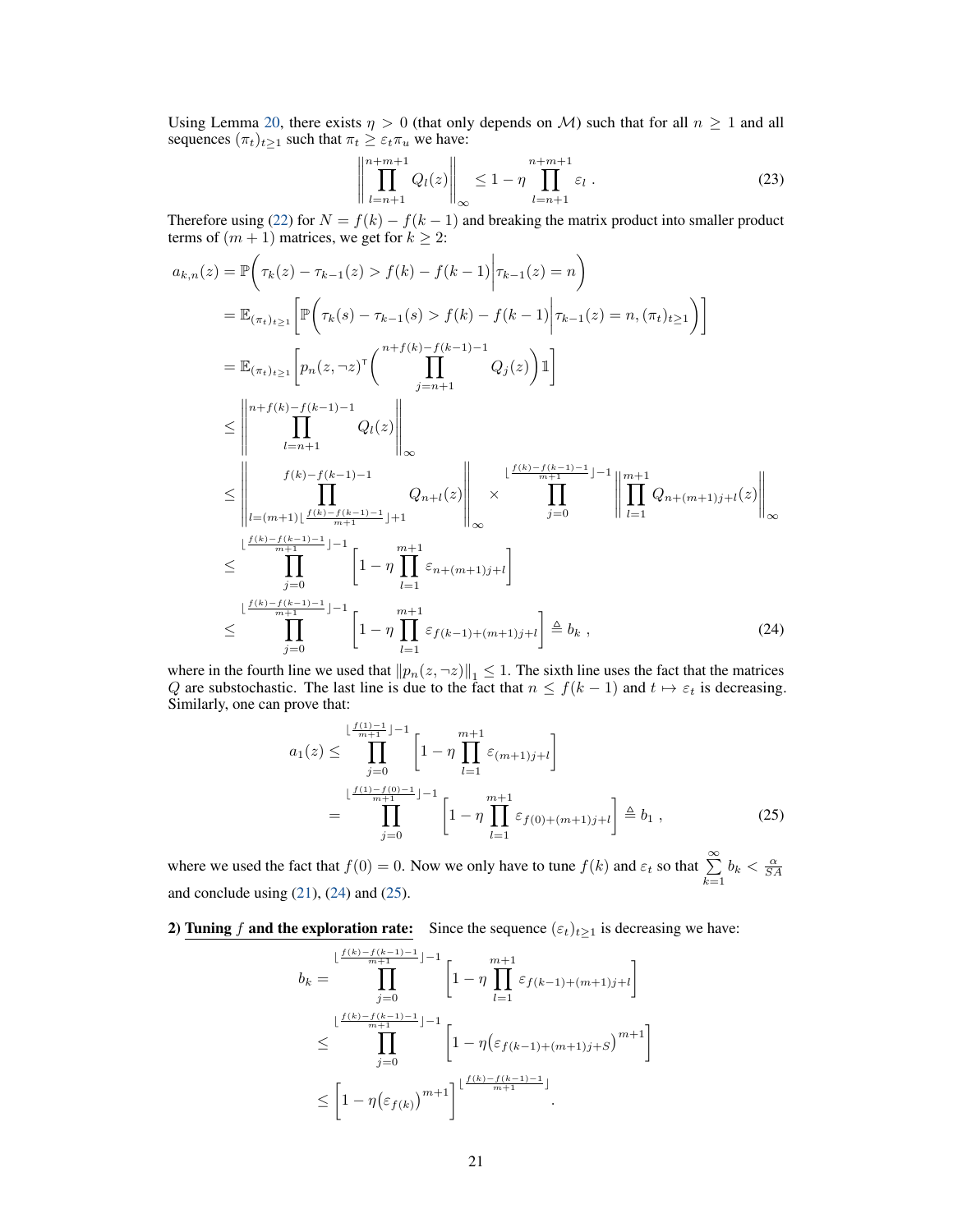For  $f(k) = \lambda \cdot k^4$  where  $\lambda \in \mathbb{N}^*$  and  $\varepsilon_t = t^{-\frac{1}{2(m+1)}}$  we have:  $\lfloor \frac{f(k) - f(k-1)-1}{m+1} \rfloor \ge \frac{\lambda k^3}{(m+1)}$  and  $\left(\varepsilon_{f(k)}\right)^{m+1} = \frac{1}{\sqrt{\lambda}}$  $\frac{1}{\overline{\lambda}k^2}$ , implying:

$$
b_k \le \left[1 - \frac{\eta}{\sqrt{\lambda}k^2}\right]^{\frac{\lambda k^3}{(m+1)}}
$$
  
 
$$
\le \exp\left(\frac{-\lambda k^3 \eta}{(m+1)\sqrt{\lambda}k^2}\right) = \exp\left(-\frac{\lambda^{1/2} k \eta}{m+1}\right).
$$

Summing the last inequality, along with [\(21\)](#page-19-1), [\(24\)](#page-20-0) and [\(25\)](#page-20-1) we get:

$$
\mathbb{P}(\mathcal{E}^c) \le SA \sum_{k=1}^{\infty} b_k
$$
  
\n
$$
\le SA \sum_{k=1}^{\infty} \exp\left(-\frac{\lambda^{1/2} k\eta}{m+1}\right)
$$
  
\n
$$
= \frac{SA \exp\left(-\frac{\lambda^{1/2} \eta}{m+1}\right)}{1 - \exp\left(-\frac{\lambda^{1/2} \eta}{m+1}\right)} \triangleq g(\lambda).
$$

For  $\lambda_{\alpha} \triangleq \frac{(m+1)^2}{\eta^2} \log^2(1+\frac{SA}{\alpha})$ , we have  $g(\lambda_{\alpha}) = \alpha$ , which gives the desired result.

Remark 4. *It is natural that* λ *depends on* η*, which expresses how well connected is the MDP under the uniform policy, see proof of Lemma [20.](#page-37-0)*

 $\Box$ 

#### D.5 An Ergodic Theorem for non-homogeneous Markov Chains

We start with some definitions and a technical result. Let  $\{P_\pi, \pi \in \Pi\}$  be a collection of Markov transition kernels on the state-action space Z, indexed by policies  $\pi \in \Pi$ . For any Markov transition kernel P, bounded function f and probability distribution  $\mu$ , we define:

$$
Pf(z) \triangleq \sum_{z' \in \mathcal{Z}} P(z, z') f(z') \quad \text{and} \quad \mu P(z) \triangleq \sum_{z' \in \mathcal{Z}} \mu(z') P(z', z).
$$

For a measure  $\mu$  and a function  $f$ ,  $\mu(f) = \mathbb{E}_{X \sim \mu}[f(X)]$  denotes the mean of f w.r.t.  $\mu$ . Finally, for two policies  $\pi$  and  $\pi'$  we define  $D(\pi, \pi') \triangleq ||P_{\pi} - P_{\pi'}||_{\infty} = \max_{z \in \mathcal{Z}} ||P_{\pi}(z,.) - P_{\pi'}(z,.)||_1$ .

We consider a  $\mathcal{Z} \times \Pi$ -valued process  $\{(z_t, \pi_t), t \geq 1\}$  such that  $(z_t, \pi_t)$  is  $\mathcal{F}_t$ -adapted and for any bounded measurable function  $f$ :

$$
\mathbb{E}[f(z_{t+1})|\mathcal{F}_t] = P_{\pi_t}f(z_t).
$$

The next result is adapted from [\[FMP11\]](#page-10-11). There the authors prove an ergodic theorem for adaptive Markov Chain Monte-Carlo (MCMC) algorithms with a general state space and a parameterdependent function. For the sake of self-containedness, we include here the proof of their result in the simple case of finite state space chains with a function that does not depend on the policy  $\pi_t$ .

<span id="page-21-0"></span>Proposition 12. *(Corollary 2.9, [\[FMP11\]](#page-10-11)) Assume that:*

- $(BI)$   $\forall t \geq 1$ ,  $P_t$  *is ergodic. We denote by*  $\omega_t$  *its stationary distribution.*
- <span id="page-21-5"></span><span id="page-21-1"></span>*(B2) There exists an ergodic kernel P such that*  $\|P_t - P\|_\infty \xrightarrow[t \to \infty]{} 0$  *almost surely.*
- <span id="page-21-4"></span>*(B3) There exists two constants*  $C_t$  *and*  $\rho_t$  *such that for all*  $n \geq 1$ ,  $||P_t^n - W_t||_{\infty} \leq C_t \rho_t^n$ , where  $W_t$  is a rank-one matrix whose rows are equal to  $\omega_t^{\tau}$ .
- <span id="page-21-2"></span>*(B4) Denote by*  $L_t \triangleq C_t(1 - \rho_t)^{-1}$ . *Then*  $\limsup_{t \to \infty} L_t < \infty$  *almost surely*. (UNIFORM ERGODICITY)
- <span id="page-21-3"></span>*(B5)*  $D(\pi_{t+1}, \pi_t) \longrightarrow 0$  *almost surely.* (STABILITY)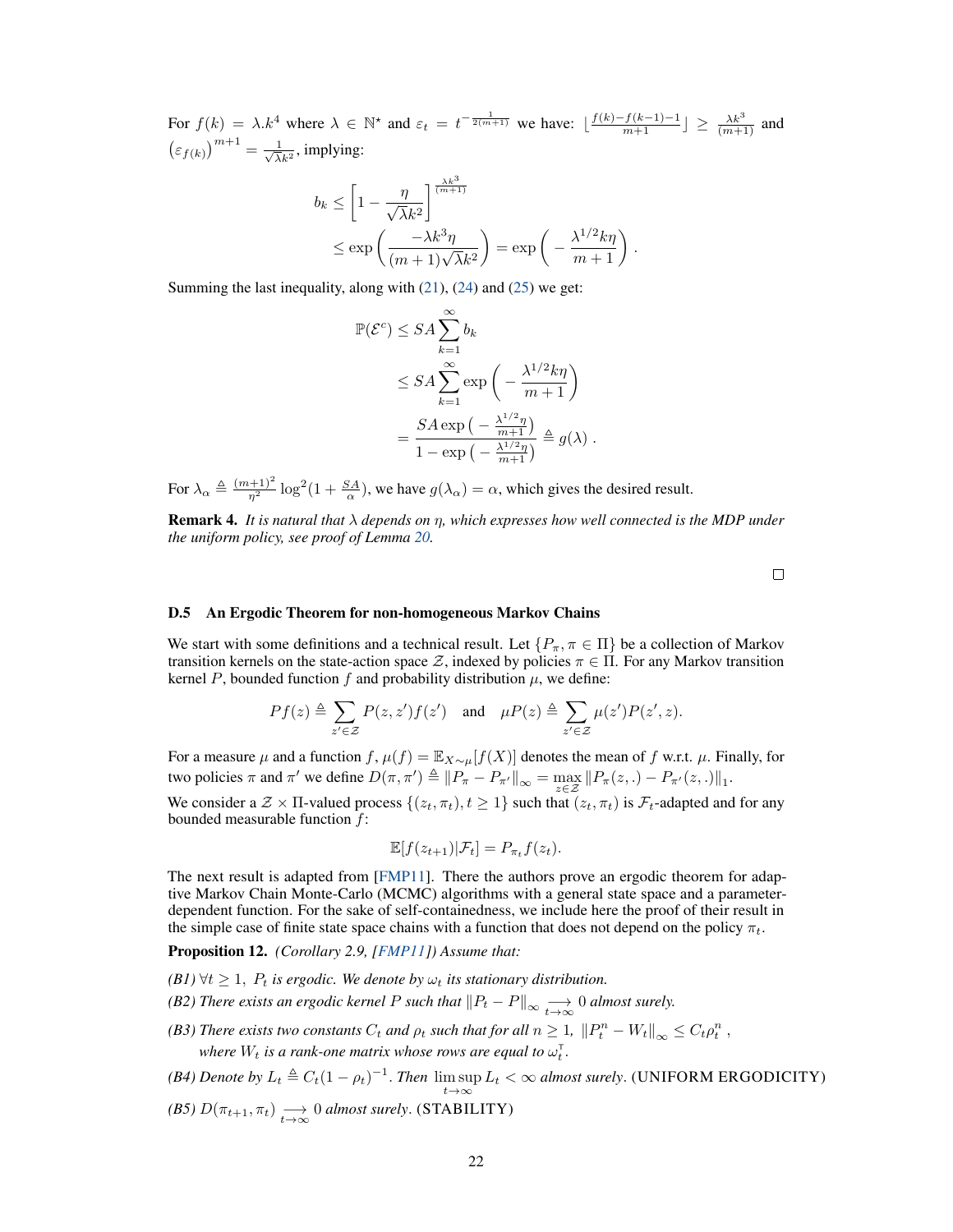*Finally, denote by* ω ? *the stationary distribution of* P*. Then for any bounded non-negative function*  $f: \mathcal{Z} \to \mathbb{R}^+$  *we have:* 

$$
\frac{\sum_{k=1}^{t} f(z_k)}{t} \xrightarrow[t \to \infty]{} \omega^{\star}(f)
$$

*almost surely.*

*Proof.* Consider the difference

$$
D = \frac{\sum_{k=1}^{t} f(z_k)}{t} - \omega(f)
$$
  
= 
$$
\underbrace{\frac{f(z_1) - \omega^*(f)}{t}}_{D_{1,t}} + \underbrace{\sum_{k=2}^{t} [f(z_k) - \omega_{k-1}(f)]}_{D_{2,t}} + \underbrace{\sum_{k=2}^{t} [\omega_{k-1}(f) - \omega^*(f)]}_{D_{3,t}}_{D_{3,t}}.
$$
 (26)

We clearly have:

$$
|D_{1,t}| \le \frac{\|f\|_{\infty}}{t} \underset{t \to \infty}{\longrightarrow} 0. \tag{28}
$$

<span id="page-22-0"></span>(27)

Next, by Lemma [22](#page-40-0) there exists a constant  $\kappa_P$  (that only depends on P) such that:  $\|\omega_k - \omega^*\|_1 \le$  $\kappa_P \left\|P_k - P\right\|_\infty$ . Therefore:

$$
|D_{3,t}| \le \kappa_P \left\|f\right\|_{\infty} \xrightarrow[k=1]{\sum_{k=1}^{t-1} \|P_k - P\|_{\infty}} \xrightarrow[t \to \infty]{} 0,
$$
\n(29)

where the convergence to zero is due to assumption [\(B2\).](#page-21-1) Now to bound  $D_{2,t}$  we use the function  $\hat{f}_k$  solution to the Poisson equation  $(\hat{f}_k - P_k \hat{f}_k)(.) = f(.) - \omega_k(f)$ . By Lemma [23,](#page-40-1)  $\hat{f}_k(.) =$ <br>  $\sum P_k^n [f - \omega_k(f)](.)$  exists and is solution to the Poisson equation. Therefore we can rewrite  $D_{2,t}$  $n\geq 0$  $P_k^n[f - \omega_k(f)]$ .) exists and is solution to the Poisson equation. Therefore we can rewrite  $D_{2,t}$ as follows:

 $\overline{t}$ 

$$
\overline{}
$$

$$
D_{2,t} = \frac{\sum_{k=2}^{t} [\hat{f}_{k-1}(z_k) - P_{k-1}\hat{f}_{k-1}(z_k)]}{t}
$$
  
=  $M_t + C_t + R_t,$  (30)

where

$$
M_t \triangleq \frac{\sum\limits_{k=2}^t \left[ \hat{f}_{k-1}(z_k) - P_{k-1} \hat{f}_{k-1}(z_{k-1}) \right]}{t},
$$
  

$$
C_t \triangleq \frac{\sum\limits_{k=2}^t \left[ P_k \hat{f}_k(z_k) - P_{k-1} \hat{f}_{k-1}(z_k) \right]}{t},
$$
  

$$
R_t \triangleq \frac{P_1 \hat{f}_1(z_1) - P_t \hat{f}_t(z_t)}{t}.
$$

**Bounding**  $M_t$ : Note that  $S_t \triangleq tM_t$  is a martingale since  $\mathbb{E}[\hat{f}_{k-1}(z_k)|\mathcal{F}_{k-1}] = P_{k-1}\hat{f}_{k-1}(z_{k-1})$ .<br>Furthermore, by Lemma [23:](#page-40-1)

$$
|S_t - S_{t-1}| = |\hat{f}_{t-1}(z_t) - P_{k-1}\hat{f}_{t-1}(z_{t-1})|
$$
  
\n
$$
\leq 2 \left\| \hat{f}_{t-1} \right\|_{\infty}
$$
  
\n
$$
\leq 2L_{t-1} \|f\|_{\infty}.
$$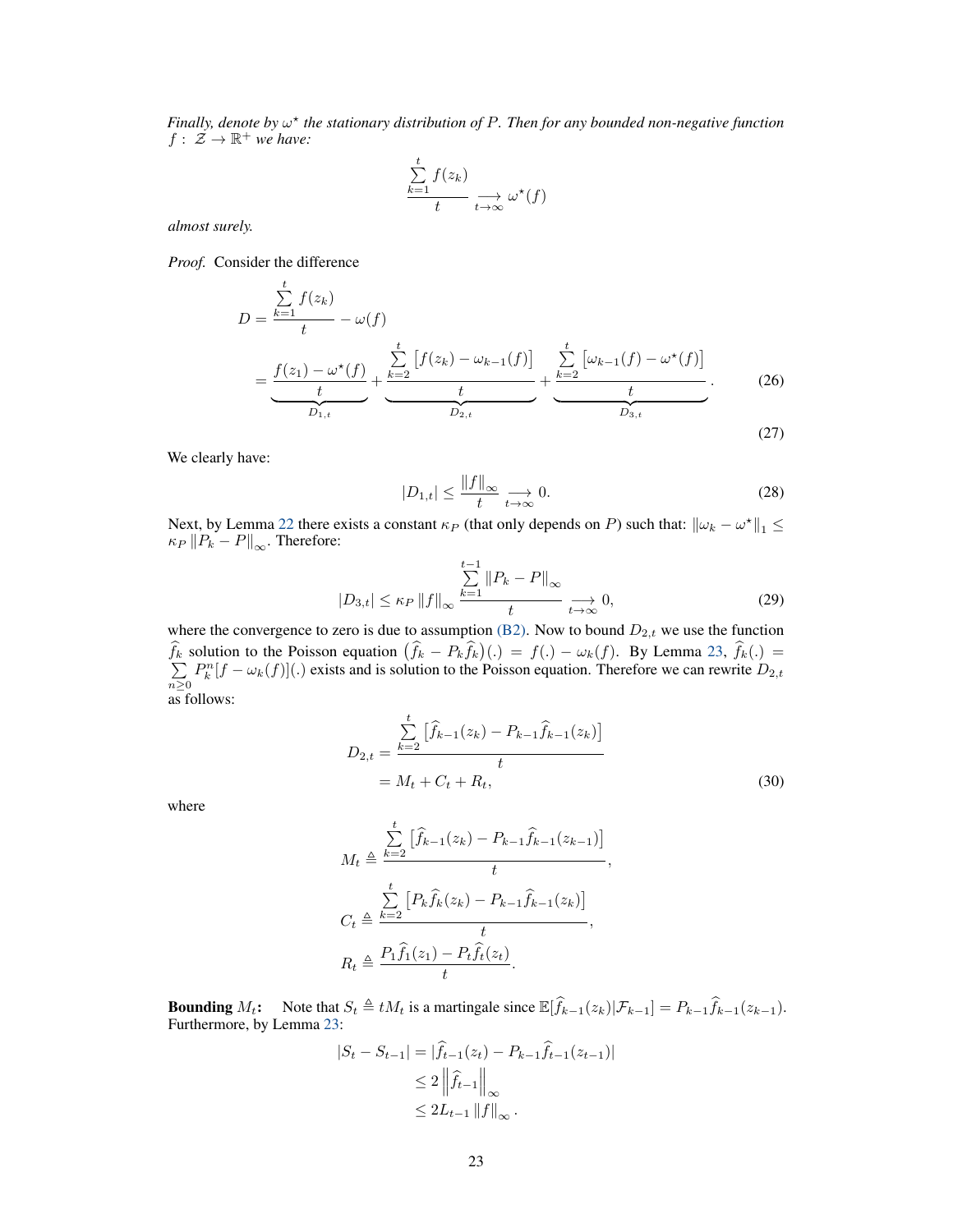In particular, this implies that:

$$
\sum_{k=2}^{\infty} \frac{\mathbb{E}[|S_k - S_{k-1}|^2 \, | \mathcal{F}_{k-1}]}{k^2} \le \sum_{k=2}^{\infty} \frac{4 \, ||f||_{\infty}^2 \, L_{k-1}^2}{k^2} < \infty
$$

where the convergence of the series is due to  $(B4)$ . (Theorem 2.18 in [\[HH80\]](#page-11-13)) then implies that  $M_t \underset{t\to\infty}{\longrightarrow} 0$  almost surely.

**Bounding**  $C_t$ : Using Lemma [23,](#page-40-1) we have:

$$
|C_{t}| \leq ||f||_{\infty} \frac{\sum_{k=2}^{t} L_{k} \left[ ||\omega_{k} - \omega_{k-1}||_{1} + L_{k-1}D(\pi_{k}, \pi_{k-1}) \right]}{t}
$$
  
\n
$$
\leq ||f||_{\infty} \frac{\sum_{k=2}^{t} L_{k} \left[ ||\omega_{k} - \omega^{\star}||_{1} + ||\omega^{\star} - \omega_{k-1}||_{1} + L_{k-1}D(\pi_{k}, \pi_{k-1}) \right]}{t}
$$
  
\n
$$
\leq ||f||_{\infty} \left[ \kappa_{P} \frac{L_{2} ||P_{1} - P||_{\infty} + L_{t} ||P_{t} - P||_{\infty} + \sum_{k=2}^{t-1} (L_{k} + L_{k+1}) ||P_{k} - P||_{\infty}}{t}
$$
  
\n
$$
+ \frac{\sum_{k=2}^{t} L_{k}L_{k-1}D(\pi_{k}, \pi_{k-1})}{t} \right] \underset{t \to \infty}{\to} 0,
$$
 (31)

where the third line comes from applying Lemma [22](#page-40-0) and the convergence to zero is due to assumptions [\(B2\)](#page-21-1)[-\(B4\)-](#page-21-2)[\(B5\).](#page-21-3)

**Bounding**  $R_t$ : Finally, by Lemma [23](#page-40-1) we have:

<span id="page-23-0"></span>
$$
|R_t| \le \frac{\left\|\widehat{f}_1\right\|_{\infty} + \left\|\widehat{f}_t\right\|_{\infty}}{t}
$$
  

$$
\le \frac{\left\|f\right\|_{\infty} (L_1 + L_t)}{t} \underset{t \to \infty}{\longrightarrow} 0,
$$
 (32)

where the convergence to zero is due to Assumption  $(B4)$ . Summing up the inequalities [\(28](#page-22-0)[-32\)](#page-23-0) gives the result.  $\Box$ 

## D.6 Application to C-Navigation: proof of Theorem [7](#page-8-0)

We will now prove that C-Navigation verifies the assumptions (B1-5). The same can be proved for D-Navigation by replacing  $\overline{\pi_t^o}$  with  $\pi_t^o$ . Theorem [7](#page-8-0) follows immediately by applying Proposition [12](#page-21-0) for the functions  $f(\tilde{z}) = \tilde{1}\{\tilde{z} = z\}$ , where z is any fixed state-action pair.

**(B[1](#page-3-2)):** This is a direct consequence of the fact that  $P_{\pi_u}$  is ergodic (due to Assumptions 1 and [2\)](#page-8-3) which implies by construction that  $P_t$  is also ergodic.

**(B2):** By Lemma [4](#page-6-0) we have:  $N_{sa}(t) \stackrel{a.s}{\longrightarrow} \infty$  for all  $(s, a)$ . Hence  $\widehat{\mathcal{M}} \stackrel{a.s}{\longrightarrow} \mathcal{M}$  and by continuity:  $\pi^o(\widehat{\mathcal{M}}) \stackrel{a.s}{\longrightarrow} \pi^o(\mathcal{M})$ , which implies that:

<span id="page-23-1"></span>
$$
P_t \xrightarrow{a.s} P_{\pi^o}.\tag{33}
$$

**[\(B3\)](#page-21-4):** By Lemma [13,](#page-24-0)  $P_t$  satisfies (B3) for  $C_t = 2\theta(\varepsilon_t, \overline{\pi_t^o}, \omega_t)^{-1}$  and  $\rho_t = \theta(\varepsilon_t, \overline{\pi_t^o}, \omega_t)^{1/r}$ .

(B4): We have:

$$
\sigma(\varepsilon_t, \overline{\pi_t^o}, \omega_t) = \left(\varepsilon_t^r + \left[ (1 - \varepsilon_t) A \min_{s,a} \overline{\pi_t^o}(a|s) \right]^r \right) \sigma_u \left( \min_z \frac{\omega_u(z)}{\omega_t(z)} \right)
$$

$$
\xrightarrow{a.s} \left( A \min_{s,a} \pi^o(a|s) \right) \sigma_u \min_z \frac{\omega_u(z)}{\omega^{\star}(z)} \triangleq \sigma_o. \tag{34}
$$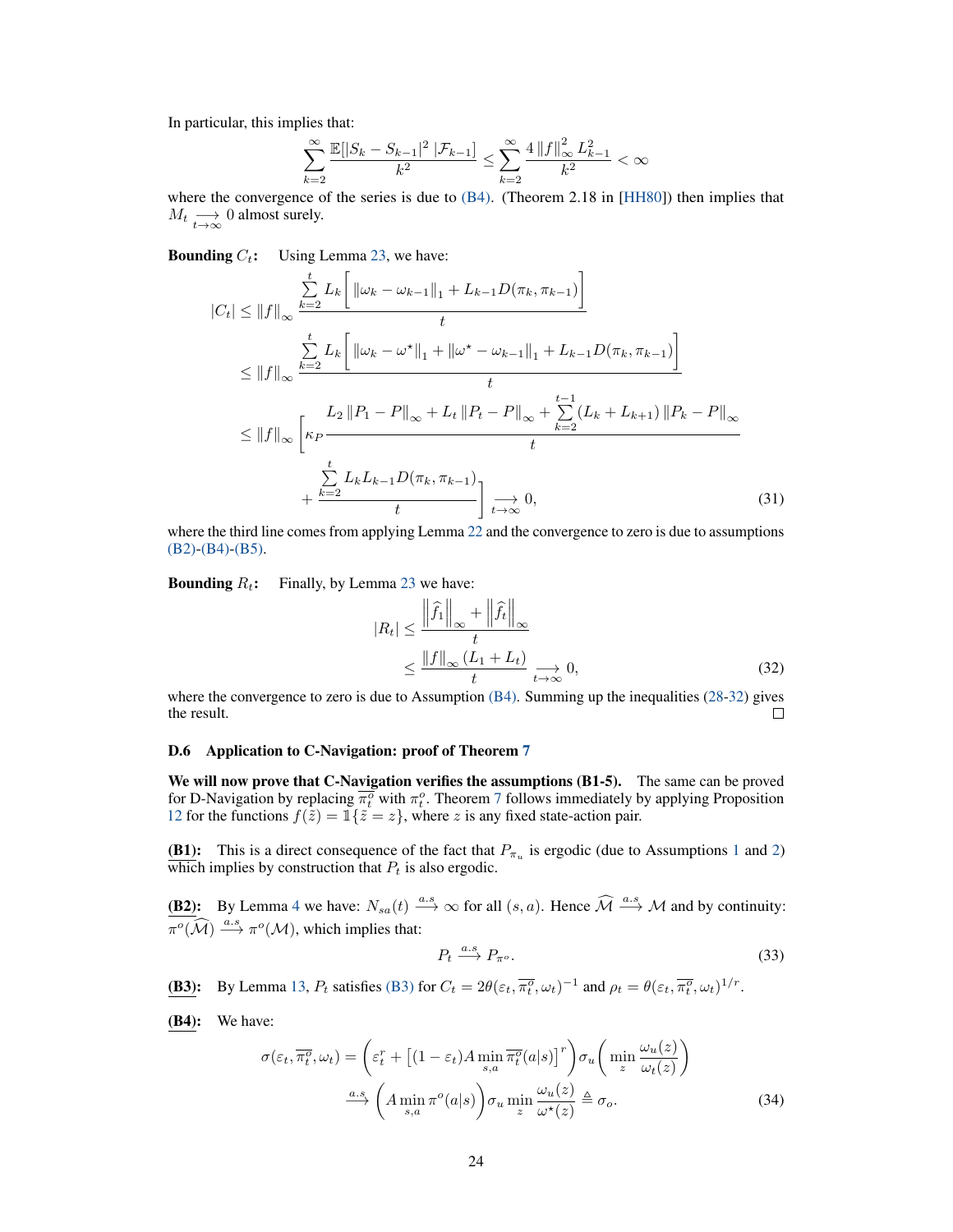Note that  $\sigma_o > 0$  since  $\omega_u > 0$  (ergodicity of  $P_{\pi_u}$ ),  $\omega^* < 1$  and  $\pi^o > 0$  entry-wise. Similarly, it is trivial that  $\sigma_o < 1$  since  $A \min_{s,a} \pi^o(a|s) < 1$ ,  $\min_z$  $\frac{\omega_u(z)}{\omega^*(z)} < 1$  and  $\sigma_u < 1$ . Therefore  $\theta(\varepsilon_t, \overline{\pi_t^o}, \omega_t) =$  $1 - \sigma(\varepsilon_t, \overline{\pi_t^o}, \omega_t) \stackrel{a.s}{\longrightarrow} 1 - \sigma_o \triangleq \theta_o \in (0, 1)$  and:

$$
\limsup_{t \to \infty} L_t = \limsup_{t \to \infty} C_t (1 - \rho_t)^{-1}
$$
\n
$$
= \limsup_{t \to \infty} \frac{2}{\theta(\varepsilon_t, \overline{\pi_t^o}, \omega_t) \left[1 - \theta(\varepsilon_t, \overline{\pi_t^o}, \omega_t)^{1/r}\right]}
$$
\n
$$
= \frac{2}{\theta_o \left[1 - \theta_o^{\frac{1}{r}}\right]} < \infty.
$$
\n(35)

**(B5):** We have:  $(P_{t+1} - P_t)(s, s') = \sum_a [\pi_{t+1}(a|s) - \pi_t(a|s)] p_{\mathcal{M}}(s')$ Hence:  $||P_{t+1} - P_t||_{\infty} \le ||\pi_{t+1} - \pi_t||_{\infty}$ , where  $\pi_{t+1}$  and  $\pi_t$  are viewed as vectors. On the other hand:

$$
\pi_{t+1} - \pi_t = (\varepsilon_t - \varepsilon_{t+1})(\overline{\pi_t^o} - \pi_u) + (1 - \varepsilon_t)(\overline{\pi_{t+1}^o} - \overline{\pi_t^o})
$$
  
\n
$$
= (\varepsilon_t - \varepsilon_{t+1})(\overline{\pi_t^o} - \pi_u) + (1 - \varepsilon_t)(\frac{t \times \overline{\pi_t^o} + \pi^o(\widehat{\mathcal{M}}_{t+1})}{t+1} - \overline{\pi_t^o})
$$
  
\n
$$
= (\varepsilon_t - \varepsilon_{t+1})(\overline{\pi_t^o} - \pi_u) + (1 - \varepsilon_t)\frac{\pi^o(\widehat{\mathcal{M}}_{t+1}) - \overline{\pi_t^o}}{t+1}
$$

Therefore

<span id="page-24-2"></span>
$$
||P_{t+1} - P_t||_{\infty} \le ||\pi_{t+1} - \pi_t||_{\infty}
$$
  

$$
\le (\varepsilon_t - \varepsilon_{t+1}) + \frac{1}{t+1} \underset{t \to \infty}{\longrightarrow} 0.
$$

For D-Navigation, we get in a similar fashion:

$$
||P_{t+1} - P_t||_{\infty} \le ||\pi_{t+1} - \pi_t||_{\infty}
$$
  
\$\leq (\varepsilon\_t - \varepsilon\_{t+1}) + (1 - \varepsilon\_t) ||\pi\_{t+1}^o - \pi\_t^o||\_{\infty} \xrightarrow[t \to \infty]{} 0.\$

## D.7 Geometric ergodicity of the sampling rules

Since  $P_{\pi_u}$  is ergodic, there exists  $r > 0$  such that  $P_{\pi_u}^r(z, z') > 0$  for all  $z, z'$  (Proposition 1.7, [\[LPW06\]](#page-11-14)). Thus we define

<span id="page-24-1"></span>
$$
r = \min\{\ell \ge 1 : \forall (z, z') \in \mathcal{Z}^2, \ P_{\pi_u}^{\ell}(z, z') > 0\},\tag{36}
$$

$$
\sigma_u \triangleq \min_{z,z'} \frac{P_{\pi_u}^r(z,z')}{\omega_u(z')},\tag{37}
$$

where  $\omega_u$  is the stationary distribution of  $P_{\pi_u}$ .

<span id="page-24-0"></span>**Lemma 13.** Let  $\pi_t^o \triangleq \pi^o(\widehat{\mathcal{M}}_t)$  (resp.  $\overline{\pi_t^o} \triangleq \sum_{j=1}^t \pi^o(\widehat{\mathcal{M}}_j)/t$ ) denote the oracle policy of  $\widehat{\mathcal{M}}_t$  (resp. the Cesaro-mean of oracle policies up to time t). Further define

$$
\sigma(\varepsilon, \pi, \omega) \triangleq \left(\varepsilon^r + \left[ (1 - \varepsilon) A \min_{s,a} \pi(a|s) \right]^r \right) \sigma_u \left( \min_z \frac{\omega_u(z)}{\omega(z)} \right),
$$
  

$$
\theta(\varepsilon, \pi, \omega) \triangleq 1 - \sigma(\varepsilon, \pi, \omega),
$$
  

$$
\mathcal{L}(\varepsilon, \pi, \omega) \triangleq \frac{2}{\theta(\varepsilon, \pi, \omega) \left[ 1 - \theta(\varepsilon, \pi, \omega)^{1/r} \right]}.
$$

*Then for D-Navigation (resp. C-Navigation) we have:*

$$
\forall n \ge 1, \|P_t^n - W_t\|_{\infty} \le C_t \rho_t^n
$$

 $where C_t = 2\theta(\varepsilon_t, \pi_t^o, \omega_t)^{-1}$  and  $\rho_t = \theta(\varepsilon_t, \pi_t^o, \omega_t)^{1/r}$  (resp.  $C_t = 2\theta(\varepsilon_t, \overline{\pi_t^o}, \omega_t)^{-1}$  and  $\rho_t =$  $\theta(\varepsilon_t, \overline{\pi_t^o}, \omega_t)^{1/r}$ ). In particular  $L_t \triangleq C_t(1-\rho_t)^{-1} = \mathcal{L}(\varepsilon_t, \pi_t^o, \omega_t)$  (resp.  $L_t = C_t(1-\rho_t)^{-1} =$  $\mathcal{L}(\varepsilon_{t},\overline{\pi_{t}^{o}},\omega_{t})\big).$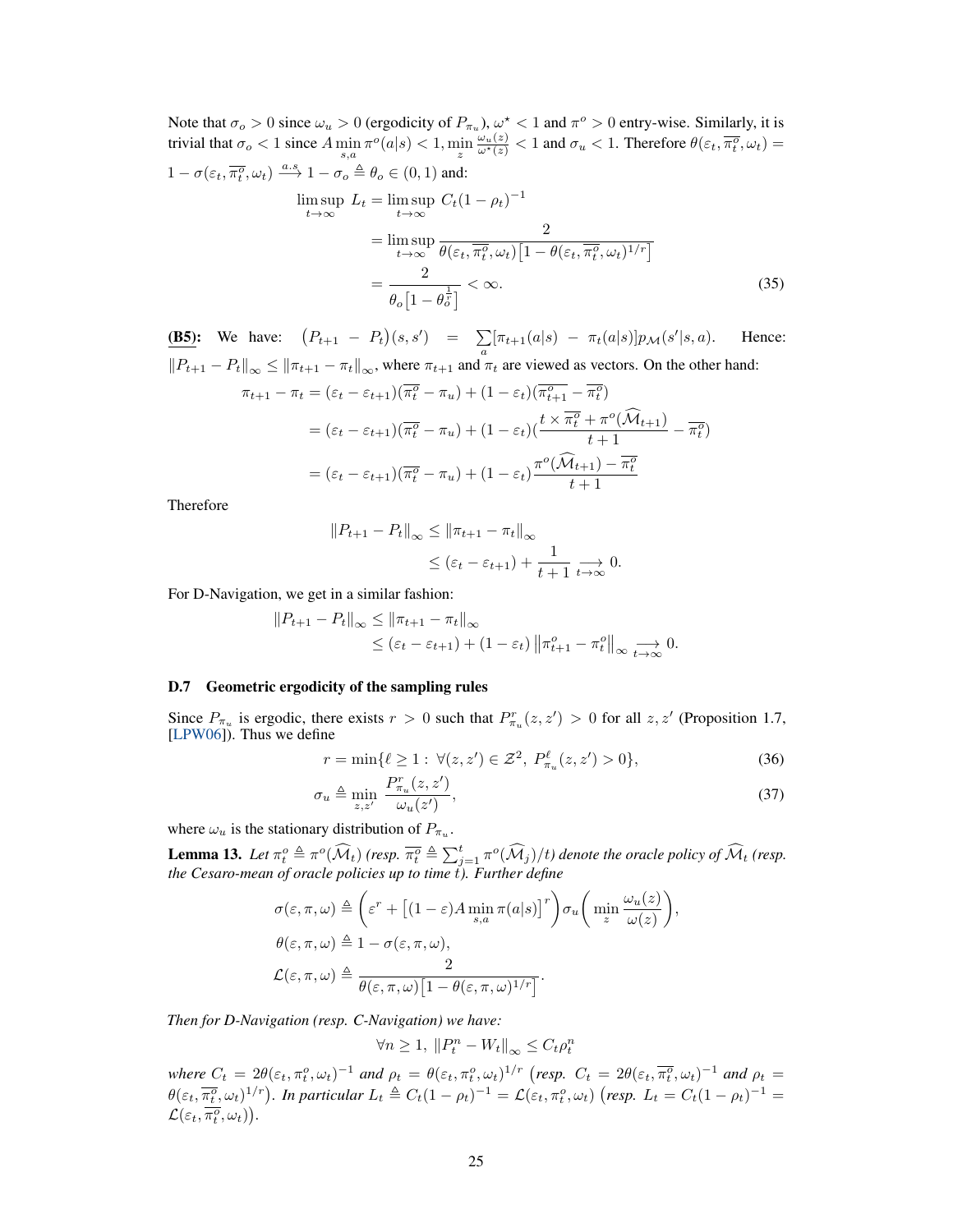*Proof.* We only prove the lemma for C-Navigation. The statement for D-Navigation can be proved in the same way. Recall that:  $P_t = \varepsilon_t P_{\pi_u} + (1 - \varepsilon_t) P_{\overline{\pi_t^o}}$ . Therefore:

$$
\forall (z, z'), \quad P_t^r(z, z') \geq [\varepsilon_t^r P_{\pi_u}^r + (1 - \varepsilon_t)^r P_{\pi_t}^r](z, z')
$$
  
\n
$$
\geq \left(\varepsilon_t^r + \left[ (1 - \varepsilon_t) A \min_{s,a} \overline{\pi_t^o}(a|s) \right]^r \right) P_{\pi_u}^r(z, z')
$$
  
\n
$$
\geq \left(\varepsilon_t^r + \left[ (1 - \varepsilon_t) A \min_{s,a} \overline{\pi_t^o}(a|s) \right]^r \right) \sigma_u \omega_u(z')
$$
  
\n
$$
\geq \underbrace{\left(\varepsilon_t^r + \left[ (1 - \varepsilon_t) A \min_{s,a} \overline{\pi_t^o}(a|s) \right]^r \right) \sigma_u \left( \min_z \frac{\omega_u(z)}{\omega_t(z)} \right)}_{\sigma_t} \omega_t(z')
$$
  
\n
$$
= \sigma(\varepsilon_t, \overline{\pi_t^o}, \omega_t) \omega_t(z').
$$

where the second and third inequalities comes from the fact that  $P_{\overline{\pi_i^o}} \ge A \min_{s,a} \overline{\pi_i^o}(a|s) P_{\pi_u}$  entry-wise and from [\(37\)](#page-24-1) respectively. Using Lemma [21](#page-39-0) we conclude that or all  $n \geq 1$ :

$$
\left\|P_t^n - W_t\right\|_\infty \le 2\theta(\varepsilon_t, \overline{\pi_t^o}, \omega_t)^{\frac{n}{r}-1}
$$

where  $\theta(\varepsilon_t, \overline{\pi_t^o}, \omega_t) = 1 - \sigma(\varepsilon_t, \overline{\pi_t^o}, \omega_t)$ . Therefore  $P_t$  satisfies  $||P_t^n - W_t||_{\infty} \le C_t \rho_t^n$  for  $C_t =$  $2\theta(\varepsilon_t, \overline{\pi_t^o}, \omega_t)^{-1}$  and  $\rho_t = \theta(\varepsilon_t, \overline{\pi_t^o}, \omega_t)^{1/r}$ .

# E Stopping rule

#### E.1 Deviation inequality for KL divergences of rewards

We suppose that the reward distributions  $q_{\mathcal{M}}(s, a)$  come from a one-dimensional exponential family and can therefore be parametrized by their respective means  $r_{\mathcal{M}}(s, a)$ . Furthermore, for any t such that  $N_{sa}(t) > 0$ , we let  $\hat{q}_{s,a}(t)$  denote the distribution belonging to the same exponential family,

whose mean is the empirical average  $\hat{r}_t(s, a) =$  $\sum_{k=1}^{t} R_k \mathbb{1}\{(s_t,a_t) = (s,a)\}$  $\frac{N_{sa}(t)}{N_{sa}(t)}$ . For  $x \ge 1$ , define the function  $h(x) = x - \log(x)$  and its inverse  $h^{-1}(x)$ . Further define the function  $\tilde{h}: \mathbb{R}^+ \longrightarrow \mathbb{R}$  by:

$$
\tilde{h}(x) = \begin{cases} h^{-1}(x) \exp(1/h^{-1}(x)) & \text{if } x \ge h^{-1}(1/\ln(3/2)), \\ & \\ \frac{3}{2} \big[ x - \log(\log(3/2)) \big] & \text{otherwise.} \end{cases}
$$

Finally let

$$
\varphi(x)=2\tilde{h}\bigg(\frac{h^{-1}(1+x)+\log(2\Gamma(2))}{2}\bigg),
$$

where  $\Gamma(2) = \sum_{n=1}^{\infty} 1/n^2$ . Now we recall a deviation inequality from [\[KK18\]](#page-11-15), which we use for the empirical KL divergence of rewards.

<span id="page-25-0"></span>**Lemma 14.** *(Theorem 14, [\[KK18\]](#page-11-15))* Define the threshold  $\beta_r(t,\delta) \triangleq SA\varphi(\log(1/\delta)/SA) +$  $3\Sigma$  $\sum_{s,a} \log [1 + \log(N_{sa}(t))]$ *. Then for all*  $\delta \in (0,1)$ *:* 

$$
\mathbb{P}\bigg(\exists t \ge 1, \sum_{(s,a)\in\mathcal{Z}} N_{sa}(t) \operatorname{KL}(\widehat{q}_{s,a}(t), q_{\mathcal{M}}(s,a)) > \beta_p(t,\delta)\bigg) \le \delta.
$$

**Remark 5.** *One can easily see that*  $\varphi(x) \sim x$ *.*  $\infty$ *x*.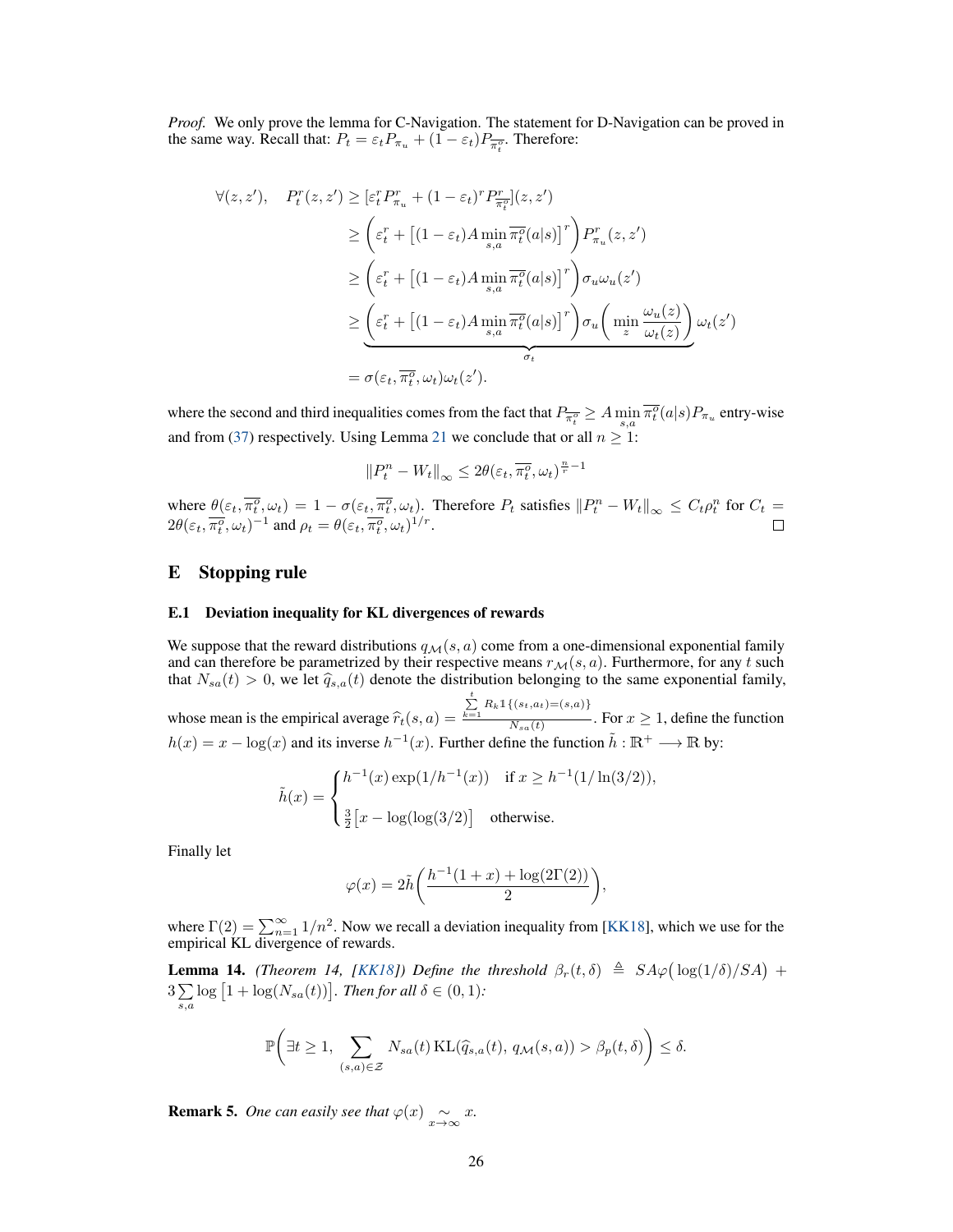#### E.2 Deviation inequality for KL divergences of transitions

Our second deviation inequality is adapted from Proposition 1 in  $JKM^+20$ . There the authors derive a deviation inequality for a *single KL divergence* of a multinomial distribution. In order to get a deviation inequality of a *sum of KL divergences*, we modified their proof by considering the product over state-action pairs of the martingales they used. For the sake of self-containedness, we include the proof below.  $\hat{p}_{sa}(t)$  is defined as the categorical distribution with a vector of probabilities q satisfying:

$$
\forall s' \in \mathcal{S}, \ q_{s'} = \begin{cases} \frac{\sum_{k=0}^{t-1} \mathbb{1}\{(s_k, a_k, s_{k+1}) = (s, a, s')\}}{N_{sa}(t)} & \text{if } N_{sa}(t) \neq 0, \\ 1/A & \text{otherwise.} \end{cases}
$$

<span id="page-26-0"></span>**Lemma 15.** *(Proposition 1, [\[JKM](#page-11-16)<sup>+</sup>20])* Define the threshold  $\beta_p(t,\delta) \triangleq \log(1/\delta) + (S \sum_{s,a} \log \bigg( e\big[1 + N_{sa}(t)/(S-1)\big] \bigg)$ . Then for all  $\delta \in (0,1)$  we have:  $\mathbb{P}\left(\exists t\geq 1, \quad \sum\right)$  $\sum_{(s,a)\in\mathcal{Z}} N_{sa}(t) \operatorname{KL}(\widehat{p}_{sa}(t), p_{\mathcal{M}}(s,a)) > \beta_p(t,\delta)$   $\leq \delta$ ,

*with the convention that*  $N_{sa}(t)$   $KL(\widehat{p}_{sa}(t), p_{\mathcal{M}}(s, a)) = 0$  *whenever*  $N_{sa}(t) = 0$ .

*Proof.* We begin with a few notations. For any vector  $\lambda \in \mathbb{R}^{S-1} \times \{0\}$  and any element of the simplex  $p \in \Sigma_{S-1}$ , we denote  $\langle \lambda, p \rangle \triangleq \sum_{i=1}^{S-1} \lambda_i p_i$ . We define the log-partition function of a discrete distribution p supported over  $\{1, \ldots, S\}$  by:

$$
\forall \lambda \in \mathbb{R}^{S-1} \times \{0\}, \ \phi_p(\lambda) \triangleq \log(p_S + \sum_{i=1}^{S-1} p_i e_i^{\lambda}).
$$

We use the shorthand and let  $\phi_{sa}(\lambda) \triangleq \phi_{p_{sa}}(\lambda)$ . For  $N \in \mathbb{N}^*$  and  $x \in \{0, ..., N\}^k$  such that  $\sum_{i=1}^{k} x_i = N$  the binomial coefficient is defined as:  $\binom{N}{x} \triangleq \frac{N!}{\prod_{i=1}^{k} x_i!}$ . Finally  $H(p) =$  $\sum_{i=1}^{S} p_i \log(1/p_i)$  is the Shannon entropy of distribution p.

Building a convenient mixture martingale for every state-action pair: Following  $[JKM^+20]$  $[JKM^+20]$ , we define for every integer  $t$ :

$$
M_t^{\lambda}(s, a) = \exp\left(N_{sa}(t) \left( \langle \lambda, \widehat{p}_{sa}(t) \rangle - \phi_{sa}(\lambda) \right) \right). \tag{38}
$$

The sequence  $(M_t^{\lambda}(s, a))_t$  is an  $(\mathcal{F}_t)_t$ -martingale since:

$$
\mathbb{E}[M_t^{\lambda}(s,a)|\mathcal{F}_{t-1}, (s_t, a_t) = (s, a)]
$$
\n
$$
= \mathbb{E}\bigg[\exp\bigg(N_{sa}(t)[<\lambda, \hat{p}_{sa}(t) > -\phi_{sa}(\lambda)]\bigg)\bigg|\mathcal{F}_{t-1}, (s_t, a_t) = (s, a)\bigg]
$$
\n
$$
= \mathbb{E}_{X \sim p_{sa}}\bigg[\exp\bigg((N_{sa}(t-1) + 1)(<\lambda, \frac{N_{sa}(t-1)\hat{p}_{sa}(t-1) + X}{N_{sa}(t-1) + 1} > -\phi_{sa}(\lambda)\bigg)\bigg|\mathcal{F}_{t-1}\bigg]
$$
\n
$$
= \mathbb{E}_{X \sim p_{sa}}\bigg[M_{t-1}^{\lambda}(s,a) \exp\bigg(<\lambda, X> -\phi_{sa}(\lambda)\bigg)\bigg|\mathcal{F}_{t-1}\bigg] = M_{t-1}^{\lambda}(s,a).
$$

The same holds trivially when  $(s_t, a_t) \neq (s, a)$ . Now, we define the mixture martingale defined by the family of priors  $\lambda_q = \nabla \phi_{sa}^{-1}(q)$  where  $q \sim \mathcal{D}\text{ir}(1,\dots,1)$  follows a Dirichlet distribution with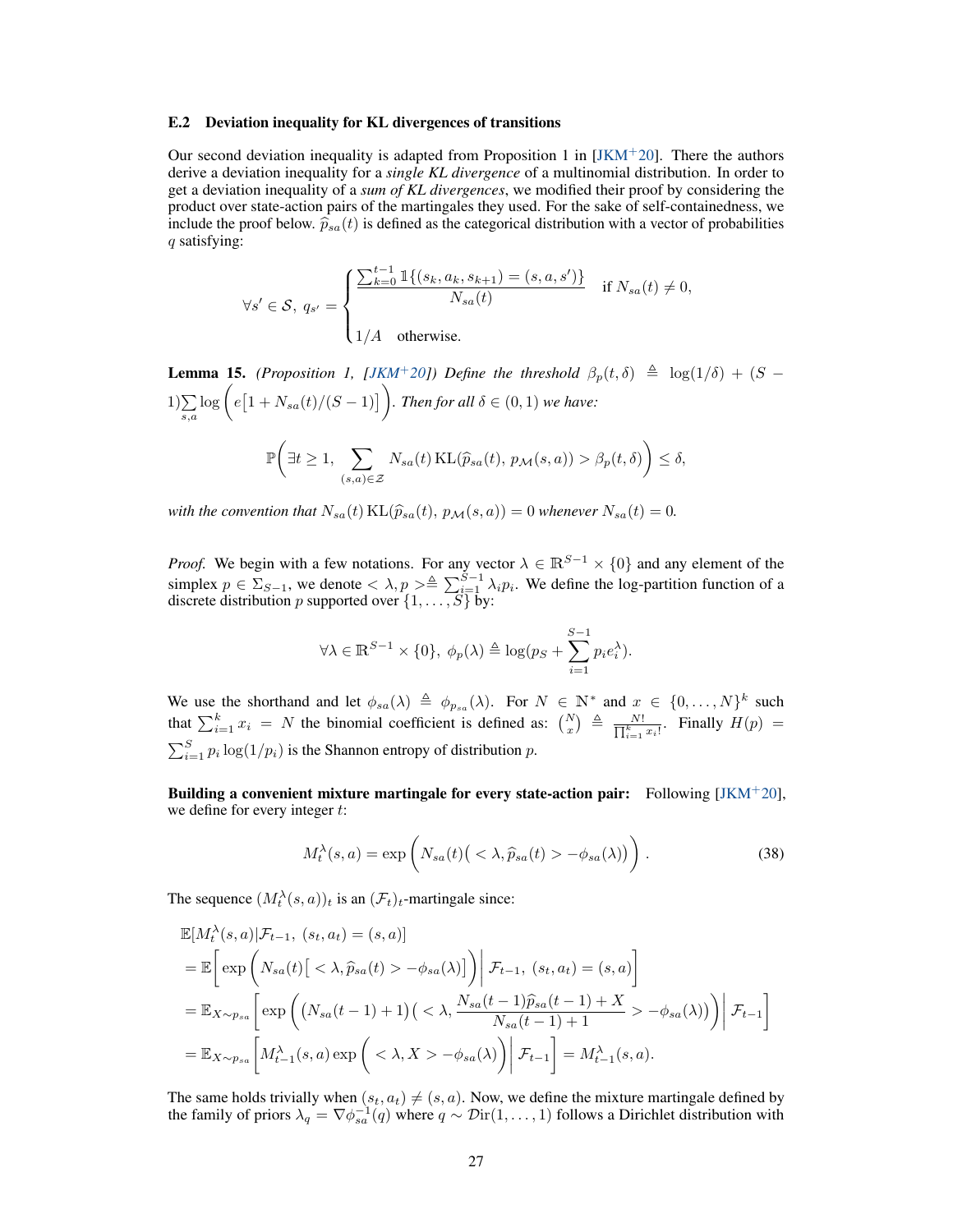parameters  $(1, \ldots, 1)$ :

$$
M_{t}(s,a) = \int M_{t}^{\lambda_{q}}(s,a) \frac{\Gamma(S)}{\prod_{i=1}^{S} \Gamma(1)} \prod_{i=1}^{S} q_{i} dq
$$
  
\n
$$
= \int e^{N_{sa}(t)} \Big(KL(\hat{p}_{sa}(t), p_{sa}) - KL(\hat{p}_{sa}(t), q)\Big)(S-1)!\prod_{i=1}^{S} q_{i} dq
$$
  
\n
$$
= \exp\left(N_{sa}(t)\Big(KL(\hat{p}_{sa}(t), p_{sa}) + H(\hat{p}_{sa}(t))\Big)\right)(S-1)!\int \prod_{i=1}^{S} q_{i}^{1+N_{sa}(t)\hat{p}_{sa,i}(t)} dq
$$
  
\n
$$
= \exp\left(N_{sa}(t)\Big[KL(\hat{p}_{sa}(t), p_{sa}) + H(\hat{p}_{sa}(t))\Big]\right)\frac{(S-1)!\prod_{i=1}^{S} \Gamma\Big(1+N_{sa}(t)\hat{p}_{sa,i}(t)\Big)}{\Gamma(N_{sa}(t)+S)}
$$
  
\n
$$
= \exp\left(N_{sa}(t)\Big[KL(\hat{p}_{sa}(t), p_{sa}) + H(\hat{p}_{sa}(t))\Big]\right)\frac{(S-1)!\prod_{i=1}^{S} (N_{sa}(t)\hat{p}_{sa,i}(t))!}{(N_{sa}(t)+S-1)!}
$$
  
\n
$$
= \exp\left(N_{sa}(t)\Big[KL(\hat{p}_{sa}(t), p_{sa}) + H(\hat{p}_{sa}(t))\Big]\right)\frac{\prod_{i=1}^{S} (N_{sa}(t)\hat{p}_{sa,i}(t))!}{N_{sa}(t)!} \cdot \frac{(S-1)!\prod_{i=1}^{S} (N_{sa}(t)\hat{p}_{sa,i}(t))!}{(N_{sa}(t)+S-1)!}
$$
  
\n
$$
= \exp\left(N_{sa}(t)\Big[KL(\hat{p}_{sa}(t), p_{sa}) + H(\hat{p}_{sa}(t))\Big]\right)\frac{1}{\binom{N_{sa}(t)+S-1}{S-1}}\frac{1}{\binom{N_{sa}(t)} \hat{p}_{sa}(t)}},
$$

where in the second inequality we used Lemma [16](#page-28-0) and  $\hat{p}_{sa,i}(t)$  denotes the i-th component of  $\hat{p}_{sa}(t)$ .<br>Now using Lemma [17,](#page-28-1) we upper bound the binomial coefficients which leads to:

$$
M_t(s, a) \ge \exp\bigg(N_{sa}(t) \big[KL(\hat{p}_{sa}(t), p_{sa}) + H(\hat{p}_{sa}(t))\big] - N_{sa}(t)H(\hat{p}_{sa}(t)) - (N_{sa}(t) + S - 1)H(S - 1/(N_{sa}(t) + S - 1))\bigg)
$$
  
=  $\exp\bigg(N_{sa}(t)KL(\hat{p}_{sa}(t), p_{sa}) - (N_{sa}(t) + S - 1)H(S - 1/(N_{sa}(t) + S - 1))\bigg).$ 

The product martingale: Taking the product over all state-action pairs we get:

$$
M_t \triangleq \prod_{(s,a)\in \mathcal{Z}} M_t(s,a)
$$
  
\n
$$
\geq \exp\left(\sum_{s,a} N_{sa}(t)KL(\widehat{p}_{sa}(t),p_{sa}) - \sum_{s,a} (N_{sa}(t) + S - 1)H(S - 1/(N_{sa}(t) + S - 1))\right).
$$
\n(39)

Next, using that  $\log(1 + x) \leq x$  we get:

<span id="page-27-0"></span>
$$
(N_{sa}(t) + S - 1)H(S - 1/(N_{sa}(t) + S - 1)) = (S - 1)\log(1 + N_{sa}(t)/(S - 1))
$$
  
+  $N_{sa}(t)\log(1 + (S - 1)/N_{sa}(t))$   
 $\leq (S - 1)\log(1 + N_{sa}(t)/(S - 1)) + (S - 1)$   
 $= (S - 1)\log(e[1 + N_{sa}(t)/(S - 1)])$ .

Hence [\(39\)](#page-27-0) becomes:

<span id="page-27-1"></span>
$$
M_t \ge \exp\bigg(\sum_{s,a} N_{sa}(t)KL(\widehat{p}_{sa}(t),p_{sa}) - (S-1)\sum_{s,a} \log\bigg(e\big[1+N_{sa}(t)/(S-1)\big]\bigg)\bigg). \tag{40}
$$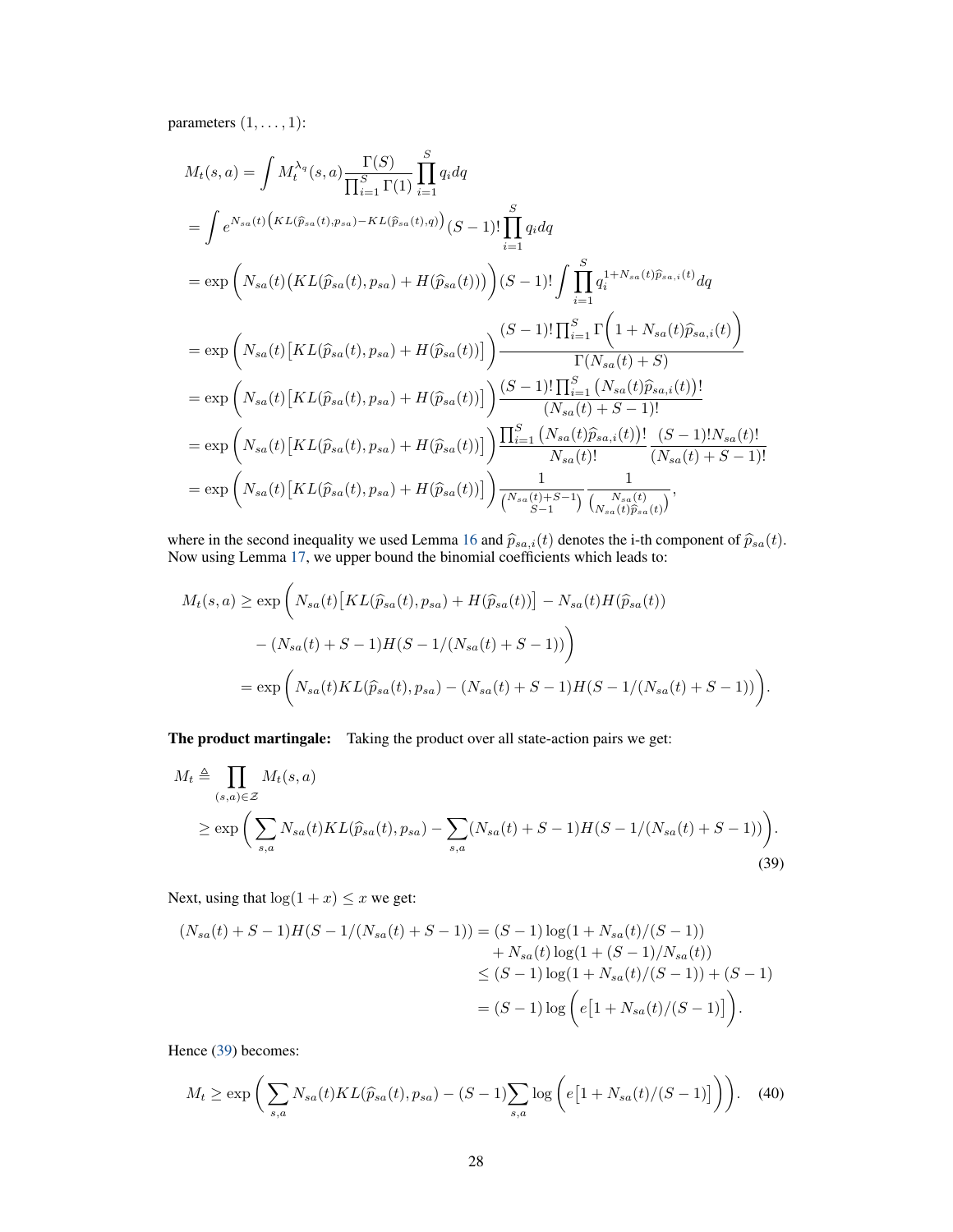Now, we show that  $M_t$  is a martingale. For any fixed pair  $(s, a)$  we have:

$$
\mathbb{E}[M_t|\mathcal{F}_{t-1}, (s_t, a_t) = (s, a)] = \mathbb{E}[M_t(s, a) \prod_{(s', a') \neq (s, a)} M_t(s', a')|\mathcal{F}_{t-1}, (s_t, a_t) = (s, a)]
$$

$$
= \mathbb{E}[M_t(s, a) \prod_{(s', a') \neq (s, a)} M_{t-1}(s', a')|\mathcal{F}_{t-1}]
$$

$$
= \mathbb{E}[M_t(s, a)|\mathcal{F}_{t-1}] \times \prod_{(s', a') \neq (s, a)} M_{t-1}(s', a')
$$

$$
= M_{t-1},
$$

where the third equality is because  $M_t(s, a)$  and  $(M_{t-1}(s', a'))_{(s', a') \neq (s, a)}$  are independent conditionally on  $\mathcal{F}_{t-1}$ . Finally, using the tower rule we get:

$$
\mathbb{E}[M_t|\mathcal{F}_{t-1}] = \mathbb{E}\bigg[\mathbb{E}[M_t|\mathcal{F}_{t-1}, (s_t, a_t)]\bigg|\mathcal{F}_{t-1}\bigg] = \mathbb{E}[M_{t-1}|\mathcal{F}_{t-1}] = M_{t-1}.
$$

Hence  $M_t$  is a martingale. Thanks to Doob's maximal inequality we have:

$$
\mathbb{P}\bigg(\exists t \geq 0, \ M_t > 1/\delta\bigg) \leq \delta \mathbb{E}[M_0] = \delta.
$$

In view of [\(40\)](#page-27-1), we conclude that for  $\beta_p(t,\delta) = \log(1/\delta) + (S-1)\sum_{s,a} \log\left(e\left[1 + N_{sa}(t)/(S-1)\right]\right)$ we have:

$$
\mathbb{P}\bigg(\exists t \ge 1, \sum_{s,a} N_{sa}(t)KL(\widehat{p}_{sa}(t), p_{sa}) > \beta_p(t,\delta)\bigg) \le \delta.
$$

<span id="page-28-0"></span>**Lemma 16.** *(Lemma 3 in [\[JKM](#page-11-16)<sup>+</sup>20]) For q, p in*  $\Sigma_m$  *the simplex of dimension*  $(m - 1)$  *and*  $\lambda \in$ Rm−1 *, we have:*

$$
\langle \lambda, q \rangle - \phi_p(\lambda) = KL(q, p) - KL(q, p^{\lambda})
$$

*where*  $p^{\lambda} = \nabla \phi_p(\lambda)$ .

<span id="page-28-1"></span>**Lemma 17.** *(Theorem 11.1.3, [\[CT06\]](#page-10-13))* Let  $N \in \mathbb{N}^*$ , and  $x \in \{0, \ldots, N\}^k$  such that  $\sum_{i=1}^k x_i = N$ *then:*

$$
\binom{N}{x} = \frac{N!}{\prod_{i=1}^k x_i!} \le e^{NH(x/N)}
$$

*where*  $H(x/N)$  *is the Shannon entropy of the discrete distribution over*  $\{1, \ldots, k\}$  *with vector of probabilities*  $(\frac{\dot{x}_i}{N})_{1 \leq i \leq k}$ .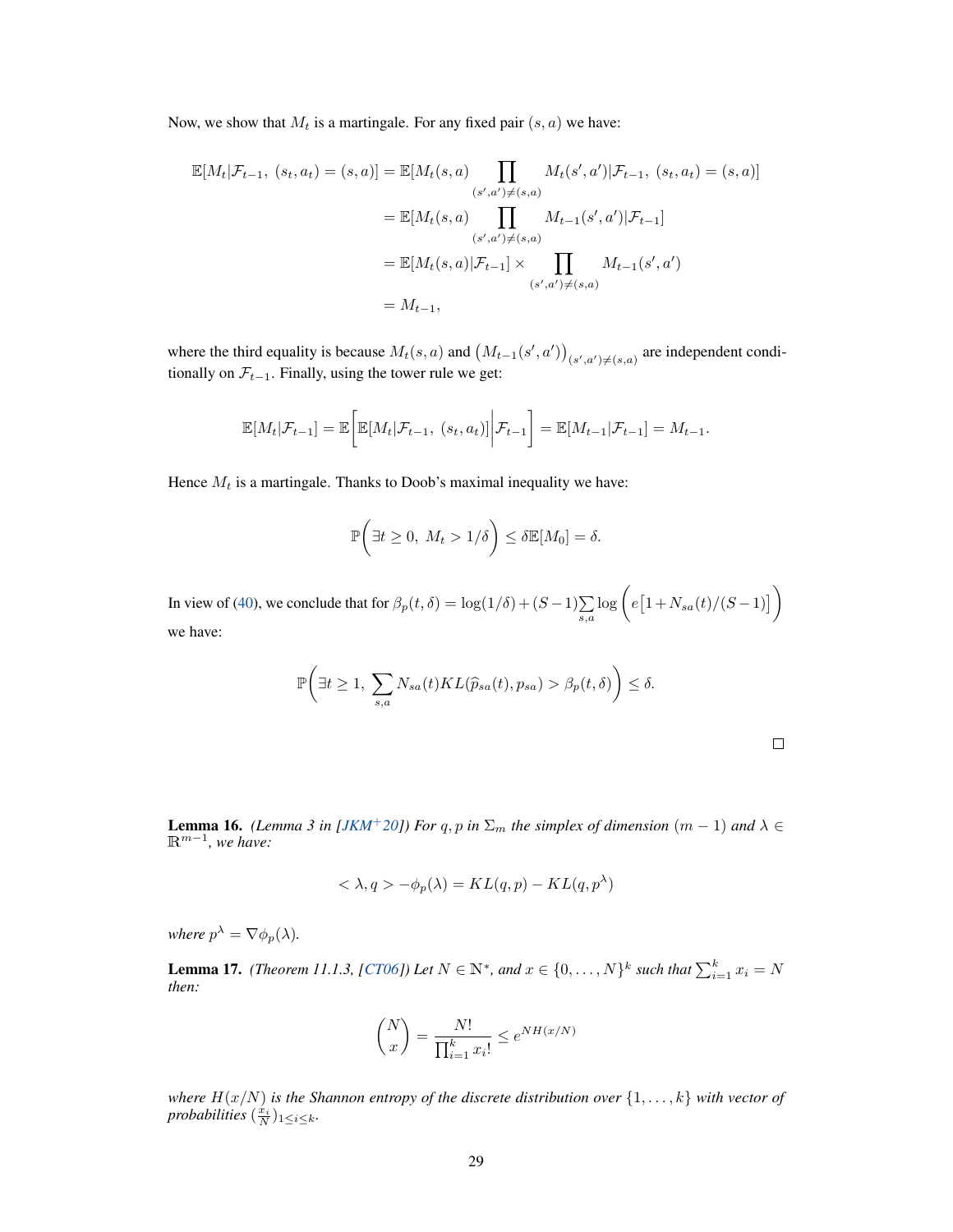#### E.3 Correctness of the stopping rule

*Proof.* Using Lemma [3](#page-4-7) and equations [\(11-](#page-7-5)[12\)](#page-7-4) in the second and third lines respectively, we get:

$$
\mathbb{P}(\hat{\pi}^*_{\tau} \neq \pi^*, \tau_{\delta} < \infty) = \mathbb{P}\Big(\exists t \geq 1, t \ U(\widehat{\mathcal{M}}_t, \mathbf{N}(t)/t)^{-1} \geq \beta_r(t, \delta/2) + \beta_p(t, \delta/2), \hat{\pi}^*_{t} \neq \pi^*\Big)
$$
\n
$$
\leq \mathbb{P}\Big(\exists t \geq 1, t \ T(\widehat{\mathcal{M}}_t, \mathbf{N}(t)/t)^{-1} \geq \beta_r(t, \delta/2) + \beta_p(t, \delta/2), \mathcal{M} \in \text{Alt}(\widehat{\mathcal{M}}_t)\Big)
$$
\n
$$
= \mathbb{P}\Big(\exists t \geq 1, t \ \text{and} \ \sum_{\mathcal{M}' \in \text{Alt}(\widehat{\mathcal{M}}_t)} \sum_{(s, a) \in \mathcal{Z}} N_{sa}(t) \big[\text{KL}(\widehat{q}_{s, a}(t), q_{\mathcal{M}'}(s, a)) + \text{KL}(\widehat{p}_{sa}(t), p_{\mathcal{M}'}(s, a))\big]
$$
\n
$$
\geq \beta_r(t, \delta/2) + \beta_p(t, \delta/2), \mathcal{M} \in \text{Alt}(\widehat{\mathcal{M}}_t)\Big)
$$
\n
$$
\leq \mathbb{P}\Big(\exists t \geq 1, \sum_{(s, a) \in \mathcal{Z}} N_{sa}(t) \big[\text{KL}(\widehat{q}_{s, a}(t), q_{\mathcal{M}}(s, a)) + \text{KL}(\widehat{p}_{sa}(t), p_{\mathcal{M}}(s, a))\big]
$$
\n
$$
\geq \beta_r(t, \delta/2) + \beta_p(t, \delta/2)\Big)
$$
\n
$$
= \mathbb{P}\Big(\exists t \geq 1, \sum_{(s, a) \in \mathcal{Z}} N_{sa}(t) \text{KL}(\widehat{q}_{s, a}(t), q_{\mathcal{M}}(s, a)) \geq \beta_r(t, \delta/2)\Big)
$$
\n
$$
+ \mathbb{P}\Big(\exists t \geq 1, \sum_{(s, a) \in \mathcal{Z}} N_{sa}(t) \text{KL}(\widehat{p}_{sa}(t), p_{\mathcal{M}}(s, a)) \geq \beta_p
$$

where the last inequality is due to Lemmas [14](#page-25-0) and [15.](#page-26-0)

$$
\qquad \qquad \Box
$$

# <span id="page-29-0"></span>F Sample complexity upper bound

# F.1 Almost sure upper bound: proof of Theorem [6](#page-7-0) *(i)*

*Proof.* Consider the event  $\mathcal{E} = \left( \forall (s, a) \in \mathcal{Z}, \ \lim_{t \to \infty} \frac{N_{sa}(t)}{t} = \omega_{s,a}^{\star}, \widehat{\mathcal{M}}_t \to \mathcal{M} \right)$ . By Lemma [4](#page-6-0) and Theorem [7,](#page-8-0) we have  $\mathbb{P}(\mathcal{E}) = 1$ . We will prove that under  $\mathcal{E}$ ,  $\limsup_{\delta \to 0}$  $\frac{\tau_{\delta}}{\log(1/\delta)} \leq 2U_o(\mathcal{M}).$ Fix  $\eta > 0$ . There exits  $t_{\eta}$  such that for all  $t \geq t_{\eta}$ :

$$
U(\widehat{\mathcal{M}}_t, \mathbf{N}(t)/t)^{-1} \ge (1 - \eta)U(\mathcal{M}, \omega^{\star})^{-1}
$$
\n(41)

$$
\beta_p(t, \delta/2) \le \log(1/\delta) + \eta U(\mathcal{M}, \omega^{\star})^{-1} t \tag{42}
$$

$$
\beta_r(t,\delta/2) \le SA \varphi \big( \log(1/\delta)/SA \big) + \eta U \big( \mathcal{M}, \omega^{\star} \big)^{-1} t \tag{43}
$$

where the last two inequalities come from the fact that both the thresholds satisfy  $\beta(t, \delta/2)$  =  $\mathcal{O}(\log(t)) = o(t)$ . Combining the inequalities above with the definition of  $\tau_{\delta}$ , we get:

$$
\tau_{\delta} \le \inf \left\{ t \ge t_{\eta}, (1 - 3\eta) tU(\mathcal{M}, \omega^{\star})^{-1} \ge \log(1/\delta) + SA \varphi\left(\log(1/\delta)/SA\right) \right\}
$$

$$
= \max \left( t_{\eta}, \frac{\left[ \log(1/\delta) + SA \varphi\left(\log(1/\delta)/SA\right) \right] U(\mathcal{M}, \omega^{\star})}{1 - 3\eta} \right).
$$

 $\frac{\tau_{\delta}}{\log(1/\delta)} \leq \frac{2U(\mathcal{M}, \omega^{\star})}{1-3\eta}$ Since  $\varphi(x) \sim x$ , then the last inequality implies that  $\limsup_{\delta \to 0}$  $\frac{(M,\omega)}{1-3\eta}$ . Taking the limit when  $\eta$  goes to zero finishes the proof.  $\Box$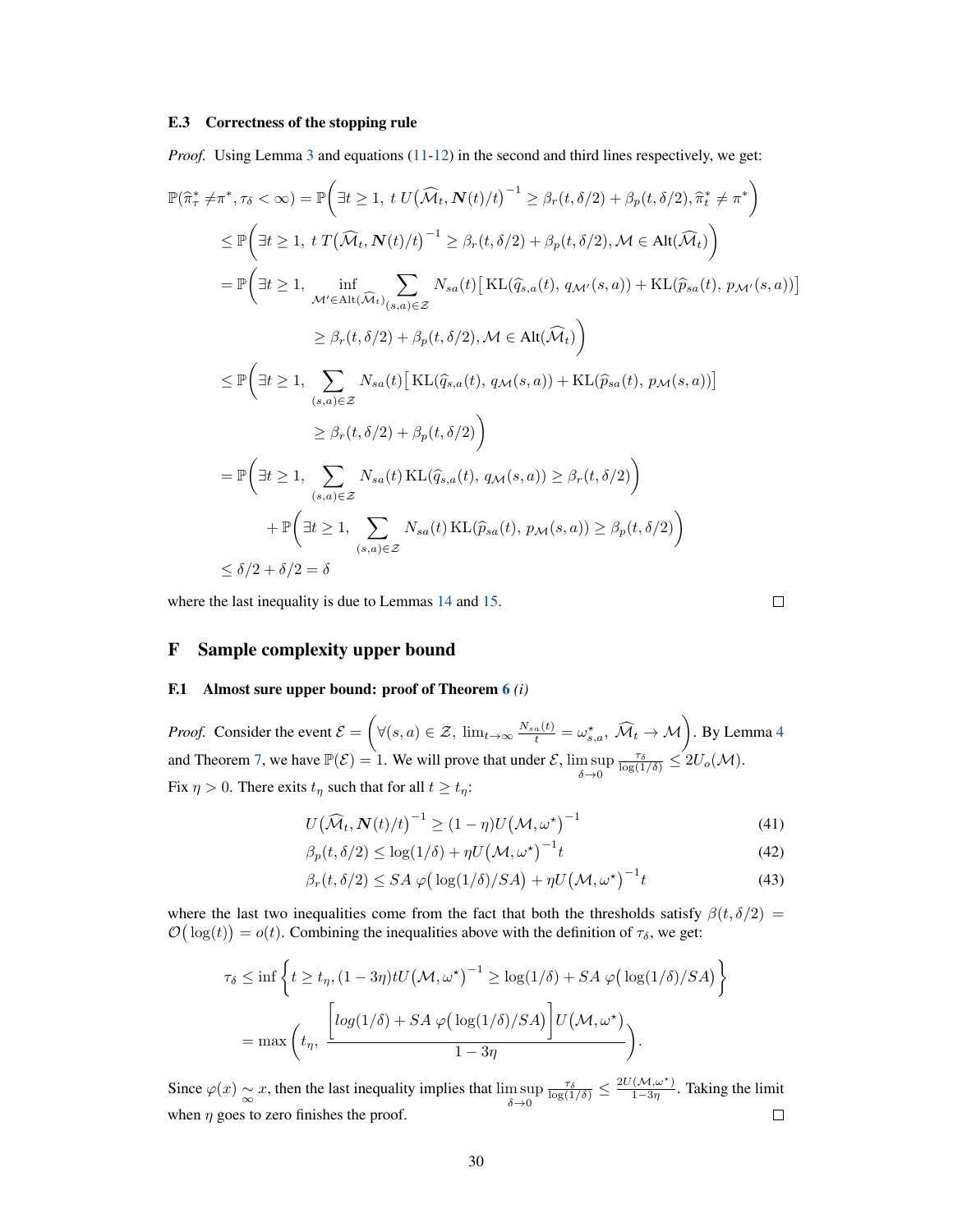#### F.2 Upper bound in expectation: proof of Theorem [6](#page-7-0) *(ii)*

*Proof.* We start by defining the semi-distance between MDPs:

$$
\|\mathcal{M}-\mathcal{M}'\|=\max_{s,a}\max\left(|r_{\mathcal{M}}(s,a)-r_{\mathcal{M}'}(s,a)|,||p_{\mathcal{M}}(.|s,a)-p_{\mathcal{M}'}(.|s,a)||_1\right).
$$

Now for  $\xi > 0$ , by continuity of  $\mathcal{M} \to \pi^o(\mathcal{M})^{17}$  $\mathcal{M} \to \pi^o(\mathcal{M})^{17}$  $\mathcal{M} \to \pi^o(\mathcal{M})^{17}$  there exists  $\rho(\xi) \leq \xi$  such that:

$$
\forall \mathcal{M}' \in \mathcal{B}(\mathcal{M}, \rho(\xi)), \, \|\pi^o(\mathcal{M}') - \pi^o(\mathcal{M})\|_{\infty} \leq \xi
$$

where  $\mathcal{B}(\mathcal{M}, \rho) = \{ \mathcal{M}' : ||\mathcal{M}' - \mathcal{M}|| \leq \rho \}$ . For  $T \geq 1$ , consider the concentration events<sup>[18](#page-30-1)</sup>:

$$
\mathcal{C}_{T}^{1}(\xi) \triangleq \bigcap_{t=T^{1/4}}^{T} \left( \widehat{\mathcal{M}}_{t} \in \mathcal{B}(\mathcal{M}, \rho(\xi)) \right).
$$
  

$$
\mathcal{C}_{T}^{2}(\xi) \triangleq \bigcap_{t=T^{3/4}}^{T} \left( \left| N(t)/t - \omega^{\star} \right| \leq K_{\xi} \xi \right)
$$

where  $K_{\xi}$  is a mapping defined in Proposition [19.](#page-34-0) We will upper bound the stopping time of MDP-NaS under  $C_T^1(\xi) \cap C_T^2(\xi)$ . Define:

$$
U(\mathcal{M}, \omega^*, \xi) \triangleq \sup U(\mathcal{M}', \omega').
$$

$$
\mathcal{M}' \in \mathcal{B}(\mathcal{M}, \rho(\xi))
$$

$$
\|\omega' - \omega^*\|_{\infty} \le K_{\xi}\xi.
$$

By Proposition [19,](#page-34-0) there exists  $T_1(\xi)$  such that for all  $T \geq T_1(\xi)$ , conditionally on  $C_T^1(\xi)$ , the event  $\mathcal{C}_T^2(\xi)$  occurs with high probability. For  $T \geq T_1(\xi)$  we have:

$$
\forall t \in [[T^{3/4},T]], \ U(\widehat{\mathcal{M}}_t, \mathbf{N}(t)/t) \le U(\mathcal{M}, \omega^\star, \xi). \tag{44}
$$

Furthermore, using the bound  $N_{sa}(t) \le t$  in the definitions of the thresholds  $\beta_p$  and  $\beta_r$  and the fact that  $\log(t)$  =  $o(t)$ , we prove the existence of  $T_2(\xi)$  such that for all  $t \geq T_2(\xi)$ :

$$
\beta_p(t, \delta/2) \le \log(1/\delta) + \xi U(\mathcal{M}, \omega^\star, \xi)^{-1} t \tag{45}
$$

$$
\beta_r(t, \delta/2) \le SA \varphi \big( \log(1/\delta)/SA \big) + \xi U(\mathcal{M}, \omega^\star, \xi)^{-1} t. \tag{46}
$$

<span id="page-30-3"></span><span id="page-30-2"></span>.

Finally define:

$$
T_3(\xi, \delta) \triangleq \frac{U(\mathcal{M}, \omega^*, \xi) \left[ \log(1/\delta) + SA\varphi\left(\frac{\log(1/\delta)}{SA}\right) \right]}{(1 - 2\xi)}
$$

Using [\(44-](#page-30-2)[46\)](#page-30-3), we have for all  $T \ge \max(T_1(\xi), T_2(\xi), T_3(\xi, \delta))$  under  $C_T^1(\xi) \cap C_T^2(\xi)$  the following holds:

$$
T \times U(\widehat{\mathcal{M}}_T, \mathbf{N}(T)/T)^{-1} \ge \beta_p(T, \delta/2) + \beta_r(T, \delta/2).
$$

In other words:

$$
\forall T \ge \max\left(T_1(\xi), T_2(\xi), T_3(\xi, \delta)\right), \quad \mathcal{C}_T^1(\xi) \cap \mathcal{C}_T^2(\xi) \subset \left(\tau_{\delta} \le T\right). \tag{47}
$$

<span id="page-30-0"></span><sup>&</sup>lt;sup>17</sup>As a consequence of Berge's Theorem, which gives the continuity of  $M \mapsto \omega^* (M)$ .

<span id="page-30-1"></span><sup>&</sup>lt;sup>18</sup> For simplicity and w.l.o.g, we consider that  $T^{1/4}$  and  $T^{3/4}$  are integers.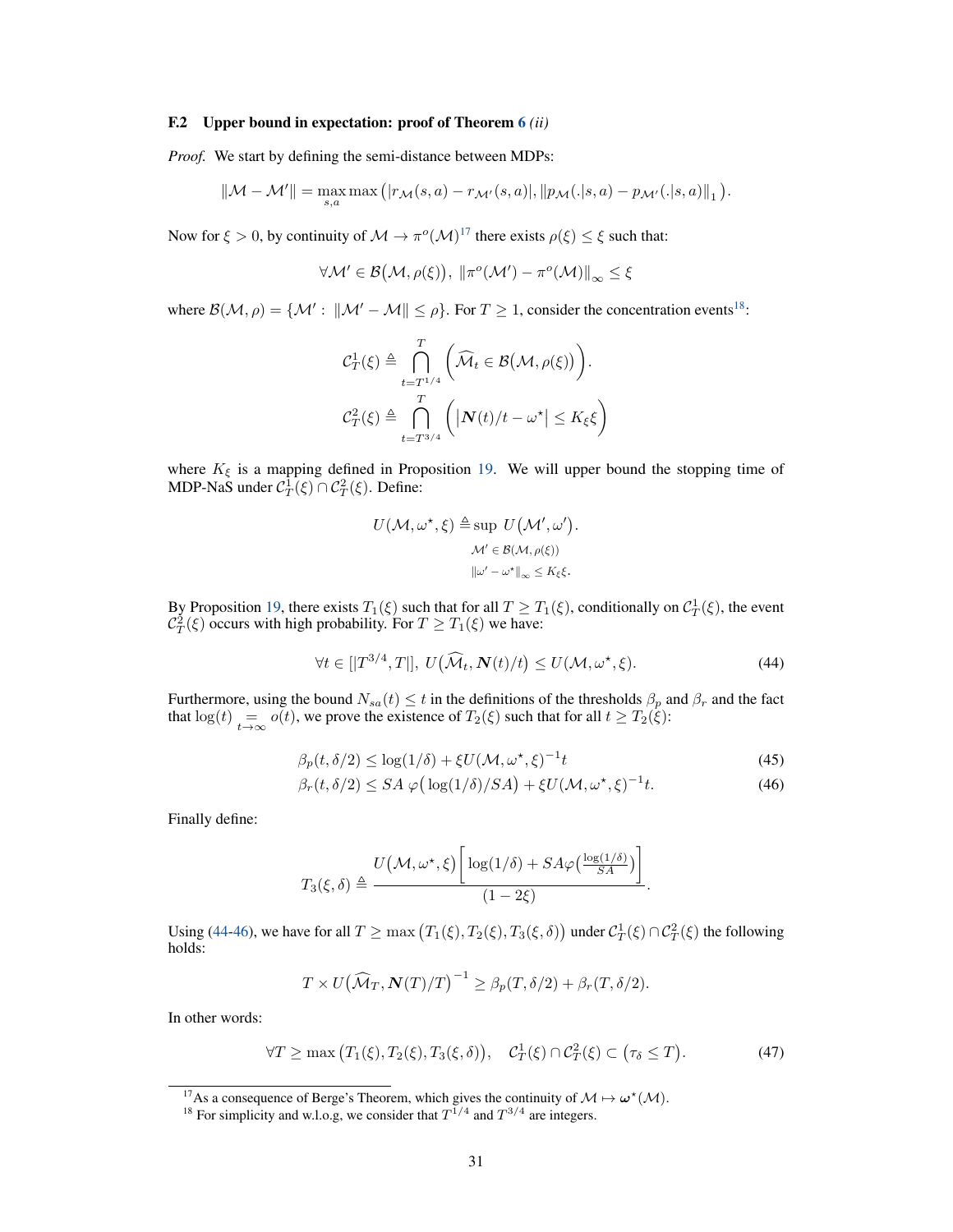Therefore $19$ :

$$
\mathbb{E}[\tau_{\delta}] = \sum_{T=1}^{\infty} \mathbb{P}(\tau_{\delta} > T)
$$
\n
$$
\leq \max (T_{1}(\xi), T_{2}(\xi), T_{3}(\xi, \delta)) + \sum_{T=\max(T_{1}, T_{2}, T_{3})}^{\infty} \mathbb{P}(\tau_{\delta} > T)
$$
\n
$$
\leq \max (T_{1}(\xi), T_{2}(\xi), T_{3}(\xi, \delta)) + \sum_{T=\max(T_{1}, T_{2}, T_{3})}^{\infty} \mathbb{P}(\overline{C_{T}^{1}(\xi)} \cup \overline{C_{T}^{2}(\xi)})
$$
\n
$$
\leq \max (T_{1}(\xi), T_{2}(\xi), T_{3}(\xi, \delta)) + \sum_{T=1}^{\infty} \left[ \mathbb{P}(\overline{C_{T}^{1}(\xi)} + \mathbb{P}(\overline{C_{T}^{2}(\xi)} | C_{T}^{1}(\xi)) \right]
$$
\n
$$
\leq \max (T_{1}(\xi), T_{2}(\xi), T_{3}(\xi, \delta)) + \sum_{T=1}^{\infty} \frac{1}{T^{2}} + BT \exp(-\frac{CT^{1/16}}{\sqrt{\log(1 + SAT^{2})}})
$$
\n
$$
+ \frac{2SA \exp(-T^{3/4}\xi^{2})}{1 - \exp(-\xi^{2})},
$$

where we used Lemma [18](#page-31-0) and Proposition [19](#page-34-0) in the last inequality. This implies that  $\mathbb{E}[\tau_{\delta}]$  is finite and:

$$
\limsup_{\delta \to 0} \frac{\mathbb{E}[\tau_{\delta}]}{\log(1/\delta)} \le \limsup_{\delta \to 0} \frac{T_{3}(\xi, \delta)}{\log(1/\delta)}
$$

$$
= \frac{2U(\mathcal{M}, \omega^*, \xi)}{(1 - 2\xi)}
$$

where we used  $\varphi(x) \approx x + \log(x)$ . Finally, we take the limit  $\xi \to 0$ . Since  $\rho(\xi) \le \xi$  and  $\limsup_{\xi \to 0} K_{\xi} < \infty$  then  $\limsup_{\xi \to 0} U(\mathcal{M}, \omega^*, \xi) = U(\mathcal{M}, \omega^*) = U_o(\mathcal{M})$  which finishes the proof.

# F.3 Concentration of the empirical MDPs

<span id="page-31-0"></span>**Lemma 18.** Define the event  $C_T^1(\xi) \triangleq \bigcap_{i=1}^T$  $t = T^{1/4}$  $\left( \widehat{\mathcal{M}}_t \in \mathcal{B}\big(\mathcal{M}, \rho(\xi)\big) \right)$ . Then there exists two positive *constants* B *and* C *that only depend on* ξ *and* M *such that:*

$$
\forall T \ge 1, \ \mathbb{P}\left(\overline{\mathcal{C}_T^1(\xi)}\right) \le \frac{1}{T^2} + BT \exp\bigg(-\frac{CT^{1/16}}{\sqrt{\log(1 + SAT^2)}}\bigg).
$$

*Proof.* For simplicity we will denote  $\rho(\xi)$  by  $\rho$ . Consider the forced exploration event:

$$
\mathcal{E}_T = \left(\forall (s, a) \in \mathcal{Z}, \ \forall t \ge 1, \ N_{sa}(t) \ge \left[\frac{t}{\lambda(T)}\right]^{1/4} - 1\right)
$$

where  $\lambda(T) \triangleq \frac{(m+1)^2}{\eta^2} \log^2(1 + SAT^2)$  and  $\eta$  is a parameter that only depends on M. Applying Corollary [1](#page-19-2) for  $\alpha = \frac{1}{T^2}$ , we get  $\mathbb{P}(\mathcal{E}_T) \ge 1 - 1/T^2$ . Therefore we have:

<span id="page-31-2"></span>
$$
\mathbb{P}\left(\overline{\mathcal{C}_T^1(\xi)}\right) \leq \mathbb{P}(\overline{\mathcal{E}_T}) + \mathbb{P}(\overline{\mathcal{C}_T^1(\xi)} \cap \mathcal{E}_T) \leq \frac{1}{T^2} + \mathbb{P}(\overline{\mathcal{C}_T^1(\xi)} \cap \mathcal{E}_T).
$$
\n(48)

<span id="page-31-1"></span> $\frac{19}{5}$  denotes the complementary of event  $\mathcal{E}$ .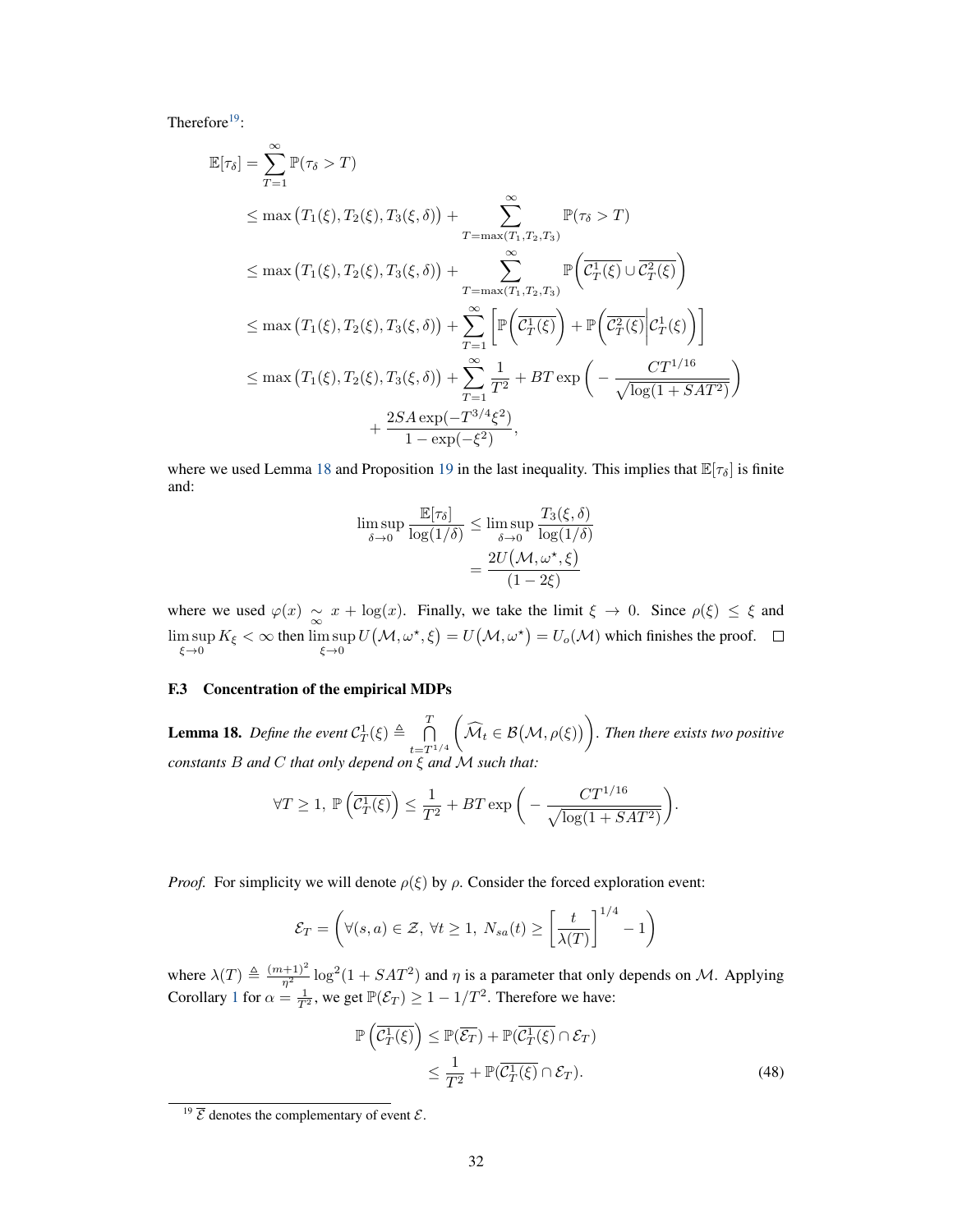On the other hand:

$$
\mathbb{P}(\overline{\mathcal{C}_T^1(\xi)} \cap \mathcal{E}_T) \leq \sum_{t=T^{1/4}}^T \mathbb{P}\left(\widehat{\mathcal{M}}_t \notin \mathcal{B}(\mathcal{M}, \rho(\xi)) \cap \mathcal{E}_T\right)
$$
\n
$$
\leq \sum_{t=T^{1/4}}^T \sum_{s,a} \left[ \mathbb{P}\left((\widehat{r}_t(s,a) - r(s,a) > \rho) \cap \mathcal{E}_T\right) + \mathbb{P}\left((\widehat{r}_t(s,a) - r(s,a) < -\rho) \cap \mathcal{E}_T\right) + \sum_{s'} \mathbb{P}\left((\widehat{p}_t(s'|s,a) - p(s'|s,a) > \rho/S) \cap \mathcal{E}_T\right) + \mathbb{P}\left((\widehat{p}_t(s'|s,a) - p(s'|s,a) < -\rho/S) \cap \mathcal{E}_T\right)\right].
$$
\n(49)

Using a union bound and Chernoff-Hoeffding theorem respectively we get for  $t \geq T^{1/4}$ :

<span id="page-32-0"></span>
$$
\mathbb{P}\left((\hat{p}_{t}(s'|s,a)-p(s'|s,a) > \rho/S) \cap \mathcal{E}_{T}\right)
$$
\n
$$
\leq \mathbb{P}\left(\hat{p}_{t}(s'|s,a) - p(s'|s,a) > \rho/S, N_{sa}(t) \geq \left[\frac{t}{\lambda(T)}\right]^{1/4} - 1\right)
$$
\n
$$
= \sum_{t'=\left[\frac{t}{\lambda(T)}\right]^{1/4} - 1}^{t} \mathbb{P}\left(\hat{p}_{t}(s'|s,a) - p(s'|s,a) > \rho/S, N_{sa}(t) = t'\right)
$$
\n
$$
\leq \sum_{t'=\left[\frac{t}{\lambda(T)}\right]^{1/4} - 1}^{t} \exp\left(-t' \cdot \text{kl}\left(p(s'|s,a) + \rho/S, p(s'|s,a)\right)\right)
$$
\n
$$
\leq \frac{\exp\left(-\left(\left[\frac{t}{\lambda(T)}\right]^{1/4} - 1\right) \text{kl}\left(p(s'|s,a) + \rho/S, p(s'|s,a)\right)\right)}{1 - \exp\left(-\text{kl}\left(p(s'|s,a) + \rho/S, p(s'|s,a)\right)\right)}
$$
\n
$$
\leq \frac{\exp\left(-\left[\frac{T^{1/16}}{\lambda(T)^{1/4}} - 1\right] \text{kl}\left(p(s'|s,a) + \rho/S, p(s'|s,a)\right)\right)}{1 - \exp\left(-\text{kl}\left(p(s'|s,a) + \rho/S, p(s'|s,a)\right)\right)}.\tag{50}
$$

In a similar fashion we prove that:

<span id="page-32-1"></span>
$$
\mathbb{P}\left((\hat{p}_{t}(s'|s,a) - p(s'|s,a) < -\rho/S) \cap \mathcal{E}_{T}\right) \leq \frac{\exp\left(-\left[\frac{T^{1/16}}{\lambda(T)^{1/4}} - 1\right]k\left(p(s'|s,a) - \rho/S, p(s'|s,a)\right)\right)}{1 - \exp\left(-k\left(p(s'|s,a) - \rho/S, p(s'|s,a)\right)\right)}, \quad (51)
$$
\n
$$
\mathbb{P}\left((\hat{r}_{t}(s,a) - r(s,a) > \rho) \cap \mathcal{E}_{T}\right) \leq \frac{\exp\left(-\left[\frac{T^{1/16}}{\lambda(T)^{1/4}} - 1\right]k\left(r(s,a) + \rho, r(s,a)\right)\right)}{1 - \exp\left(-k\left(r(s,a) + \rho, r(s,a)\right)\right)}, \quad (52)
$$
\n
$$
\mathbb{P}\left((\hat{r}_{t}(s,a) - r(s,a) < -\rho) \cap \mathcal{E}_{T}\right) \leq \frac{\exp\left(-\left[\frac{T^{1/16}}{\lambda(T)^{1/4}} - 1\right]k\left(r(s,a) - \rho, r(s,a)\right)\right)}{1 - \exp\left(-k\left(r(s,a) - \rho, r(s,a)\right)\right)}.
$$
\n
$$
(53)
$$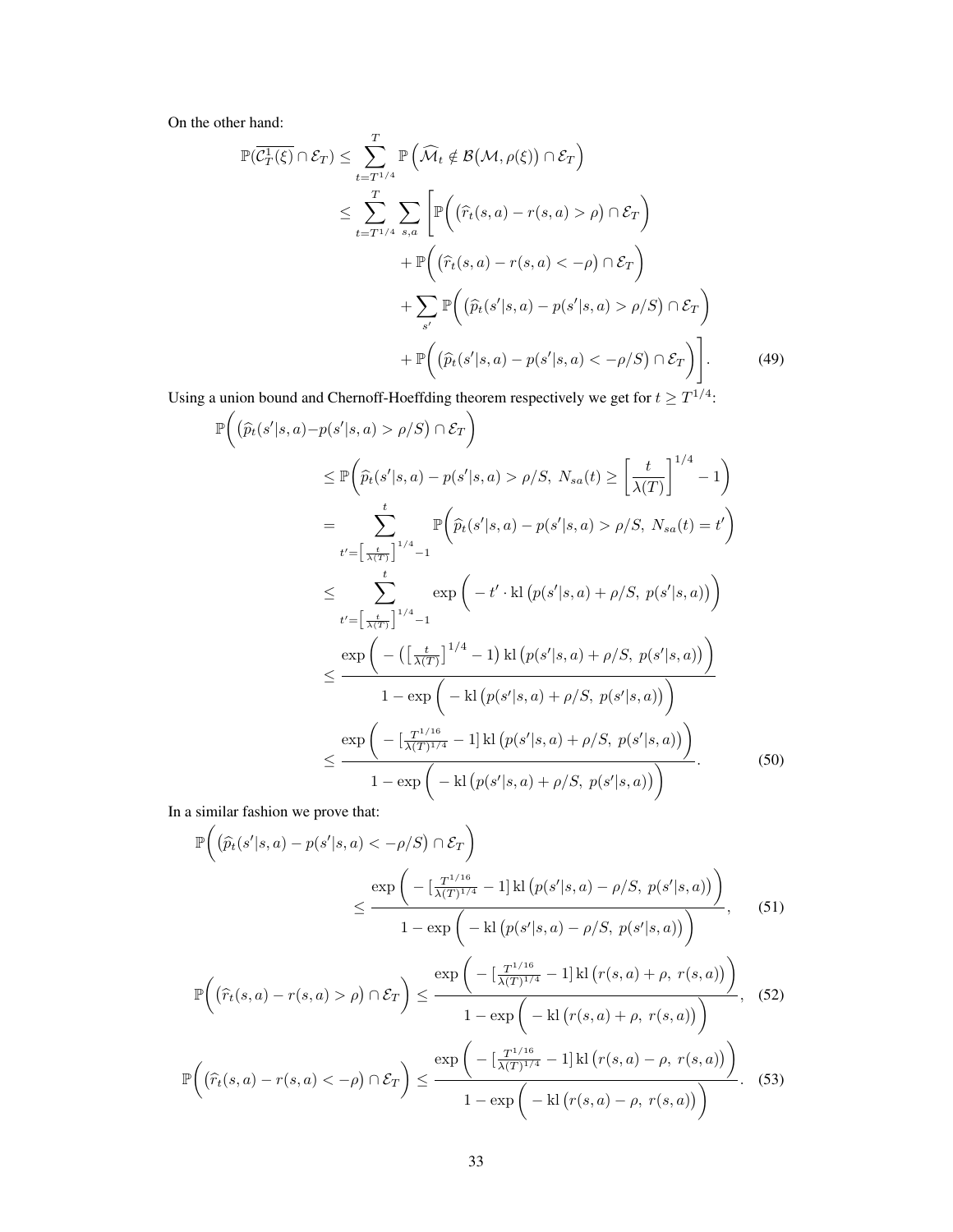Thus, for the following choice of constants

$$
C = \sqrt{\frac{\eta}{m+1}} \min_{s,a,s'} \left( \text{kl}(r(s,a) - \rho, r(s,a)), \text{kl}(r(s,a) + \rho, r(s,a)), \text{kl}(p(s'|s,a) - \rho/S, p(s'|s,a)), \text{kl}(p(s'|s,a) + \rho/S, p(s'|s,a)) \right), \text{kl}(p(s'|s,a) - \rho/S, p(s'|s,a)), \text{kl}(p(s'|s,a) + \rho/S, p(s'|s,a)) \right), \nB = \sum_{s,a} \left( \frac{\exp\left( \text{kl}(r(s,a) + \rho, r(s,a)) \right)}{1 - \exp\left( -\text{kl}(r(s,a) - \rho, r(s,a)) \right)} + \frac{\exp\left( \text{kl}(r(s,a) - \rho, r(s,a)) \right)}{1 - \exp\left( -\text{kl}(r(s,a) + \rho/S, p(s'|s,a)) \right)} + \sum_{s'} \left[ \frac{\exp\left( \text{kl}(p(s'|s,a) + \rho/S, p(s'|s,a)) \right)}{1 - \exp\left( -\text{kl}(p(s'|s,a) - \rho/S, p(s'|s,a)) \right)} \right],
$$

and using [\(49-](#page-32-0)[53\)](#page-32-1) we get:

$$
\mathbb{P}(\overline{\mathcal{C}_T^1(\xi)} \cap \mathcal{E}_T) \le \sum_{t=T^{1/4}}^T B \exp\bigg(-\frac{CT^{1/16}}{\sqrt{\log(1+SAT^2)}}\bigg) \le BT \exp\bigg(-\frac{CT^{1/16}}{\sqrt{\log(1+SAT^2)}}\bigg).
$$

Combined with [\(48\)](#page-31-2), the previous inequality implies that:

$$
\mathbb{P}\left(\overline{\mathcal{C}_T^1(\xi)}\right) \le \frac{1}{T^2} + BT \exp\left(-\frac{CT^{1/16}}{\sqrt{\log(1 + SAT^2)}}\right).
$$

# F.4 Concentration of state-action visitation frequency

The following proposition is a somewhat stronger version of Proposition [12.](#page-21-0) The fact that  $\widehat{\mathcal{M}}_t$  is within a distance of at most  $\xi$  from  $M$  enables us to have a tighter control of the ergodicity constants  $L_t$ . This in turn allows us to derive a finite sample bound on the deviations of state-action frequency of visits. Before stating the result we recall some simple facts:

**Fact 1:** For any two policies  $\pi, \pi'$  we have:  $||P_{\pi'} - P_{\pi}||_{\infty} \le ||\pi' - \pi||_{\infty}$ , where the norm is on policies viewed as vectors of  $\mathbb{R}^{SA}$ .

**Fact 2:** Under  $C_T^1(\xi)$ , for  $k \geq$ √ T we have:

$$
\left\|\overline{\pi_k^o} - \pi^o(\mathcal{M})\right\|_{\infty} \le \frac{\sum_{j=1}^{T^{1/4}} \varepsilon_j \left\|\pi_u - \pi^o(\mathcal{M})\right\|_{\infty}}{k} + \frac{\sum_{j=T^{1/4}+1}^k \left\|\pi^o(\widehat{\mathcal{M}}_j) - \pi^o(\mathcal{M})\right\|_{\infty}}{k}
$$

$$
\le \frac{T^{1/4}}{k} + \xi.
$$

**Fact 3:** Under  $C_T^1(\xi)$ , for  $k \geq$ √ T we have:

$$
\begin{aligned} \|\omega_k - \omega^{\star}\|_1 &\leq \kappa_{\mathcal{M}} \|P_k - P_{\pi^o}\|_{\infty} \\ &\leq \kappa_{\mathcal{M}} \|\pi_k - \pi^o(\mathcal{M})\|_{\infty} \\ &\leq \kappa_{\mathcal{M}} \big[\varepsilon_k + \left\|\overline{\pi}_k^o - \pi^o(\mathcal{M})\right\|_{\infty}\big] \\ &\leq \kappa_{\mathcal{M}} \big[T^{\frac{-1}{4(m+1)}} + \frac{T^{1/4}}{k} + \xi\big]. \end{aligned}
$$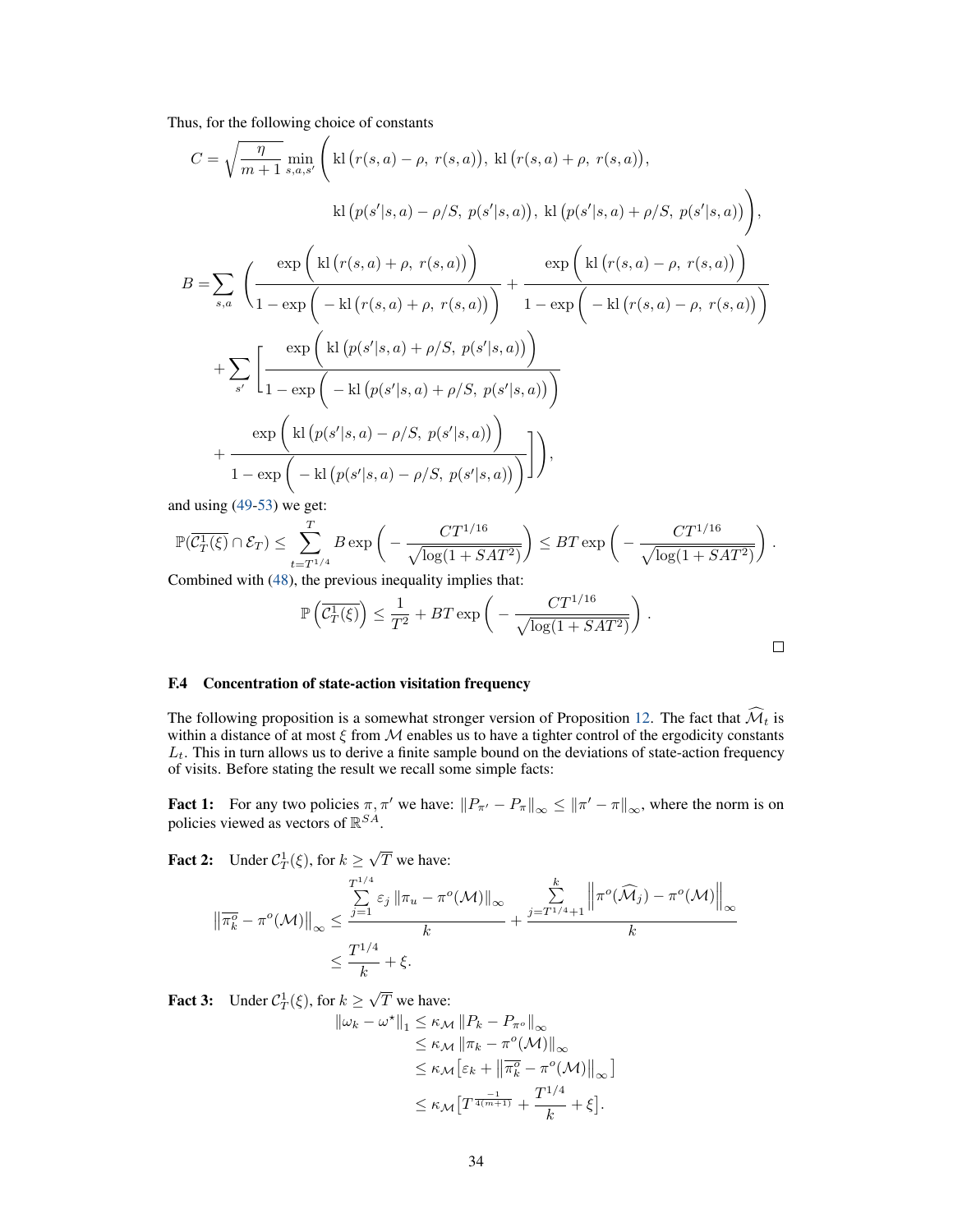where we used Lemma [22,](#page-40-0) Fact 1, the definitions of  $\pi_k$  and  $\varepsilon_k$  and Fact 2 respectively.

**Fact 4:** Under  $C_T^1(\xi)$ , for  $k \geq$ √  $T$  we have:

$$
D(\pi_k, \pi_{k-1}) = ||P_k - P_{k-1}||_{\infty}
$$
  
\n
$$
\leq ||P_k - P_{\pi^o}||_{\infty} + ||P_{\pi^o} - P_{k-1}||_{\infty}
$$
  
\n
$$
\leq 2[T^{\frac{-1}{4(m+1)}} + \frac{T^{1/4}}{k-1} + \xi]
$$

<span id="page-34-0"></span>**Proposition 19.** *Under C-Navigation, for all*  $\xi > 0$ , there exists a time  $T_{\xi}$  such that for all  $T \geq T_{\xi}$ ,  $all \ t \geq T^{3/4}$  and all functions  $f: \mathcal{Z} \to \mathbb{R}^+$ , we have:

$$
\mathbb{P}\bigg(\bigg|\frac{\sum_{k=1}^t f(s_k, a_k)}{t} - \mathbb{E}_{(s,a)\sim\omega^\star}[f(s,a)]\bigg| \ge K_\xi \|f\|_\infty \xi \bigg|\mathcal{C}_T^1(\xi)\bigg) \le 2\exp\big(-t\xi^2\big),
$$

*where*  $\xi \mapsto K_{\xi}$  *is a mapping with values in*  $(1, \infty)$  *such that*  $\limsup_{\xi \to 0} K_{\xi} < \infty$ *. In particular, this implies that:*

$$
\mathbb{P}\bigg(\exists (s,a)\in\mathcal{Z},\left|N_{sa}(t)/t-\omega_{sa}^{\star}\right|\geq K_{\xi}\xi\bigg|\mathcal{C}_{T}^{1}(\xi)\bigg)\leq 2SA\exp\big(-t\xi^{2}\big).
$$

**Corollary 2.** We have  $\mathbb{P}\left(\overline{\mathcal{C}_T^2(\xi)}\middle|\right)$  $\mathcal{C}_T^1(\xi)$   $\leq \frac{2SA \exp(-T^{3/4}\xi^2)}{1-\exp(-\xi^2)}$  $\frac{1 - \exp(-\xi^2)}{1 - \exp(-\xi^2)}$ .

*Proof.* Consider the difference

$$
D = \frac{\sum_{k=1}^{t} f(z_k)}{t} - \omega^*(f)
$$
  
=  $\frac{\sum_{k=1}^{\sqrt{T}} [f(z_k) - \omega^*(f)]}{t} + \frac{\sum_{k=\sqrt{T}+1}^{t} [f(z_k) - \omega^*(f)]}{t}$   
=  $\frac{\sum_{k=1}^{\sqrt{T}} [f(z_k) - \omega^*(f)]}{t} + \frac{\sum_{k=\sqrt{T}+1}^{t} [f(z_k) - \omega_{k-1}(f)]}{t} + \frac{\sum_{k=\sqrt{T}+1}^{t} [\omega_{k-1}(f) - \omega^*(f)]}{t}$   
=  $\frac{t}{D_{1,t}}$  (54)

We clearly have:

<span id="page-34-1"></span>
$$
\forall T \ge \frac{1}{\xi^4}, \ \forall t \ge T^{3/4}, \ |D_{1,t}| \le \frac{\|f\|_{\infty}\sqrt{T}}{t} \le \frac{\|f\|_{\infty}}{T^{1/4}} \le \|f\|_{\infty}\xi. \tag{55}
$$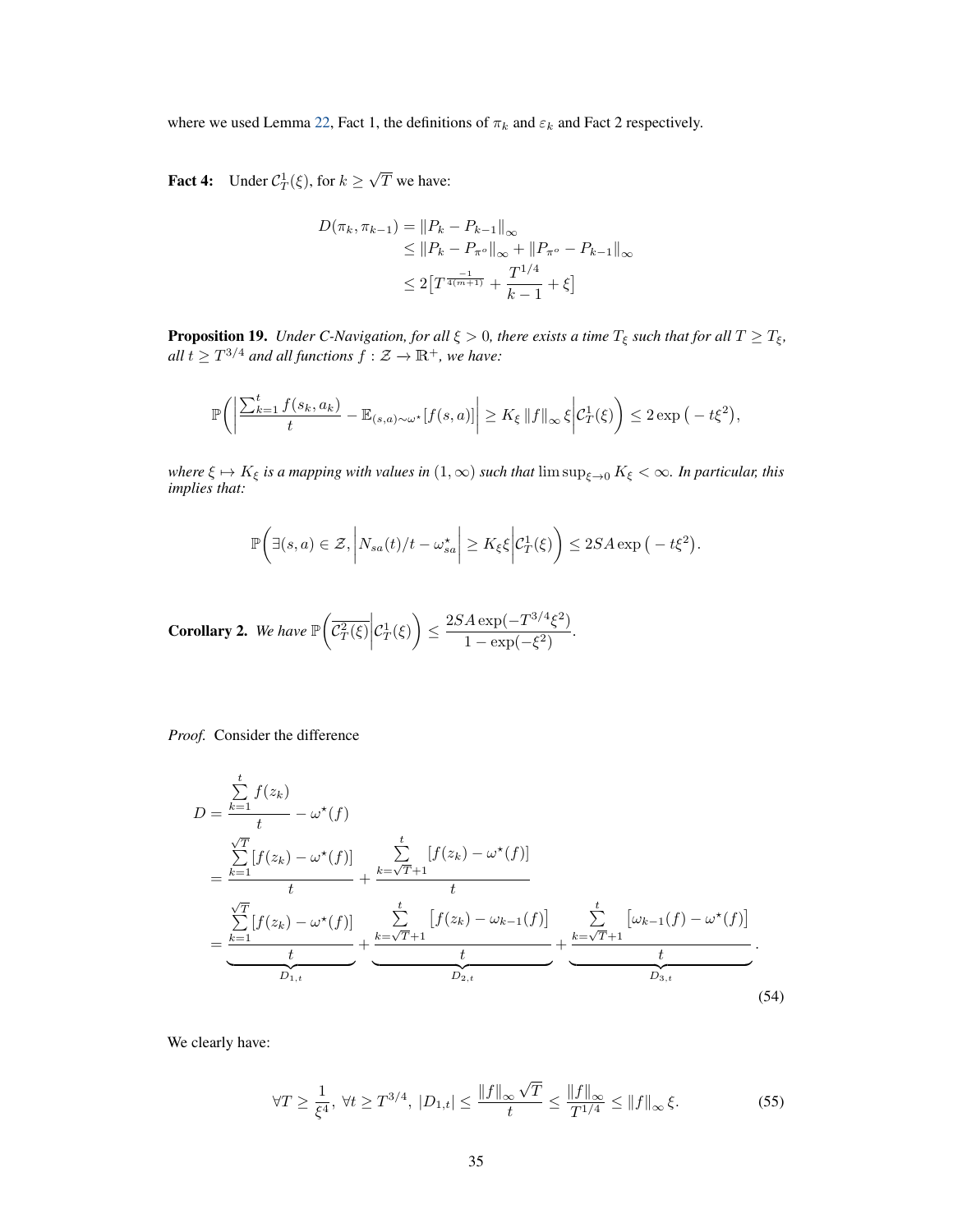Using Fact 3 and integral-series comparison, we upper bound the third term as follows:

$$
\forall T \ge \left(\frac{2}{\xi}\right)^{4(m+1)}, \forall t \ge T^{3/4}, |D_{3,t}| \le \kappa_{\mathcal{M}} \|f\|_{\infty} \frac{\sum_{k=\sqrt{T}+1}^{t-1} \|\omega_{k} - \omega^{\star}\|_{1}}{t}
$$
  

$$
\le \kappa_{\mathcal{M}} \|f\|_{\infty} \frac{\sum_{k=\sqrt{T}+1}^{t-1} \left[T^{\frac{-1}{4(m+1)}} + \frac{T^{1/4}}{k} + \xi\right]}{t}
$$
  

$$
\le \kappa_{\mathcal{M}} \|f\|_{\infty} \left(T^{\frac{-1}{4(m+1)}} + \frac{\sum_{k=\sqrt{T}+1}^{t-1} \frac{T^{1/4}}{k}}{t} + \xi\right)
$$
  

$$
\le \kappa_{\mathcal{M}} \|f\|_{\infty} \left(T^{\frac{-1}{4(m+1)}} + \xi + \frac{T^{1/4} \log(t)}{t}\right)
$$
  

$$
\le \kappa_{\mathcal{M}} \|f\|_{\infty} \left(T^{\frac{-1}{4(m+1)}} + \xi + \frac{T^{1/4}}{\sqrt{t}}\right)
$$
  

$$
\le \kappa_{\mathcal{M}} \|f\|_{\infty} \left(T^{\frac{-1}{4(m+1)}} + \xi + T^{\frac{-1}{8}}\right)
$$
  

$$
\le \kappa_{\mathcal{M}} \|f\|_{\infty} \left(T^{\frac{-1}{4(m+1)}} + \xi + T^{\frac{-1}{8}}\right)
$$
  

$$
\le \kappa_{\mathcal{M}} \|f\|_{\infty} \left(2T^{\frac{-1}{4(m+1)}} + \xi\right)
$$
  

$$
\le 2\kappa_{\mathcal{M}} \|f\|_{\infty} \xi.
$$
 (56)

Now to bound  $D_{2,t}$  we use the function  $f_k$  solution to the Poisson equation  $(f_k - P_k f_k)(.) =$  $f(.) - \omega_k(f)$ . By Lemma [23,](#page-40-1)  $f_k(.) = \sum_{n \ge 0}$  $P_k^n[f - \omega_k(f)]$ (.) exists and is solution to the Poisson equation. Therefore we can rewrite  $D_{2,t}$  as follows:

$$
D_{2,t} = \frac{\sum_{k=\sqrt{T}+1}^{t} \left[ \hat{f}_{k-1}(z_k) - P_{k-1} \hat{f}_{k-1}(z_k) \right]}{t}
$$
  
=  $M_t + C_t + R_t.$  (57)

where

$$
M_t \triangleq \frac{\sum_{k=\sqrt{T}+1}^{t} \left[ \hat{f}_{k-1}(z_k) - P_{k-1} \hat{f}_{k-1}(z_{k-1}) \right]}{t}.
$$
  

$$
C_t \triangleq \frac{\sum_{k=\sqrt{T}+1}^{t} \left[ P_k \hat{f}_k(z_k) - P_{k-1} \hat{f}_{k-1}(z_k) \right]}{t}.
$$
  

$$
R_t \triangleq \frac{P_{\sqrt{T}} \hat{f}_{\sqrt{T}}(z_{\sqrt{T}}) - P_t \hat{f}_t(z_t)}{t}.
$$

**Bounding**  $M_t$ : Note that  $S_t \triangleq tM_t$  is a martingale since  $\mathbb{E}[\hat{f}_{k-1}(z_k)|\mathcal{F}_{k-1}] = P_{k-1}\hat{f}_{k-1}(z_{k-1})$ .<br>Furthermore, by Lemma [23:](#page-40-1)

<span id="page-35-0"></span>
$$
|S_{k} - S_{k-1}| = |\hat{f}_{k-1}(z_{k}) - P_{k-1}\hat{f}_{k-1}(z_{k-1})|
$$
  
\n
$$
\leq 2 \left\| \hat{f}_{k-1} \right\|_{\infty}
$$
  
\n
$$
\leq 2 \left\| f \right\|_{\infty} L_{k-1}.
$$
\n(58)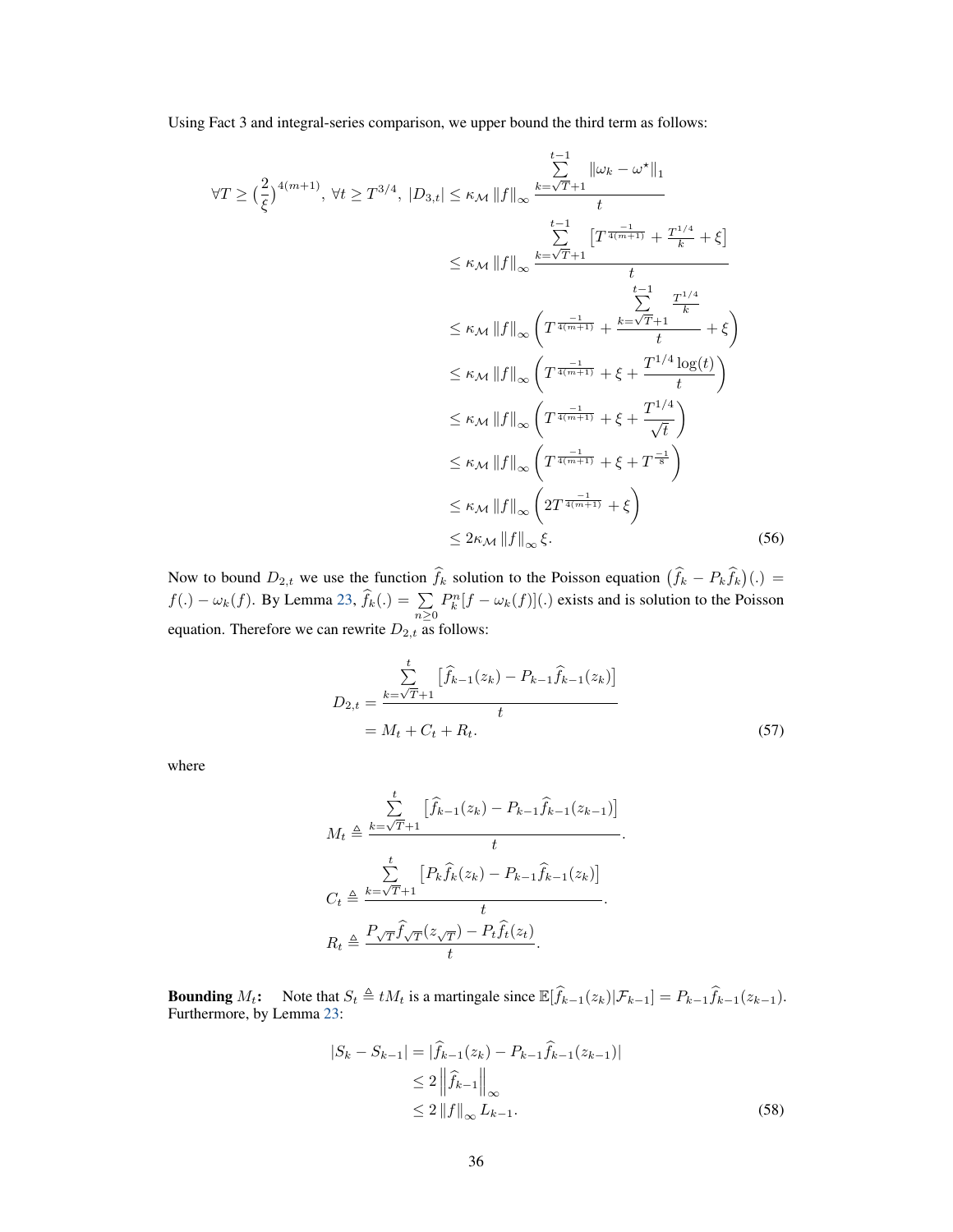Recall from Lemma [13](#page-24-0) that  $L_k = \mathcal{L}(\varepsilon_k, \overline{\pi_k^o}, \omega_k)$  where:

$$
\mathcal{L}(\varepsilon, \pi, \omega) \triangleq \frac{2}{\theta(\varepsilon, \pi, \omega) \left[1 - \theta(\varepsilon, \pi, \omega)^{1/r}\right]}
$$

$$
\theta(\varepsilon, \pi, \omega) \triangleq 1 - \sigma(\varepsilon, \pi, \omega).
$$

$$
\sigma(\varepsilon, \pi, \omega) \triangleq \left[\varepsilon^r + \left((1 - \varepsilon)A \min_{s,a} \pi(a|s)\right)^r\right] \sigma_u\left(\min_z \frac{\omega_u(z)}{\omega(z)}\right).
$$

Now for  $T \geq (\frac{2}{\xi})^{4(m+1)}$  and  $k \geq \sqrt{2}$ T we have:

$$
|\varepsilon_{k}| = k^{\frac{-1}{2(m+1)}} \le T^{\frac{-1}{4(m+1)}} \le \xi/2.
$$
  

$$
\left\| \overline{\pi_{k}^{o}} - \pi^{o}(\mathcal{M}) \right\|_{\infty} \le \frac{T^{1/4}}{k} + \xi \le \frac{1}{T^{1/4}} + \xi \le 2\xi.
$$
  

$$
\left\| \omega_{k} - \omega^{\star} \right\|_{1} \le \kappa_{\mathcal{M}} \left[ T^{\frac{-1}{4(m+1)}} + \frac{T^{1/4}}{k} + \xi \right] \le \kappa_{\mathcal{M}} \left[ 2T^{\frac{-1}{4(m+1)}} + \xi \right] \le 2\kappa_{\mathcal{M}}\xi.
$$

Therefore:

<span id="page-36-0"></span>
$$
L_k \le L_{\xi} \triangleq \sup \mathcal{L}(\varepsilon, \pi, \omega).
$$
  
\n
$$
|\varepsilon| \le \xi/2
$$
  
\n
$$
\|\pi - \pi^o(\mathcal{M})\|_{\infty} \le 2\xi
$$
  
\n
$$
\|\omega - \omega^*\|_1 \le 2\kappa_{\mathcal{M}}\xi
$$
 (59)

Using [\(58\)](#page-35-0), [\(59\)](#page-36-0) and Azuma-Hoeffding inequality we get for all  $t \geq T^{3/4}$ :

$$
\mathbb{P}\left(|M_t| \ge 2 \|f\|_{\infty} L_{\xi} \xi\right) = \mathbb{P}\left(|S_t| \ge 2t \|f\|_{\infty} L_{\xi} \xi\right)
$$
  
\n
$$
= \mathbb{P}\left(|S_t - S_{\sqrt{T}}| \ge 2t \|f\|_{\infty} L_{\xi} \xi\right)
$$
  
\n
$$
\le 2 \exp\left(\frac{-t^2 \xi^2}{(t - \sqrt{T})}\right)
$$
  
\n
$$
\le 2 \exp\left(-t \xi^2\right).
$$
 (60)

**Bounding**  $C_t$ : Using Lemma [23](#page-40-1) we have for all  $T \ge \left(\frac{2}{\xi}\right)^{4(m+1)}$  and all  $t \ge T^{3/4}$ :

$$
|C_{t}| \leq ||f||_{\infty} \frac{\sum_{k=\sqrt{T}+1}^{t} L_{k} \left[ ||\omega_{k} - \omega_{k-1}||_{1} + L_{k-1}D(\pi_{k}, \pi_{k-1}) \right]}{t}
$$
  
\n
$$
\leq ||f||_{\infty} \frac{\sum_{k=\sqrt{T}+1}^{t} L_{\xi} \left[ ||\omega_{k} - \omega^{*}||_{1} + ||\omega^{*} - \omega_{k-1}||_{1} + 2L_{\xi} \left( T^{\frac{-1}{4(n+1)}} + \frac{T^{1/4}}{k-1} + \xi \right) \right]}{t}
$$
  
\n
$$
\leq ||f||_{\infty} \frac{\sum_{k=\sqrt{T}+1}^{t} L_{\xi} \left[ \kappa_{\mathcal{M}} \left( 2T^{\frac{-1}{4(n+1)}} + 2\xi + \frac{T^{1/4}}{k} + \frac{T^{1/4}}{k-1} \right) + 2L_{\xi} \left( T^{\frac{-1}{4(n+1)}} + \frac{T^{1/4}}{k-1} + \xi \right) \right]}{t}
$$
  
\n
$$
\leq 2 ||f||_{\infty} \left( \kappa_{\mathcal{M}} L_{\xi} + L_{\xi}^{2} \right) \left[ T^{\frac{-1}{4(n+1)}} + \xi + T^{1/4} \frac{\log(t)}{t} \right]
$$
  
\n
$$
\leq 2 ||f||_{\infty} \left( \kappa_{\mathcal{M}} L_{\xi} + L_{\xi}^{2} \right) \left[ T^{\frac{-1}{4(n+1)}} + \xi + T^{1/4} \frac{1}{\sqrt{t}} \right]
$$
  
\n
$$
\leq 2 ||f||_{\infty} \left( \kappa_{\mathcal{M}} L_{\xi} + L_{\xi}^{2} \right) \left[ T^{\frac{-1}{4(n+1)}} + \xi + T^{-1/8} \right]
$$
  
\n
$$
\leq 4 ||f||_{\infty} \left( \kappa_{\mathcal{M}} L_{\xi} + L_{\xi}^{2} \right) \xi,
$$
  
\n(61)

where the second line comes from [\(59\)](#page-36-0) and Fact 4 and the third line is due to Fact 3.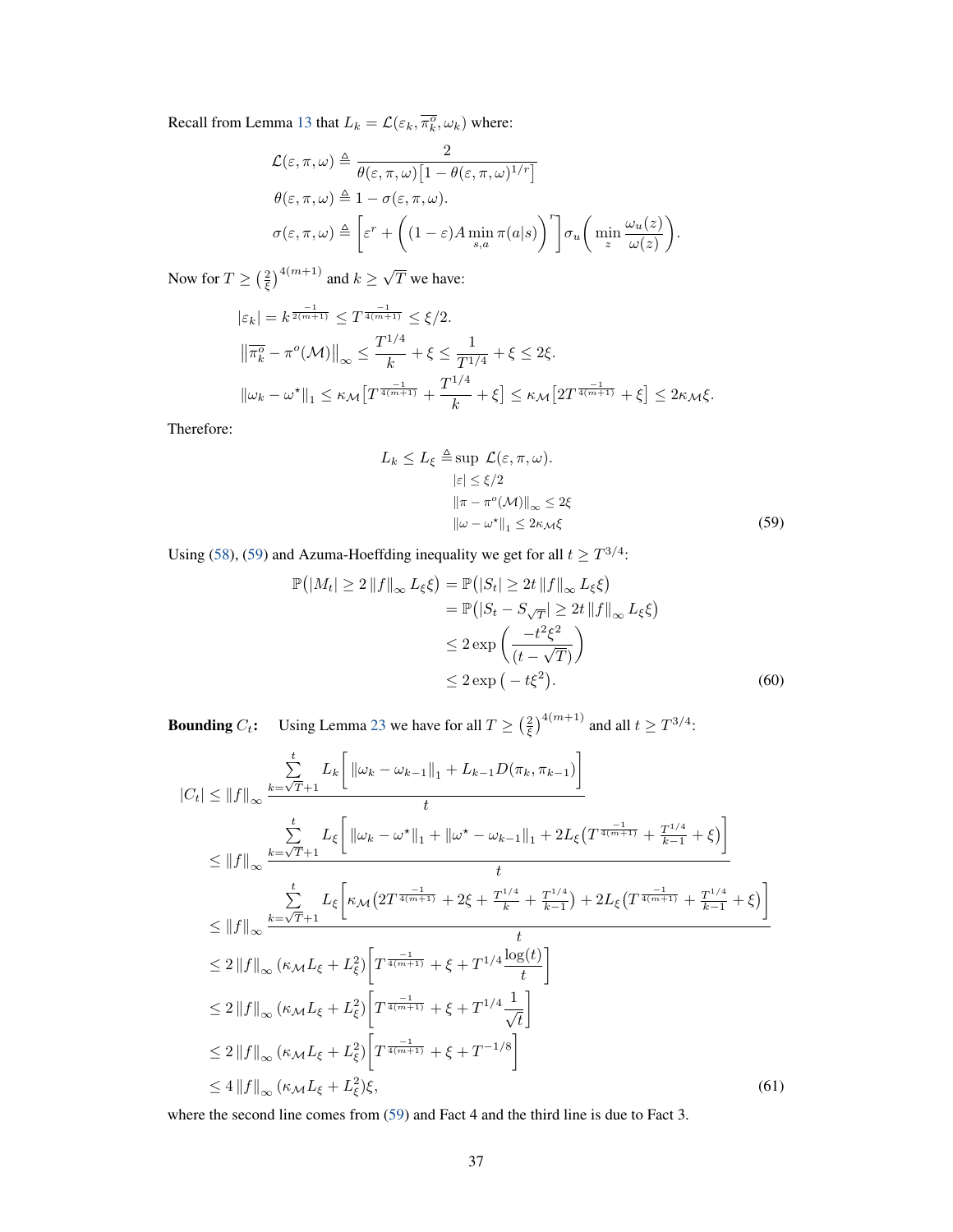**Bounding**  $R_t$ : Finally, by Lemma [23](#page-40-1) we have:

<span id="page-37-1"></span>
$$
\forall T \ge \left(\frac{2}{\xi}\right)^{4(m+1)}, \forall t \ge T^{3/4}, \ |R_t| \le \frac{\left\|\widehat{f}_{\sqrt{T}}\right\|_{\infty} + \left\|\widehat{f}_t\right\|_{\infty}}{t}
$$

$$
\le \frac{\|f\|_{\infty} (L_{\sqrt{T}} + L_t)}{t}
$$

$$
\le 2 \left\|f\right\|_{\infty} L_{\xi} T^{-3/4}
$$

$$
\le 2 \left\|f\right\|_{\infty} L_{\xi} \xi. \tag{62}
$$

Summing up the inequalities [\(55](#page-34-1)[-62\)](#page-37-1) yields for all  $T \geq (\frac{2}{\xi})^{4(m+1)}$  and all  $t \geq T^{3/4}$ :

<span id="page-37-3"></span>
$$
\mathbb{P}\bigg(\bigg|\frac{\sum_{k=1}^{t} f(z_k)}{t} - \omega^{\star}(f)\bigg| \ge K_{\xi} \|f\|_{\infty} \xi \bigg| \mathcal{C}_T^1(\xi)\bigg) \le 2 \exp\big(-t\xi^2\big). \tag{63}
$$

where  $K_{\xi} \triangleq 1 + 2\kappa_{\mathcal{M}} + 4L_{\xi}(1 + \kappa_{\mathcal{M}} + L_{\xi})$ . Note that  $\limsup_{\xi \to 0} L_{\xi} = \mathcal{L}(0, \pi^o(\mathcal{M}), \omega^*) < \infty^{20}$  $\limsup_{\xi \to 0} L_{\xi} = \mathcal{L}(0, \pi^o(\mathcal{M}), \omega^*) < \infty^{20}$  $\limsup_{\xi \to 0} L_{\xi} = \mathcal{L}(0, \pi^o(\mathcal{M}), \omega^*) < \infty^{20}$ implying that  $\limsup_{\xi \to 0} K_{\xi} < \infty$ . We get the final result by applying [\(63\)](#page-37-3) to indicator functions  $\mathbb{1}_{s,a}(z)$ and using a union bound.  $\Box$ 

# G Technical Lemmas

#### G.1 Upper bound on the norm of products of substochastic matrices

Before we proceed with the lemma, we lay out some definitions.  $\eta_1 \triangleq \min \{ P_{\pi_u}(z, z') | (z, z') \in$  $\mathcal{Z}^2$ ,  $P_{\pi_u}(z, z') > 0$  denotes the minimum positive probability of transition in M. Similarly define  $\eta_2 \triangleq \min \{ P_{\pi_u}^n(z, z') \mid (z, z') \in \mathcal{Z}^2, n \in [|1, m+1|], P_{\pi_u}^n(z, z') > 0 \}$  the minimal probability of reaching some state-action pair  $z'$  from any other state-action  $z$  after  $n \le m + 1^{21}$  $n \le m + 1^{21}$  $n \le m + 1^{21}$  transitions in the Markov chain induced by the uniform random policy. Finally,  $\eta \triangleq \eta_1 \eta_2$ .

<span id="page-37-0"></span>**Lemma 20.** Fix some state-action z and let  $P_t$  be the transition matrix under some policy  $\pi_t$ *satisfying*  $\pi_t(a|s) \geq \varepsilon_t \pi_u(a|s)$  *for all*  $(s, a) \in \mathcal{Z}$ *. Define the substochastic matrix*  $Q_t$  *obtained by removing from*  $P_t$  *the row and the column corresponding to z:* 

$$
P_t = \begin{pmatrix} Q_t & [P_t(z', z)]_{z' \neq z} \\ [P_t(z, z')]_{z' \neq z}^T & P_t(z, z) \end{pmatrix}.
$$

*Then we have:*

$$
\forall n \geq 1, \left\| \prod_{l=n+1}^{n+m+1} Q_l \right\|_{\infty} \leq 1 - \eta \prod_{l=n+1}^{n+m+1} \varepsilon_l.
$$

*Proof.* Define  $r_k(n_1, n_2) = \sum_{j=1}^{SA-1} \left( \prod_{l=n_1+1}^{n_2} \right)$  $Q_l$  $_{kj}$ the sum of the k-th row in the product of matrices  $Q_l$  for  $l \in [[n_1+1, n_2]]$ . We will prove that or all  $i \in [[1, SA-1]]$ :  $r_i(n, n+m+1) \leq 1-\eta \prod^{n+m+1}$  $\prod_{l=n+1} \varepsilon_l.$ 

The result follows immediately by noting that  $\prod^{n+m+1}$  $\prod\limits_{l=n+1} Q_l$  $\bigg\|_\infty$  $=\max_{i\in[|1,SA-1|]} r_i(n, n+m+1).$ 

<span id="page-37-2"></span><sup>&</sup>lt;sup>20</sup>Refer to [\(34\)](#page-23-1) and [\(35\)](#page-24-2) for a formal justification.

<span id="page-37-4"></span> $^{21}$ Refer to the preamble of Appendix [D](#page-16-0) for more detail.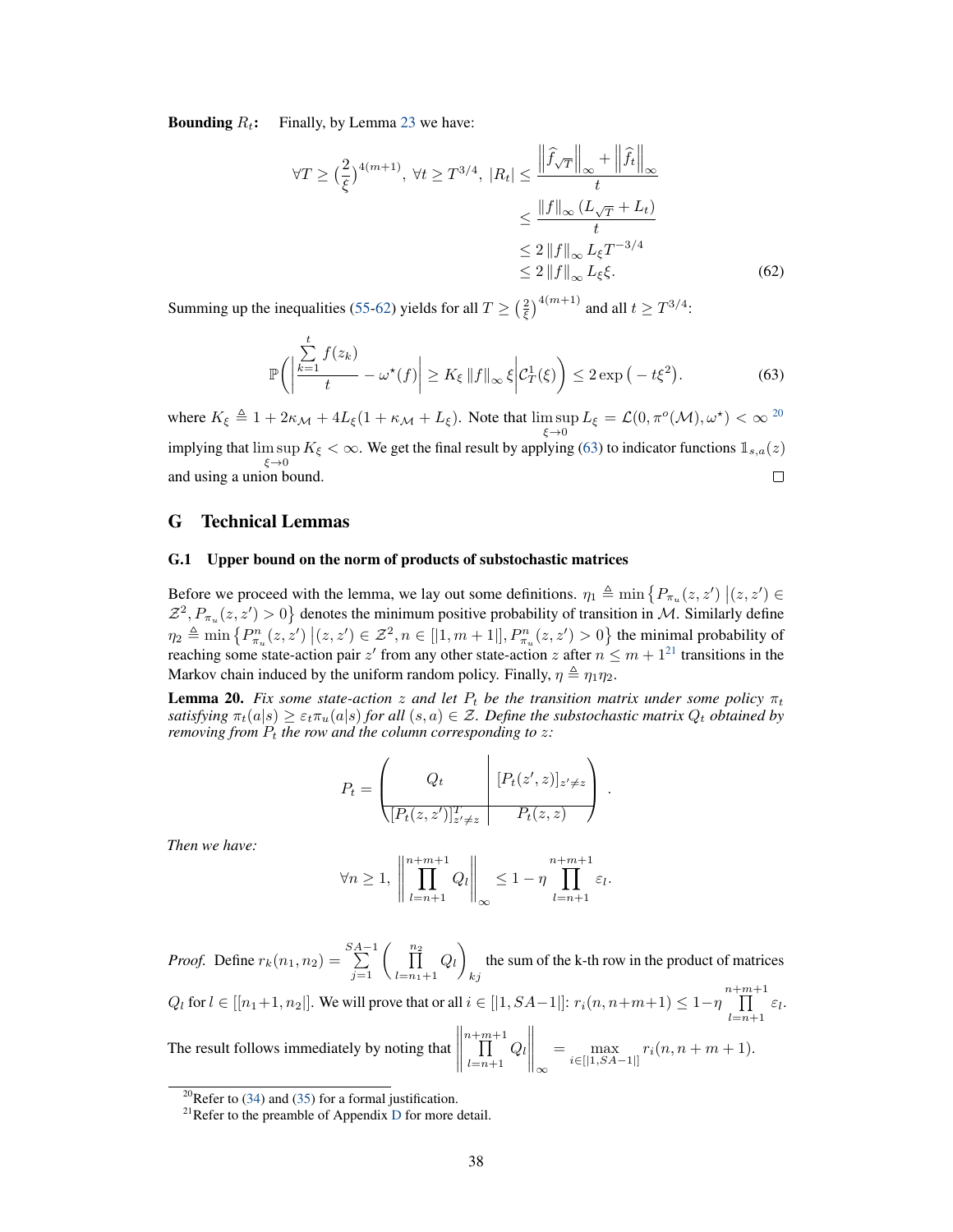Consider z' such that  $P_{\pi_u}(z', z) \ge \eta_1$  (such z' always exists since M is communicating) and let  $k^*$ be the index of the row corresponding to  $z'$  in  $Q_t$ . Then for all  $n_1 \geq 1$ :

<span id="page-38-0"></span>
$$
r_{k^*}(n_1, l = n_1 + 1) = \sum_{j=1}^{SA-1} (Q_{n_1+1})_{k^*j}
$$
  
= 1 - P\_{n\_1+1}(z', z)  

$$
\leq 1 - \eta_1 \varepsilon_{n_1+1}.
$$
 (64)

Now for  $n_1, n_2 \geq 1$  we have:

$$
r_{k^*}(n_1, n_1 + n_2) = \sum_{j_1=1}^{SA-1} \left( \prod_{l=n_1+1}^{n_1+n_2} Q_l \right)_{k^*j_1}
$$
  
\n
$$
= \sum_{j_1=1}^{SA-1} \sum_{j_2=1}^{SA-1} \left( \prod_{l=n_1+1}^{n_1+n_2-1} Q_l \right)_{k^*j_2} (Q_{n_1+n_2})_{j_2j_1}
$$
  
\n
$$
= \sum_{j_2=1}^{SA-1} \left( \prod_{l=n_1+1}^{n_1+n_2-1} Q_l \right)_{k^*j_2} \left[ \sum_{j_1=1}^{SA-1} (Q_{n_1+n_2})_{j_2j_1} \right]
$$
  
\n
$$
= \sum_{j_2=1}^{SA-1} \left( \prod_{l=n_1+1}^{n_1+n_2-1} Q_l \right)_{k^*j_2} r_{j_2}(n_1+n_2-1, n_1+n_2)
$$
  
\n
$$
\leq r_{k^*}(n_1, n_1+n_2-1)
$$
  
\n
$$
\vdots
$$
  
\n
$$
\leq r_{k^*}(n_1, n_1+1)
$$
  
\n
$$
\leq 1 - \eta_1 \varepsilon_{n_1+1}, \qquad (65)
$$

where in the fifth line we use the fact that for all  $j_2, a, b: r_{j_2}(a, b) \leq 1$  since the matrices  $Q_l$  are substochastic. The last line comes from [\(64\)](#page-38-0). Now for all other indexes  $i \in [\,]1, SA - 1\,]$  we have:

<span id="page-38-1"></span>
$$
\forall n_1 \in [|1, m|], r_i(n, n + m + 1) = \sum_{j_1=1}^{S A-1} \left( \prod_{l=n+1}^{n+n_1} Q_l \times \prod_{l=n+n_1+1}^{n+m_1} Q_l \right)_{ij_1}
$$
  
\n
$$
= \sum_{j_1=1}^{S A-1} \sum_{j_2=1}^{S A-1} \left( \prod_{l=n+1}^{n+n_1} Q_l \right)_{ij_2} \left( \prod_{l=n+n_1+1}^{n+m_1} Q_l \right)_{j_2 j_1}
$$
  
\n
$$
= \sum_{j_2=1}^{S A-1} \left( \prod_{l=n+1}^{n+n_1} Q_l \right)_{ij_2} \sum_{j_1=1}^{S A-1} \left( \prod_{l=n+n_1+1}^{n+m_1+1} Q_l \right)_{j_2 j_1}
$$
  
\n
$$
= \sum_{j_2=1}^{S A-1} \left( \prod_{l=n+1}^{n+n_1} Q_l \right)_{ij_2} r_{j_2}(n + n_1, n + m + 1)
$$
  
\n
$$
\leq (1 - \eta_1 \varepsilon_{n+n_1+1}) \left( \prod_{l=n+1}^{n+n_1} Q_l \right)_{ik^*} + \sum_{j_2 \neq k^*} \left( \prod_{l=n+1}^{n+n_1} Q_l \right)_{ij_2}
$$
  
\n
$$
\leq (1 - \eta_1 \varepsilon_{n+n_1+1}) \left( \prod_{l=n+1}^{n+n_1} Q_l \right)_{ik^*} + 1 - \left( \prod_{l=n+1}^{n+n_1} Q_l \right)_{ik^*}
$$
  
\n
$$
= 1 - \eta_1 \varepsilon_{n+n_1+1} \left( \prod_{l=n+1}^{n+n_1} Q_l \right)_{ik^*}, \qquad (66)
$$

<span id="page-38-2"></span>where we used [\(65\)](#page-38-1) and the fact that the matrix  $\prod_{n+n_1}$  $\prod_{l=n+1} Q_l$  is substochastic. Now since M is communicating then we can reach state-action  $z'$  from any other state-action  $z_i \in [1, SA - 1]$ , after some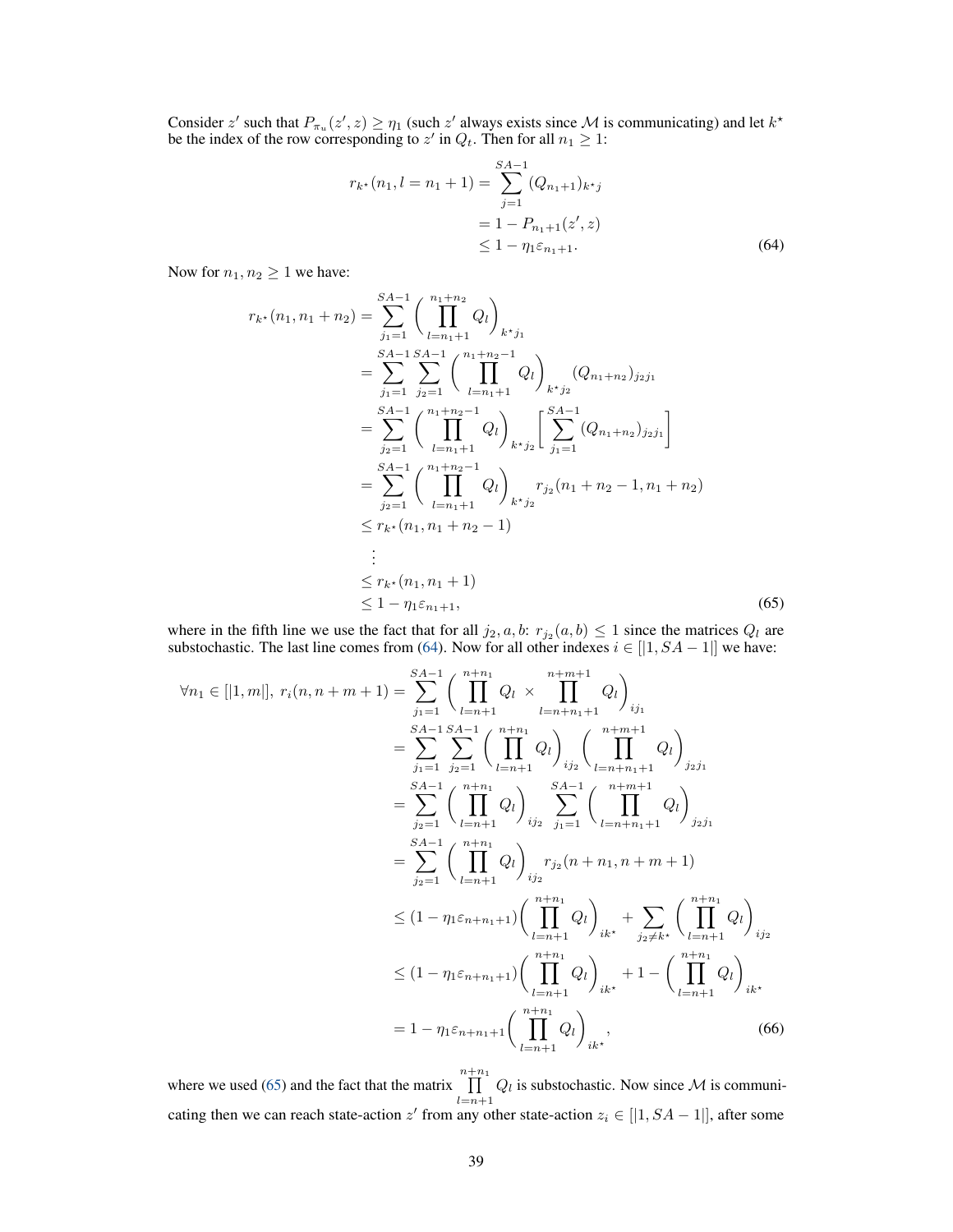$n_i \leq m + 1$  steps in the Markov chain corresponding to the random uniform policy. In other words, if i is the index corresponding to  $z_i$  then there exists  $n_i \leq m+1$ , such that  $(P_{\pi_u}^{n_i})_{ik^*} \geq \eta_2 > 0$ . Therefore:

$$
\left(\prod_{l=n+1}^{n+n_i} Q_l\right)_{ik^*} \ge \left(\prod_{l=n+1}^{n+n_i} \varepsilon_l P_{\pi_u}\right)_{ik^*}
$$
\n
$$
= \left(\prod_{l=n+1}^{n+n_i} \varepsilon_l\right) (P_{\pi_u}^{n_i})_{ik^*}
$$
\n
$$
\ge \eta_2 \prod_{l=n+1}^{n+n_i} \varepsilon_l.
$$
\n(67)

Thus, combining [\(66\)](#page-38-2) for  $n_1 = n_i$  and [\(67\)](#page-39-1) we get:

$$
\forall i \in [|1, SA - 1|], r_i(n, n + m + 1) \le 1 - \eta_1 \eta_2 \prod_{l=n+1}^{n+n_i} \varepsilon_l
$$
  

$$
\le 1 - \eta_1 \eta_2 \prod_{l=n+1}^{n+m+1} \varepsilon_l
$$
  

$$
= 1 - \eta \prod_{l=n+1}^{n+m+1} \varepsilon_l.
$$

<span id="page-39-1"></span>

#### G.2 Geometric ergodicity: a general result

The following lemma is adapted from the proof of the Convergence theorem (Theorem 4.9, [\[LPW06\]](#page-11-14)).

<span id="page-39-0"></span>**Lemma 21.** Let P be a stochastic matrix with stationary distribution vector  $\omega$ . Suppose that there  $e$ xist  $\sigma > 0$  and an integer  $r$  such that  $P^r(s, s') \ge \sigma \omega(s')$  for all  $(s, s')$ . Let  $W$  be a rank-one matrix whose rows are equal to  $ω<sup>τ</sup>$ *. Then:* 

$$
\forall n\geq 1,\ \left\|P^n-W\right\|_\infty\leq 2\theta^{\frac{n}{r}-1}
$$

*where*  $\theta = 1 - \sigma$ *.* 

*Proof.* We write:  $P^r = (1 - \theta)W + \theta Q$  where Q is a stochastic matrix. Note that  $WP^k = W$  for all  $k \geq 0$  since  $\omega^{\dagger} = \omega^{\dagger} P$ . Furthermore  $MW = W$  for all stochastic matrices since all rows of W are equal. Using these properties, we will show by induction that  $P^r k = (1 - \theta^k)W + \theta^k Q^k$ : For  $k = 1$  the result is trivial. Now suppose that  $P^r k = (1 - \theta^k)W + \theta^k Q^k$ . Then:

$$
P^{r}(k+1) = P^{r}kP^{r}
$$
  
= [(1 -  $\theta^{k}$ )W +  $\theta^{k}Q^{k}$ ] $P^{r}$   
= (1 -  $\theta^{k}$ )W P<sup>r</sup> + (1 -  $\theta$ ) $\theta^{k}Q^{k}W + \theta^{k+1}Q^{k+1}$   
= (1 -  $\theta^{k}$ )W + 1 -  $\theta$ ) $\theta^{k}W + \theta^{k+1}Q^{k+1}$   
= (1 -  $\theta^{k+1}$ )W +  $\theta^{k+1}Q^{k+1}$ .

Therefore the result holds for all  $k \geq 1$ . Therefore  $P^{rk+j} - W = \theta^k(Q^k P^j - W)$  which implies:

$$
\forall n = rk + j \ge 1, \|P^n - W\|_{\infty} \le \theta^k \|Q^k P^j - W\|_{\infty}
$$
  

$$
\le 2\theta^k = 2\theta^{\lfloor \frac{n}{r} \rfloor} \le 2\theta^{\frac{n}{r} - 1}.
$$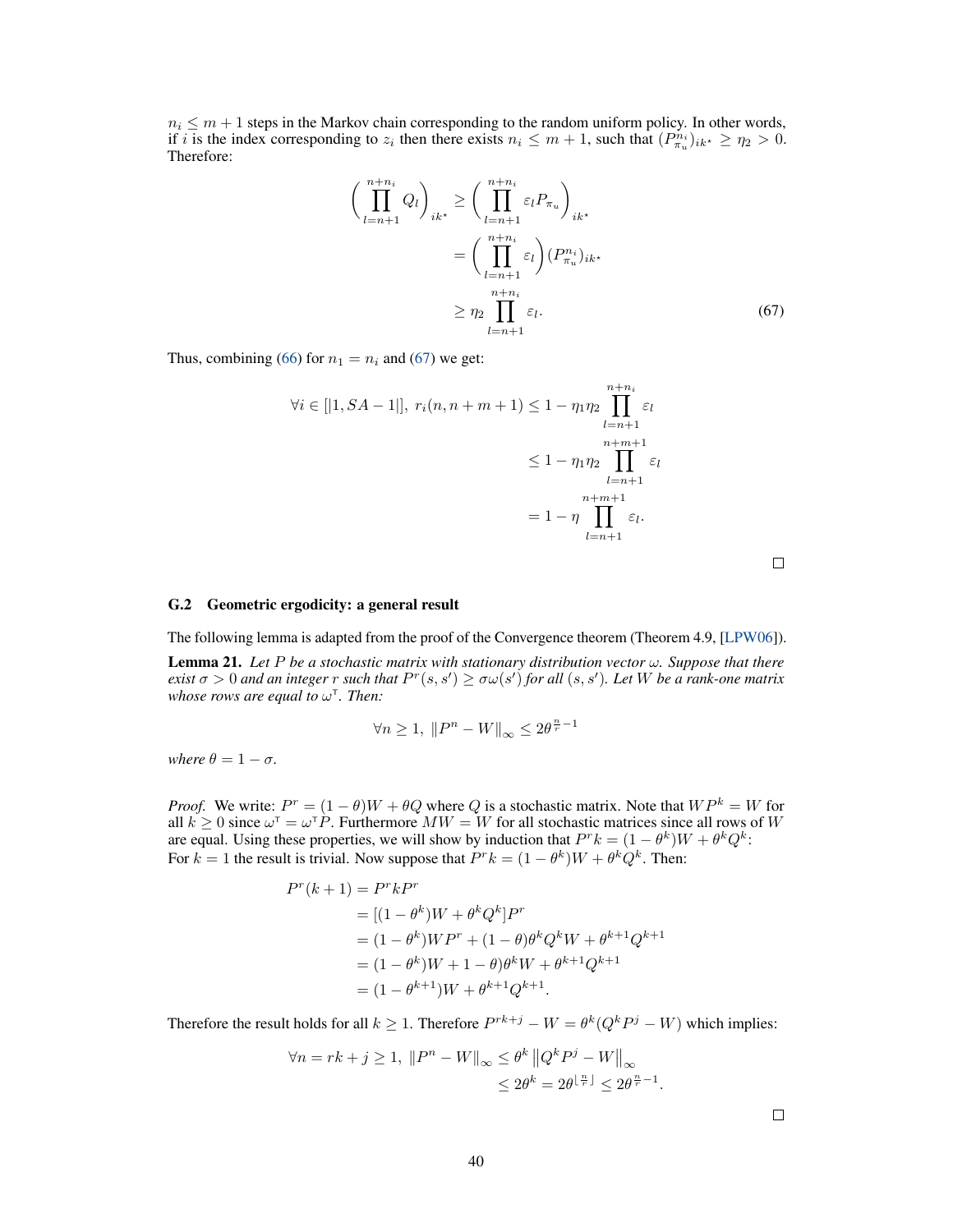#### G.3 Condition number of Markov Chains

<span id="page-40-0"></span>Lemma 22. *(Theorem 2 in [\[Sch68\]](#page-12-10)) Let*  $P_1$  *(resp.*  $P_2$ *) be the transition kernel of a Markov Chain with stationary distribution*  $\omega_1$  *(resp.*  $\omega_2$ ). Define  $Z_1 \triangleq (I - P_1 + \mathbb{1}\omega_1^{\mathsf{T}})^{-1}$ . Then:

$$
\omega_2^{\mathsf{T}} - \omega_1^{\mathsf{T}} = \omega_2^{\mathsf{T}} [P_2 - P_1] Z_1 \quad \text{and} \quad \|\omega_2 - \omega_1\|_1 \le \kappa_1 \|P_2 - P_1\|_{\infty}.
$$

*where*  $\kappa_1 \triangleq ||Z_1||_{\infty}$ *. Crucially, in our setting this implies that there exists a constant*  $\kappa_M$  *that only depends on* M *such that for all* π*:*

$$
\left\|\omega_{\pi}-\omega^{\star}\right\|_{1}\leq\kappa_{\mathcal{M}}\left\|P_{\pi}-P_{\pi^{o}}\right\|_{\infty}.
$$

where  $\kappa_{\mathcal{M}} \triangleq ||Z_{\pi^o}||_{\infty} = ||(I - P_{\pi^o} + \mathbb{1}\omega^{\star \top})^{-1}||_{\infty}$ .

# G.4 Properties of Poisson equation's solutions

<span id="page-40-1"></span>**Lemma 23.** Let  $P_{\pi}$  be a Markov transition kernel satisfying the assumptions [\(B1\)](#page-21-5) and [\(B3\)](#page-21-4) and denote by  $\omega_\pi$  its stationary distribution. Then for any a bounded function  $f:\mathcal{Z}\to \mathbb{R}^+$ , the function *defined by*  $\widehat{f}_{\pi}(.)\triangleq \sum_{n=1}^{N}$  $n\geq 0$  $P_{\pi}^{n}[f - \omega_{\pi}(f)](.)$  *is well defined and is solution to the Poisson equation*  $(\hat{f}_{\pi} - P_{\pi} \hat{f}_{\pi})(.) = f(.) - \omega_{\pi}(f)$ *. Furthermore:* 

$$
\left\|\widehat{f}_{\pi}\right\|_{\infty}\leq L_{\pi}\left\|f\right\|_{\infty},
$$

*and for any pair of kernels*  $P_{\pi}$ ,  $P_{\pi'}$ *:* 

$$
\left\|P_{\pi'}\widehat{f}_{\pi'}-P_{\pi}\widehat{f}_{\pi}\right\|_{\infty}\leq L_{\pi'}\left\|f\right\|_{\infty}\left[\left\|\omega_{\pi'}-\omega_{\pi}\right\|_{1}+L_{\pi}D(\pi',\pi)\right].
$$

*Proof.* We will prove that  $\hat{f}_{\pi}$  is well defined. Checking that it satisfies the Poisson equation is straightforward. Observe that:

$$
\widehat{f}_{\pi}(.)\triangleq \sum_{n\geq 0} P_{\pi}^{n}[f-\omega_{\pi}(f)](.)
$$

$$
=\sum_{n\geq 0} [P_{\pi}^{n}-W_{\pi}][f-\omega_{\pi}(f)](.)
$$

where the second equality is because  $(W_\pi f)(z) = \omega_\pi(f)$  for all  $z \in \mathcal{Z}$ . From the last expression, we see that the sum defining  $\hat{f}_{\pi}$  converges and we have the first bound  $\left\|\hat{f}_{\pi}\right\|_{\infty} \leq L_{\pi} \|f\|_{\infty}$ . Now for the second bound, we write:

$$
(P_{\pi'}\widehat{f}_{\pi'} - P_{\pi}\widehat{f}_{\pi})(.) = \sum_{n\geq 1} \left[ P_{\pi'}^n \left[ \omega_{\pi}(f) - \omega_{\pi'}(f) \right] + \left[ P_{\pi'}^n - P_{\pi}^n \right] \left[ f - \omega_{\pi}(f) \right] \right].
$$
  

$$
= \underbrace{\sum_{n\geq 1} P_{\pi'}^n \left[ \omega_{\pi}(f) - \omega_{\pi'}(f) \right] (.)}_{A(.)} + \underbrace{\sum_{n\geq 1} \left[ P_{\pi'}^n - P_{\pi}^n \right] \left[ f - \omega_{\pi}(f) \right] (.)}_{B(.)}.
$$
 (68)

Using the same trick as before we obtain:

<span id="page-40-2"></span>
$$
||A||_{\infty} \le ||f||_{\infty} C_{\pi'} (1 - \rho_{\pi'})^{-1} ||\omega_{\pi} - \omega_{\pi'}||_1
$$
  
=  $||f||_{\infty} L_{\pi'} ||\omega_{\pi} - \omega_{\pi'}||_1$ . (69)

On the other hand, a simple calculation shows that  $(B - P_{\pi}/B)(.) = (P_{\pi'} - P_{\pi})\hat{f}_{\pi}(.)$ , ie B is solution to the modified Poisson equation where the right hand side is  $(P_{\pi'} - P_{\pi})\hat{f}_{\pi}$ . Therefore:

<span id="page-40-3"></span>
$$
B(.) = \sum_{n\geq 0} P_{\pi'}^n \left[ (P_{\pi'} - P_{\pi}) \widehat{f}_{\pi} \right] (.)
$$